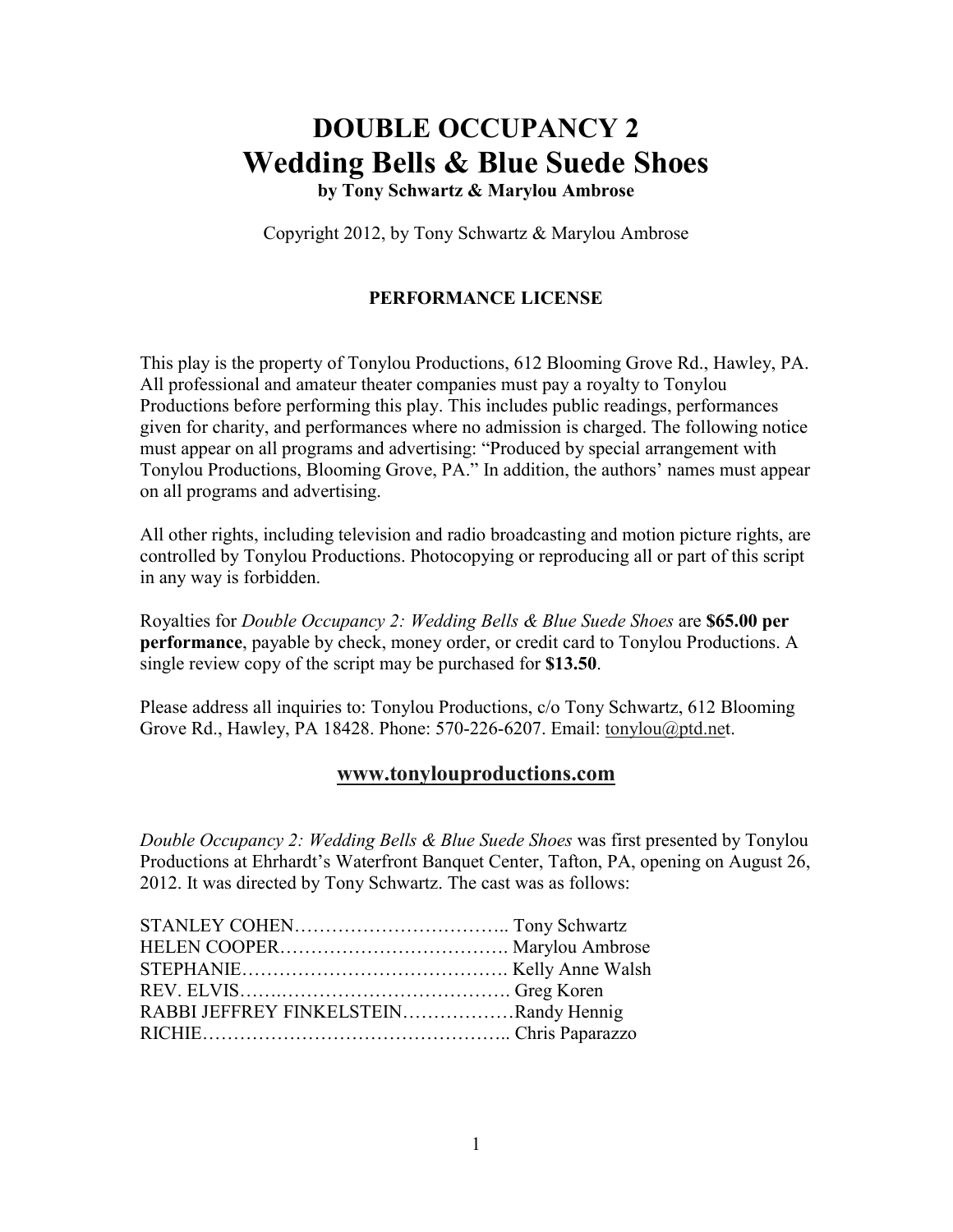### **CHARACTERS:**

STANLEY COHEN (Jewish, mid 70s) HELEN COOPER (lapsed Catholic, mid 70s) STEPHANIE FINKELSTEIN (30-40) REV. ELVIS (35-55) RABBI JEFFREY FINKELSTEIN (35-50) RICHIE WEBSTER (12)

## **SETTING:**

The Elvis Chapel of Love in a Las Vegas hotel/casino. Spring or summer.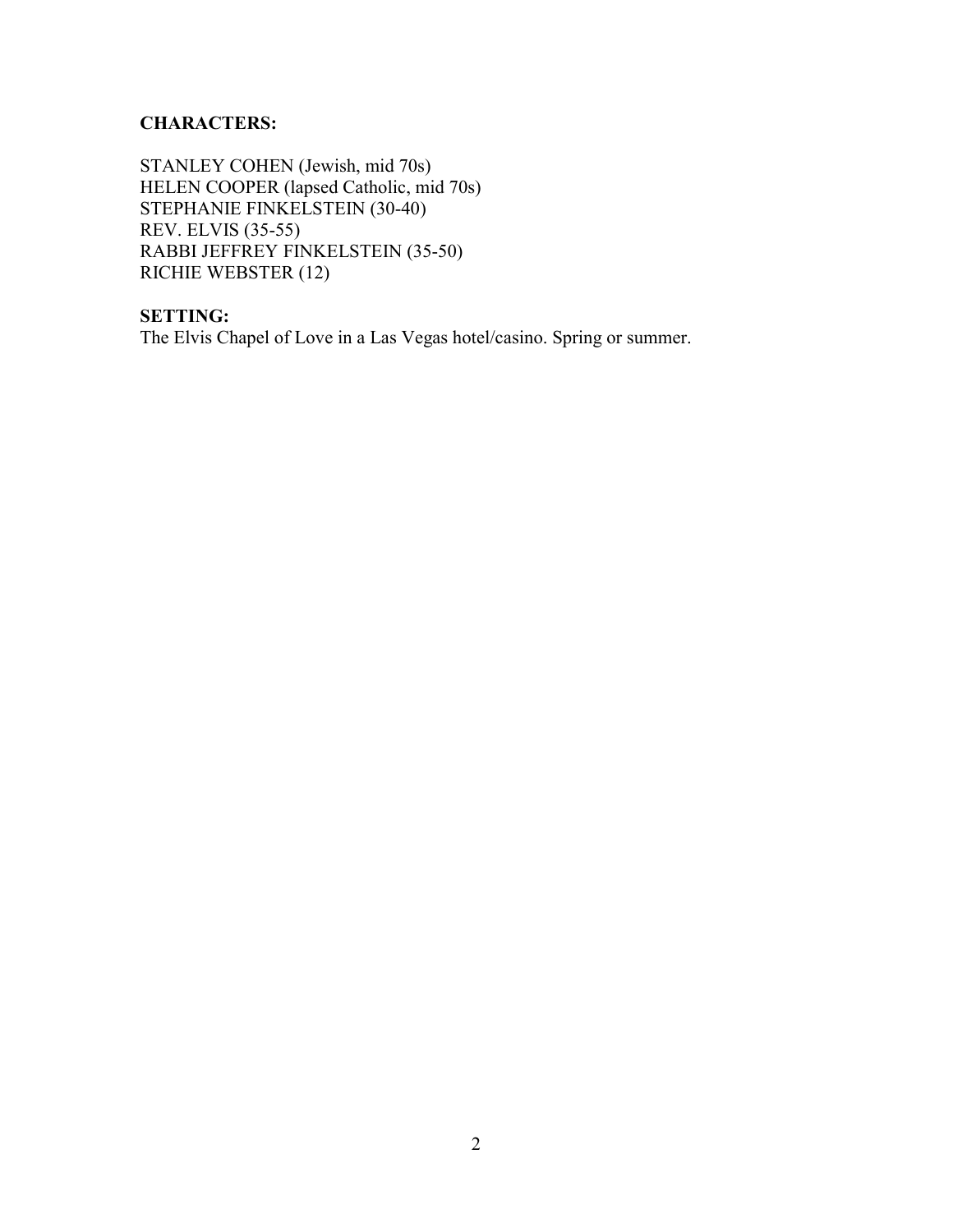## **Double Occupancy 2**

## **Wedding Bells & Blue Suede Shoes**

## **Act 1**

*Lights up: The setting is the "Elvis Chapel of Love" in a Las Vegas hotel/casino. A wedding arbor decorated with artificial flowers stands upstage center. A table or desk with desk chair and two facing chairs is at stage left. The desk holds a phone, papers, pens, brochures, a large bible, and a large folder or wedding book. Various Elvis-themed decorations adorn the walls, giving an overall tacky effect. A candelabra stands on a table near the arbor. After a few seconds, Stanley and Helen wander into the chapel from a door on stage right and look around. Helen, carrying a brochure, walks in excited. Stanley lags behind, skeptical. Helen's enthusiasm quickly drains as she looks around.* 

HELEN: *(feigning enthusiasm)* Why, it's . . . it's . . . exactly the way I pictured it.

STANLEY: It's exactly the way *I* pictured it, too. Only worse! I told you . . . .

HELEN: Okay, I admit, it doesn't look as nice as the picture. *(looking at brochure in her hand*) But it's not the wedding that's important, it's the marriage.

STANLEY: The wedding is just as important. I wanted us to get a good start. That's why I wanted a "real" wedding. But this, this is a joke.

HELEN: This is *not* a joke! This is a real chapel with a real reverend.

STANLEY: Who's dressed like Elvis.

HELEN: That doesn't make him any less "holy."

STANLEY: Tell that to my son-in-law, the rabbi.

HELEN: At least we're not getting married in a Catholic church. That should make him happy.

STANLEY: *(sarcastically)* Oh yeah. . . . getting married in the Elvis Chapel of Love is much more traditional than a Catholic church.

HELEN: Jews have something against Elvis?

STANLEY: Absolutely not! *(realizes tension and goes to Helen, puts his arm around her, and tries to defuse the situation)* As you know, I myself am a hunka hunka burnin' love.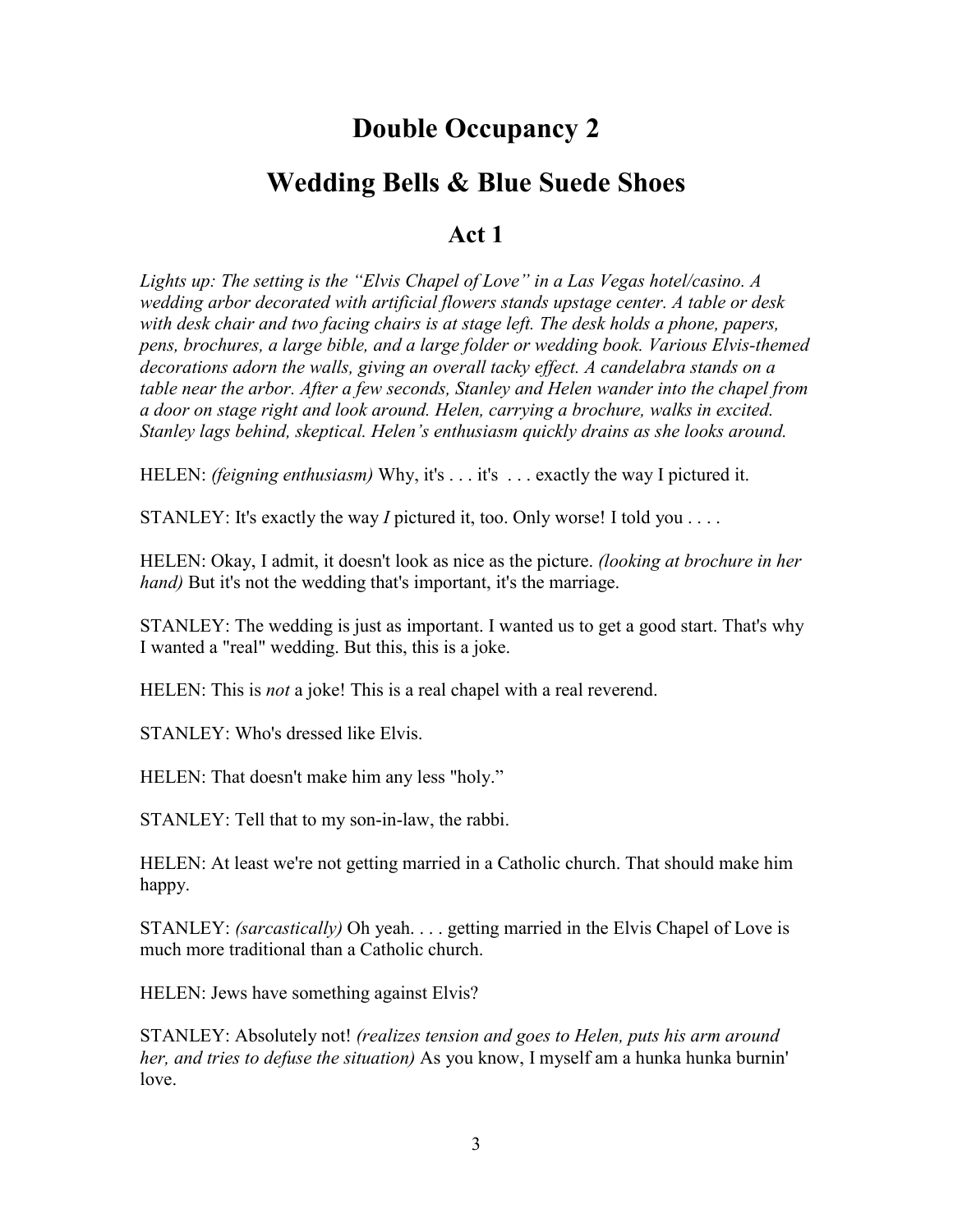HELEN: *(rolling her eyes, but feels bad, too)* Yes you are, Stanley. So come on, it'll be fun. You'll see

 $STANLEY: Look at this place! It's so ... so ...$ 

HELEN: *(looking around the room with expression of defeat)* Tacky?

STANLEY: Ha! That's putting it mildly.

HELEN: But Stanley, we're both huge fans of "The King." And we both agreed to ...

STANLEY: *(interrupts her)* . . . have some fun and involve Elvis somehow. But this is ridiculous. I wanted to go to Memphis. I wanted to get married in a traditional setting, with a traditional ceremony. I wanted to tour Graceland as part of our honeymoon. But *noooo . . . you* had a better idea. And just what was that better idea?

HELEN: *(sighing)* I thought it would be nice to get married on a senior bus trip, since that was the way we spent our first night together.

STANLEY: What a trip that was!

HELEN: And getting married on another bus trip with our retirement village travel group, means all our friends are here to celebrate with us.

STANLEY: All *your* friends, not mine. This is *your* travel group.

HELEN: That's not true and you know it. You like this group. They're your friends, too.

STANLEY: Oh yeah? Then where are all my "friends"? All out there in the casino, fighting over the same slot machine.

HELEN: They love that Wheel of Fortune game.

STANLEY: The question is, will they be able to tear themselves away from it long enough to help us celebrate?

HELEN: I admit, you've got a point. The last time I saw our group leader, *(insert real person's name from audience),* she was plugged into the slot machine with her free play card. It looked like she was hooked up to life support!

STANLEY: Yeah, well something or someone will have to support her after she pisses away her whole Social Security check. And what about me? What am I supposed to do here? I don't gamble.

HELEN: Neither do I. But there are lots of other things to do in Vegas, Stanley.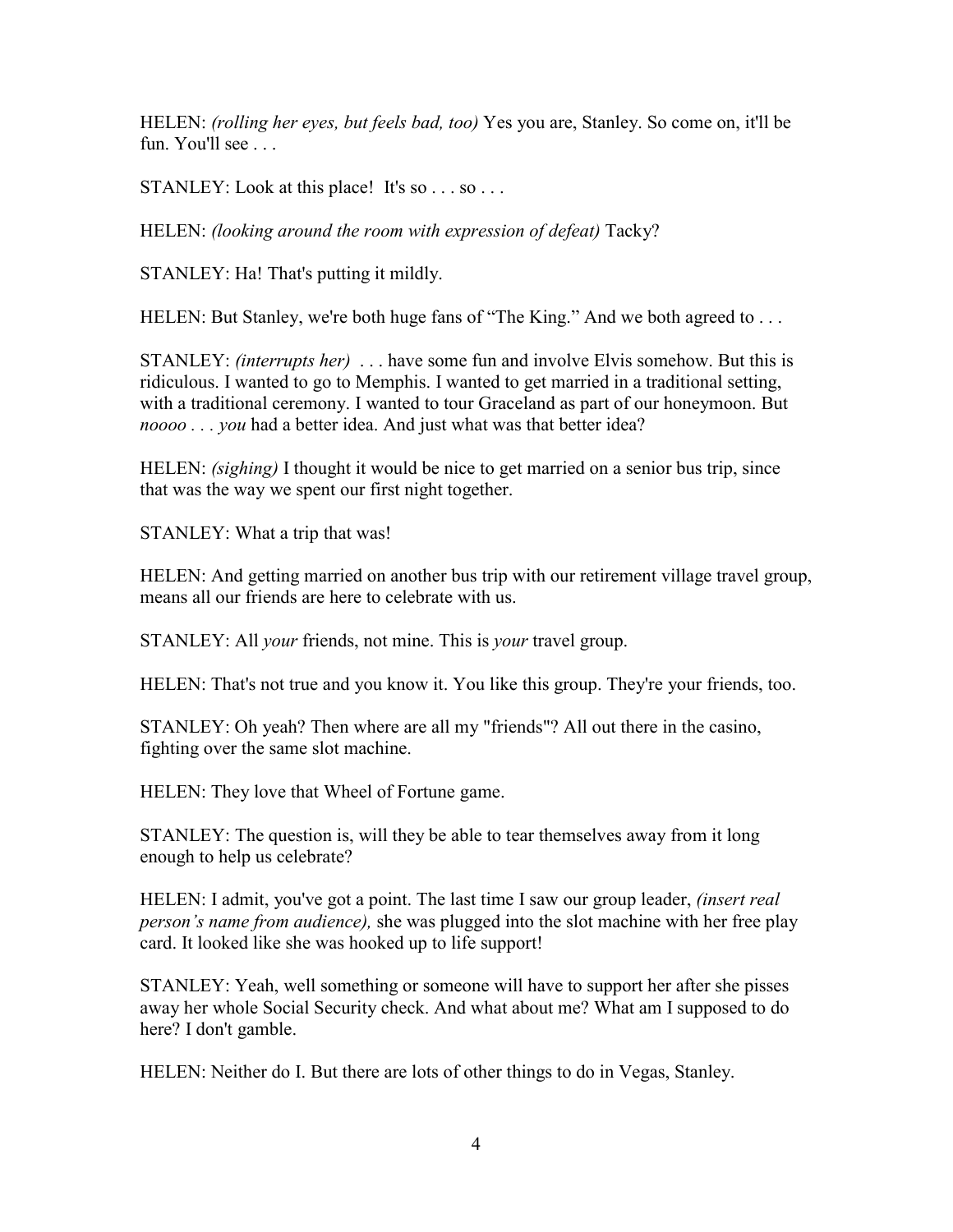STANLEY: Are you giving me permission to go see naked showgirls?

HELEN: Absolutely not!

STANLEY: *(shrugging)* It was worth a shot.

HELEN: *(playfully) I* could be your naked showgirl, Stanley.

STANLEY: Ooooooh . . . I'll get you one of those feathered hats and a set of pasties.

HELEN: Oh great. I'll look like a plucked chicken.

STANLEY: *(getting frisky)* Not to me. To me, you'd look like one hot chick. *(pinches her butt. She leaps and gives him a playful slap.)* 

HELEN: Not now, Stanley, we're having an argument.

STANLEY: So let's kiss and make up!

HELEN: Not now, Stanley, we're busy. And you're starting to give me a headache.

STANLEY: Traditionally, Helen, you're supposed to use that excuse *after* the ceremony. I'll bet you'd look pretty sexy in pasties. Just don't end up on the front page of the community newspaper again, like the time you were arrested for being a hooker.

HELEN: Oh Stanley, don't start that again. For the last time, my knitting group, The Happy Hookers, had me "arrested" for one of those fundraisers where your friends pay bail money to get you out of "jail," and then the money goes to charity.

STANLEY: Yeah, and it made the front page and sent my daughter, Stephanie, through the roof.

HELEN: Yeah, there I was, on the front page of the Peaceful Acres Retirement Village newspaper.

STANLEY: I still say that name "Peaceful Acres" sounds like a cemetery, not a retirement village.

HELEN: Oh stop! Anyway, there I was, on the front page, huge picture of me in handcuffs and the headline reading, "Happy Hooker Arrested."

STANLEY: And when Stephanie saw it, she only looked at the picture and headline. She didn't read the story. Next thing we know, she's trying to break us up because she thinks her father has taken up with a retired prostitute!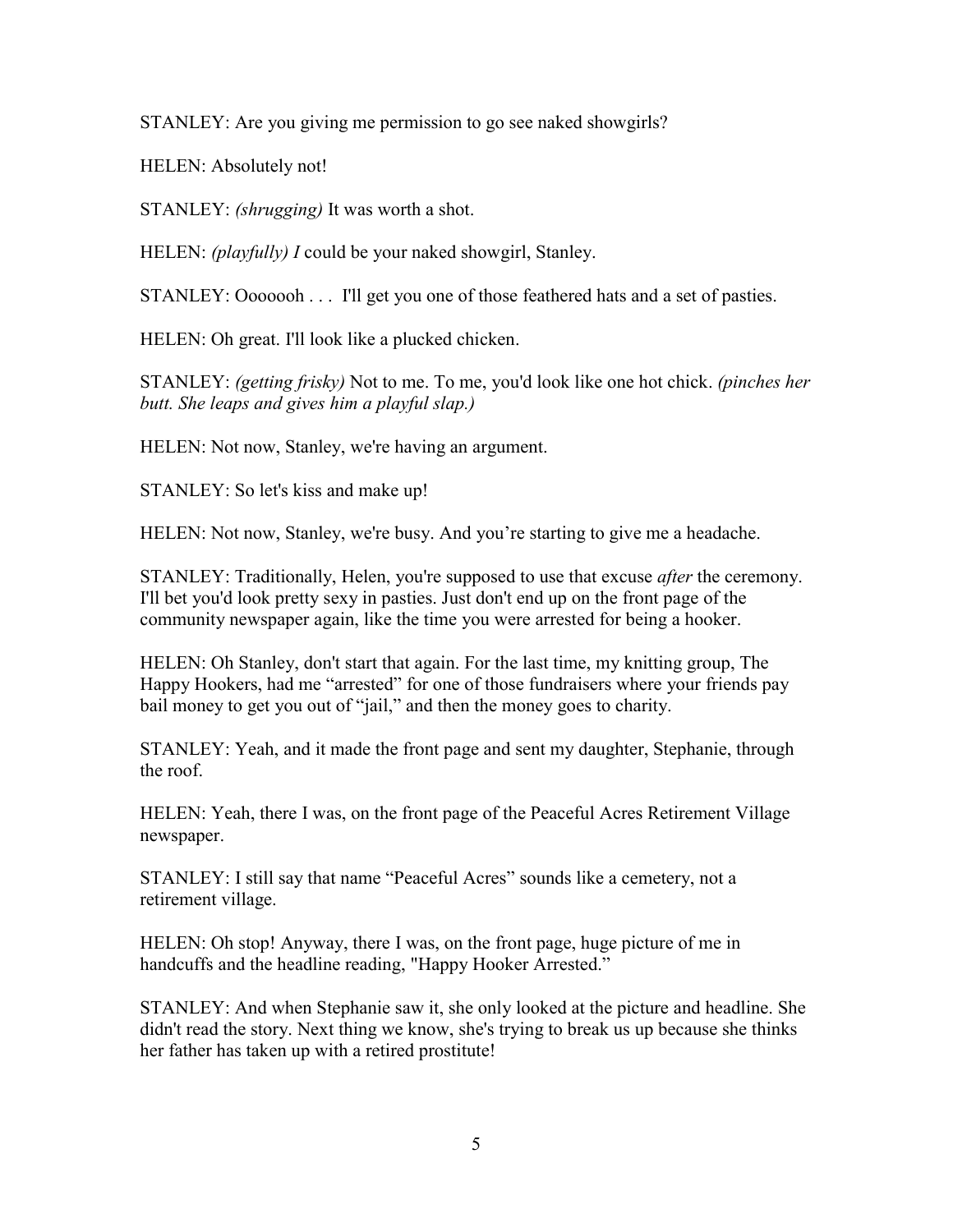HELEN: *(playfully)* You ain't seen nothin' yet, baby. Wait till tonight. Remember, we booked the Boom Boom Room Honeymoon Suite here at the Wooden Nickel Casino. I can't wait to see it!

STANLEY: I can't wait to see it either. Any place that makes you sign a waiver releasing them from responsibility for any bodily injury you may sustain in their room has got to be a wild place! I wonder what's in there?

HELEN: We'll find out soon enough. And I'll be your Happy Hooker, Stanley, if you want me to be. *(getting lovey dovey)* And remember, Stanley, no one needs to know. What happens in Vegas, stays in Vegas.

STANLEY: Sounds good to me!

*They embrace and are about to kiss when Stephanie enters.* 

STEPHANIE: There you are! I've been looking all over this casino for you two.

STANLEY: Yup *(looking around unhappily),* here we are.

STEPHANIE: I thought you were going to be in the chapel. What is this place, an Elvis museum?

HELEN: No, Steph, this *is* the chapel.

STEPHANIE: Yeah, right. So, where's the chapel?

STANLEY: You're in it.

STEPHANIE: You're kidding, right?

STANLEY & HELEN: Nope.

STEPHANIE: *(jokingly)* So -- who's going to marry you, Elvis? *(laughs)*

STANLEY & HELEN: Yup!

STEPHANIE: Huh? I thought he was dead!

STANLEY: Yes, Elvis has left the building -- permanently.

HELEN: The reverend is an Elvis impersonator, Steph. It's a common thing in Vegas.

STEPHANIE: Does this mean there are Elvis *rabbis*, too?

STANLEY: No, it ruins the costume if he puts on a yarmulke.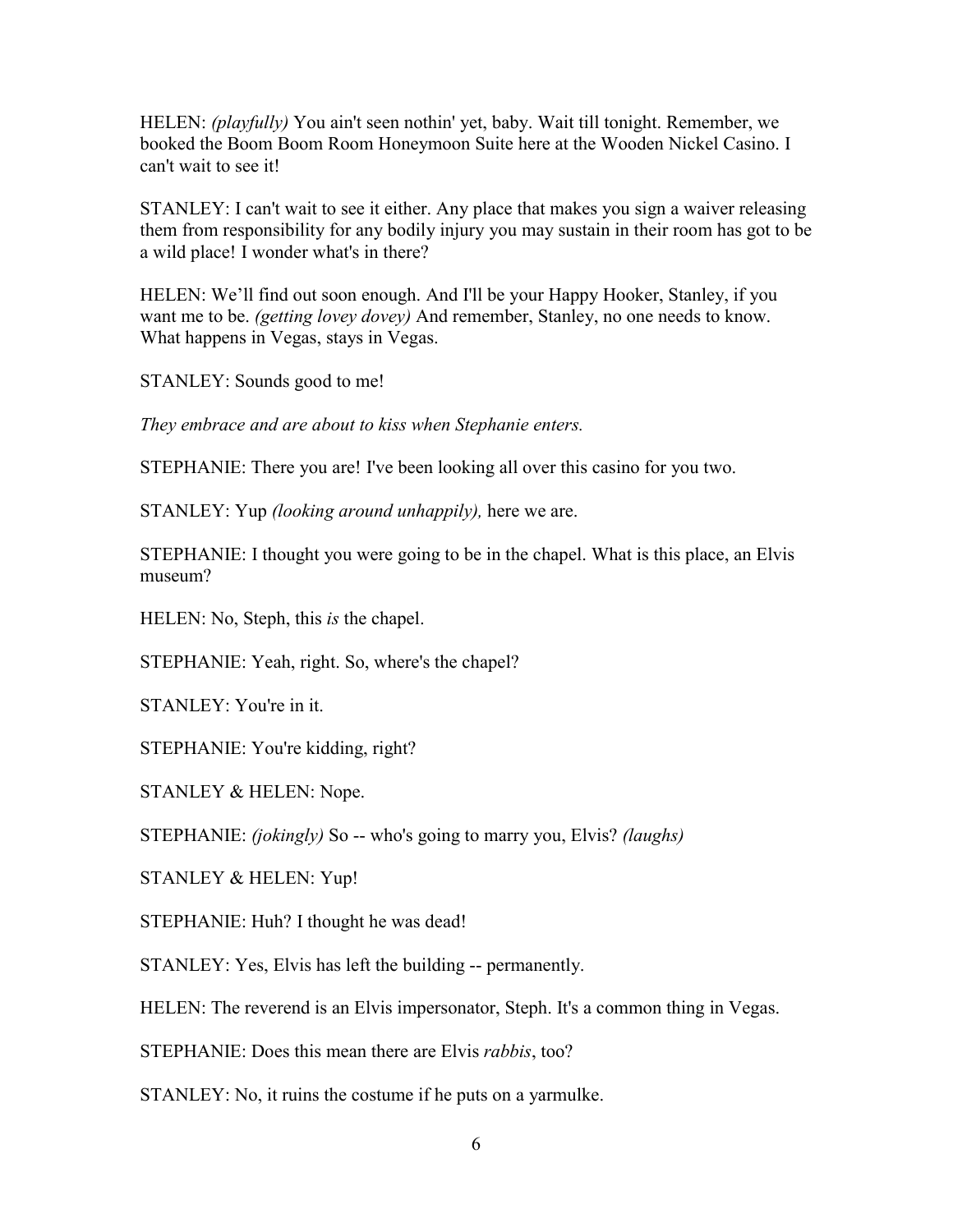HELEN: Actually, we're supposed to be meeting the reverend right now, but he's late. We were supposed to go over a few details with him before the wedding this afternoon.

STANLEY: With a little luck, Reverend Elvis left the building, too.

HELEN: Don't start, Stanley! I thought we were done with this.

STANLEY: Done? I'm just getting started.

STEPHANIE: (*Stephanie is in total disbelief. She has a blank stare.)* Jeffrey is going to flip out when he hears this. Being a rabbi, he's not thrilled about this mixed marriage to begin with. When he hears Elvis is performing the ceremony, he's going to get all shook up.

STANLEY: Good one, Steph.

STEPHANIE: What did I say?

HELEN: Never mind. So where *is* my future son-in-law, the rabbi? Isn't he supposed to be watching my grandson, Richie?

STEPHANIE: I left them in the video arcade. You know Jeffrey doesn't approve of gambling. Although Richie seems to. He was disappointed when he found out kids can't be on the gaming floor.

HELEN: Well, I should hope not.

STANLEY: Don't fool yourself, Helen. When it comes to gambling, that kid is already a pro.

HELEN: What are you talking about?

STANLEY: Remember when I had to babysit him? He wanted to play a game. I suggested Monopoly. Instead, he grabs his backpack and pulls out a deck of cards, poker chips, a pair of dice, and a miniature roulette wheel!

HELEN: Well, every kid needs a hobby.

STANLEY: Are you out of your mind? This kid has a problem! His after school program is going to be Gamblers Anonymous!

HELEN: That's not funny, Stanley.

STANLEY: Who's laughing? He took me for 20 bucks!

STEPHANIE: If he really does have a problem, perhaps Jeffrey can council him.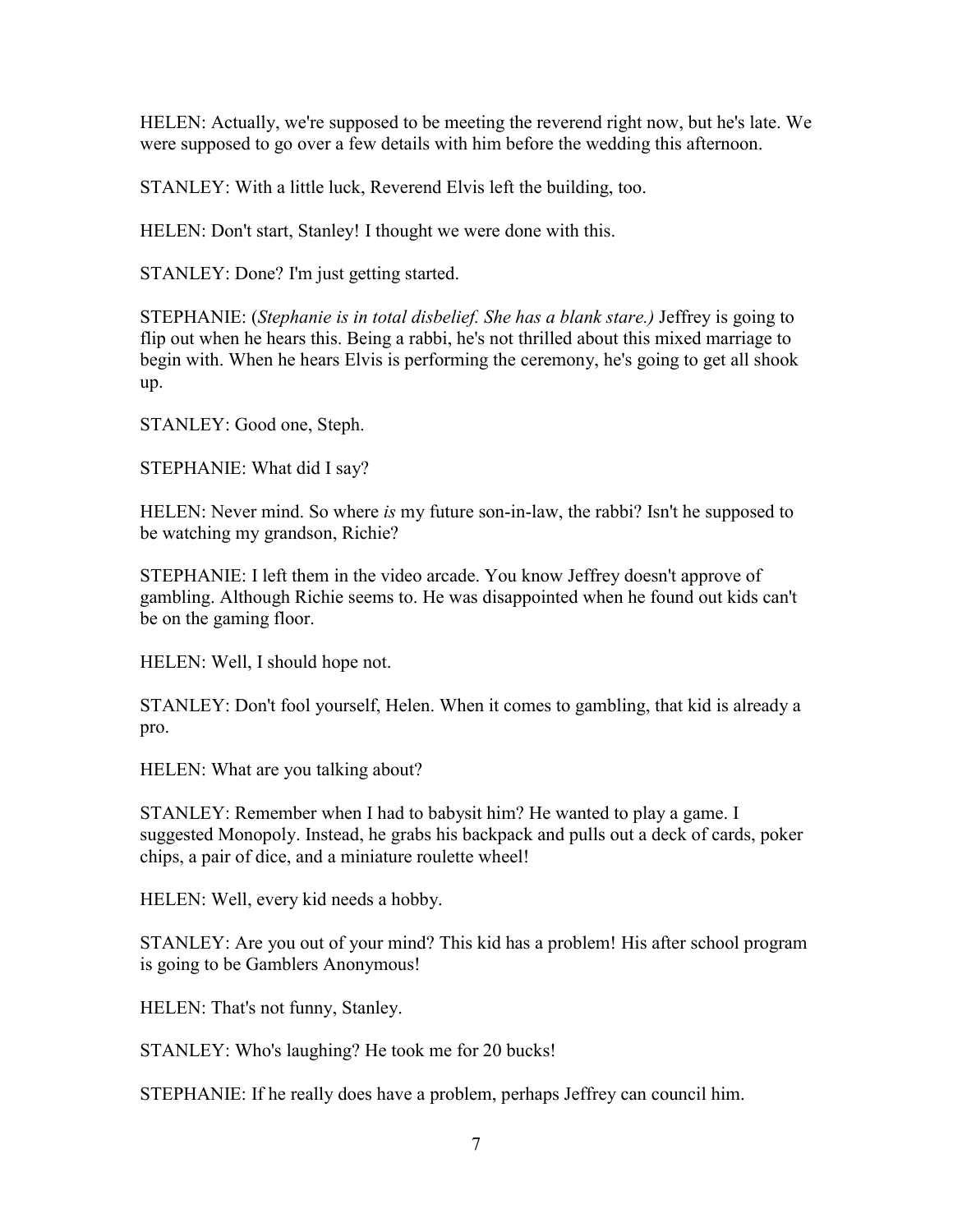HELEN: There's nothing wrong with my grandson! He's just way too smart for his age, so he likes grown-up games.

STANLEY: With grown-up games, comes grown up problems.

HELEN: You're wrong! I'm not going to discuss this here.

STEPHANIE: Where are his parents, anyway?

HELEN: They're accountants. It's April, their busiest time of the year. They simply couldn't get away. And we didn't want to postpone our wedding.

STANLEY: Yeah, so, H &R Blockheads decided the kid should come along with us for the wedding. That way, they have some piece and quiet, while I'm tormented by Richie the High Roller!

HELEN: *(indignant)* Well! Maybe you don't want to marry into a family of blockheads and high rollers!

STANLEY: *(backpeddling)* I'm sorry, I apologize. It's just that every time we go on a senior bus trip, some disaster seems to happen. Remember the last time?

STEPHANIE: Who can forget?

HELEN: There we were, after our first romantic night together in a motel room, when we overslept and missed the bus – all because of a Stanley's Viagra overdose!

STANLEY: You weren't complaining at the time.

STEPHANIE: *(slightly embarrassed)* Too much information, guys.

HELEN: *(ignoring Stephanie, obviously enjoying telling the story*) Before we could come up with Plan B, a bank robbery occurred outside, and the police said we couldn't leave the building. As if this weren't bad enough, a priest bursts into our room!

STANLEY: Only the priest turned out to be a bankrobber who held us hostage!

HELEN: Then Stephanie barges into our room to see what we're up to and becomes a hostage, too!

STANLEY: The bankrobber tells us we're all going to die. No witnesses. But we got the upper hand on him!

STEPHANIE: *(laughing)* Yeah, by the time we were done with that bankrobber, we not only captured him, he was begging to go back to prison!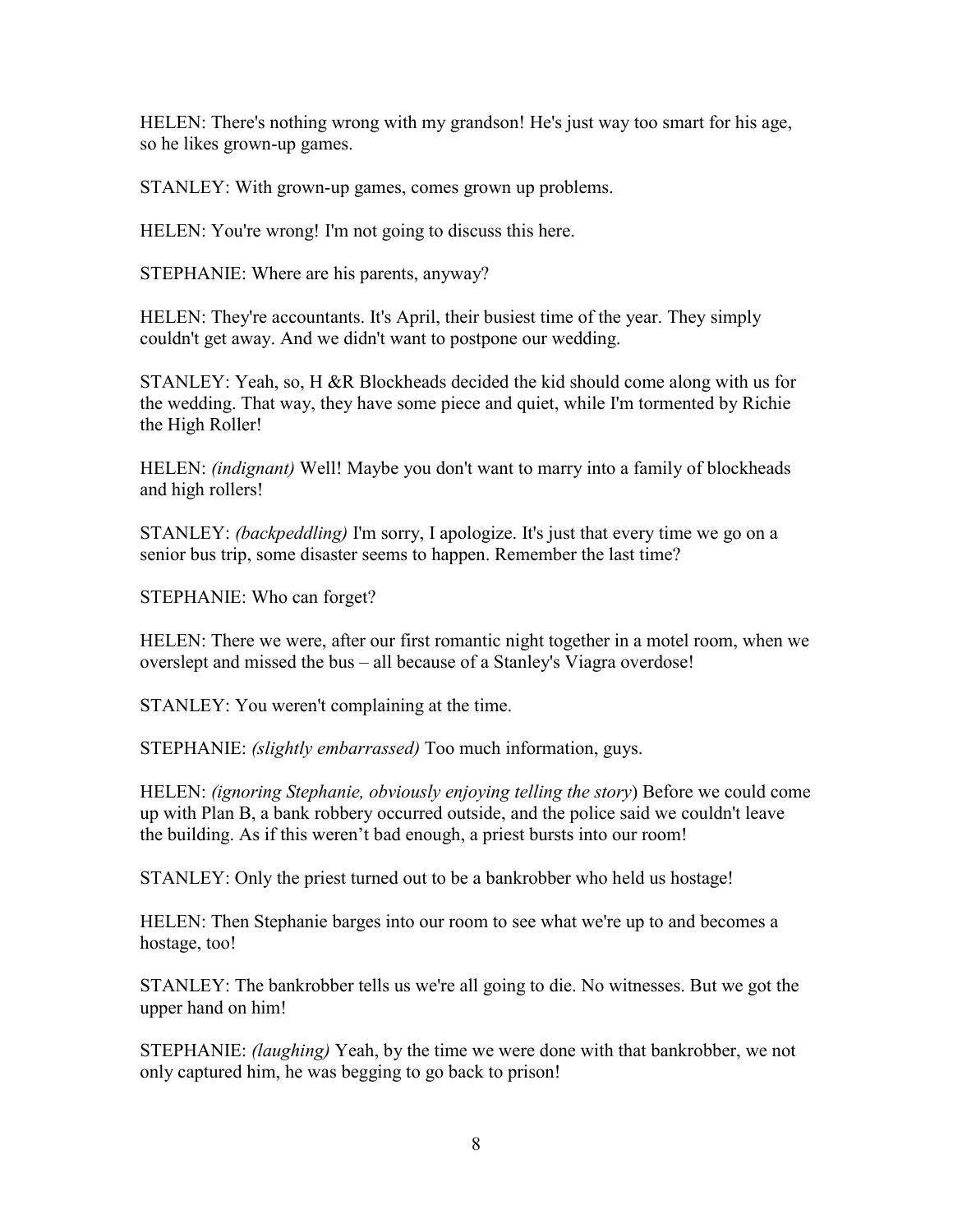HELEN: He was begging to go back to his prison psychiatrist!

STANLEY: When we finished with him, he didn't need handcuffs, he needed a straight jacket!

HELEN: I wonder how Father Mike is doing in jail?

STANLEY: Helen, he's not a priest!

HELEN: But he was so convincing. Maybe he missed his calling.

STEPHANIE: Yeah, right. Can you see him getting out of jail and becoming a man of the cloth?

HELEN: People have been known to be rehabilitated in jail.

STANLEY: What does it matter? We'll never have to see him again.

ALL: Thank God!

*Jeffrey enters, followed by Richie. Richie is wearing a baseball cap backwards.* 

JEFFREY: Thank God? Did I miss the ceremony?

*Richie barges right past Jeffrey and goes to center stage. He's grinning from ear to ear.* 

RICHIE: This place is awesome! All the blinking lights!

JEFFREY: *(disoriented)* Oy, all the blinking lights . . .

HELEN: There you are. We were getting worried.

STANLEY: Yeah, we figured the kid gave you the slip and went on the lamb out on the gaming floor.

RICHIE: You've been watching too many old movies, Pops.

STANLEY: Who you calling Pops?

RICHIE: Well, you ain't no spring chicken.

STANLEY: Now who's watching too many old movies?

RICHIE: Just using language a guy your age can relate to.

STANLEY: *(sarcastically)* Thank you.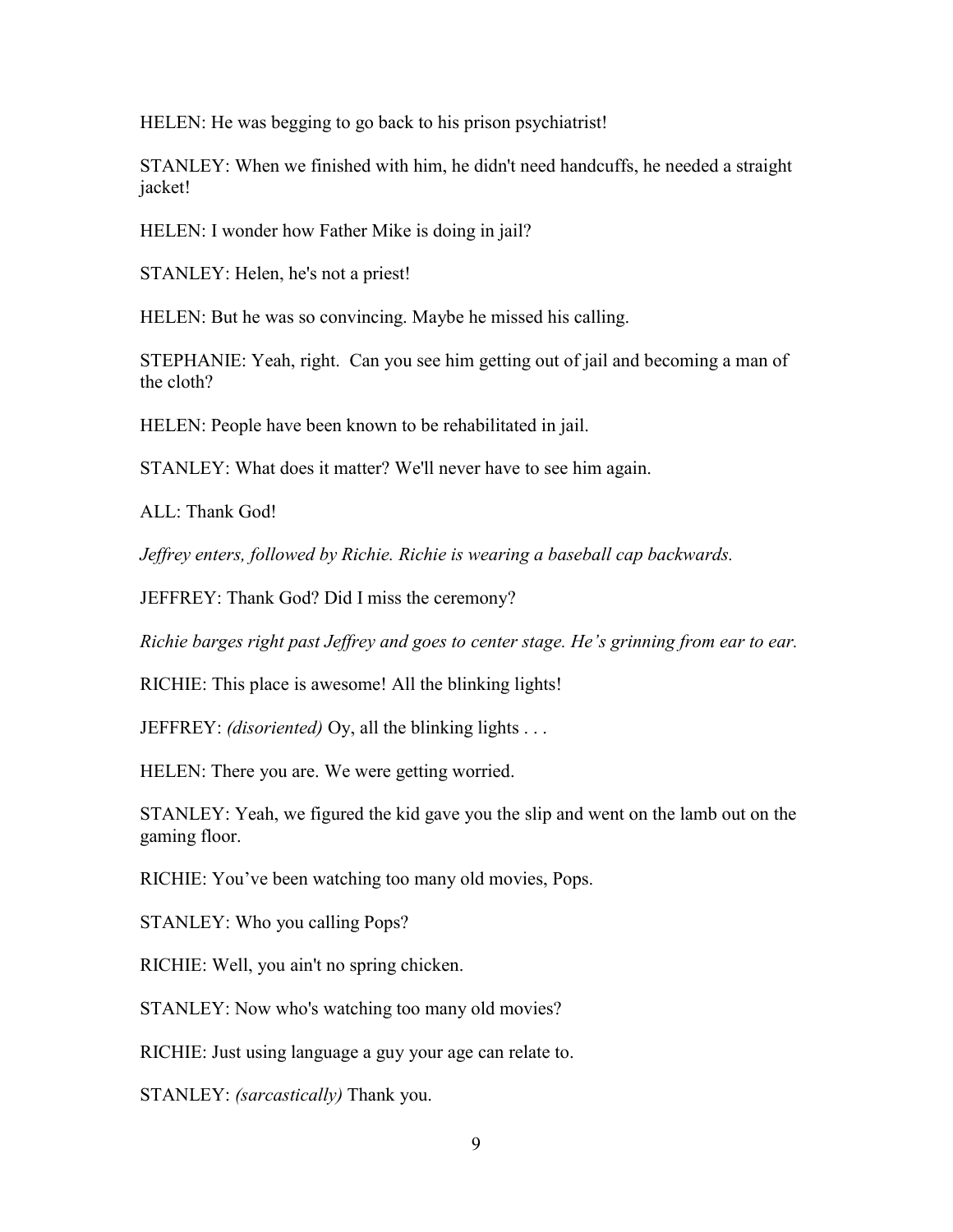RICHIE: To tell you the truth, Pops, if I went back as far as I had to, we'd be into silent movies.

STANLEY: Why you little . . .

HELEN: Boys, boys, please . . .

STANLEY: Helen, control this little Bugsy Siegel before I . . .

HELEN: Stanley!

JEFFREY: Actually, I caught him several times trying to sneak out of the arcade and into this . . . this . . . den of iniquity!

HELEN: Richie!

RICHIE: Jeez, Grams, I just had to go to the bathroom, and I didn't want to bother His Holiness while he was wrestling with the change machine. *(Richie starts roaming around the room, looking at everything. When he gets to the desk, he takes off his cap to scratch his head and leaves the cap there by mistake.)* 

JEFFREY: It stole my dollar!

STEPHANIE: Oh Jeffrey, it must be awkward for you to be here in the first place. You must feel like a fish out of water.

JEFFREY: Oy, between the gambling, the liquor, and the practically naked waitresses, I don't know where to look first. I mean look *away* first! Oh, you know what mean . . .

HELEN: Well, I really appreciate you babysitting Richie.

RICHIE: Aw, jeez, Grams, I ain't no baby. I'm 12. I'm pubescent.

STANLEY: Great. I'll buy you a drink. In 10 years.

RICHIE: Oh yeah? And I'll buy you a glass of warm milk.

HELEN: That's enough! Now Richie, you promised you'd behave yourself and be nice to His Holyn . . . I mean, Rabbi Finkelstein.

RICHIE: Sure thing, Grams, I'll keep an eye on him. Come on Jeff. *(leans into Jeffrey and talks in a stage whisper)* Come on, Your Holiness. Let's go check out some more slots and skirts.

*Richie and Jeffrey exit. Jeffrey looks nervous. Richie is rubbing his hands together, excited.*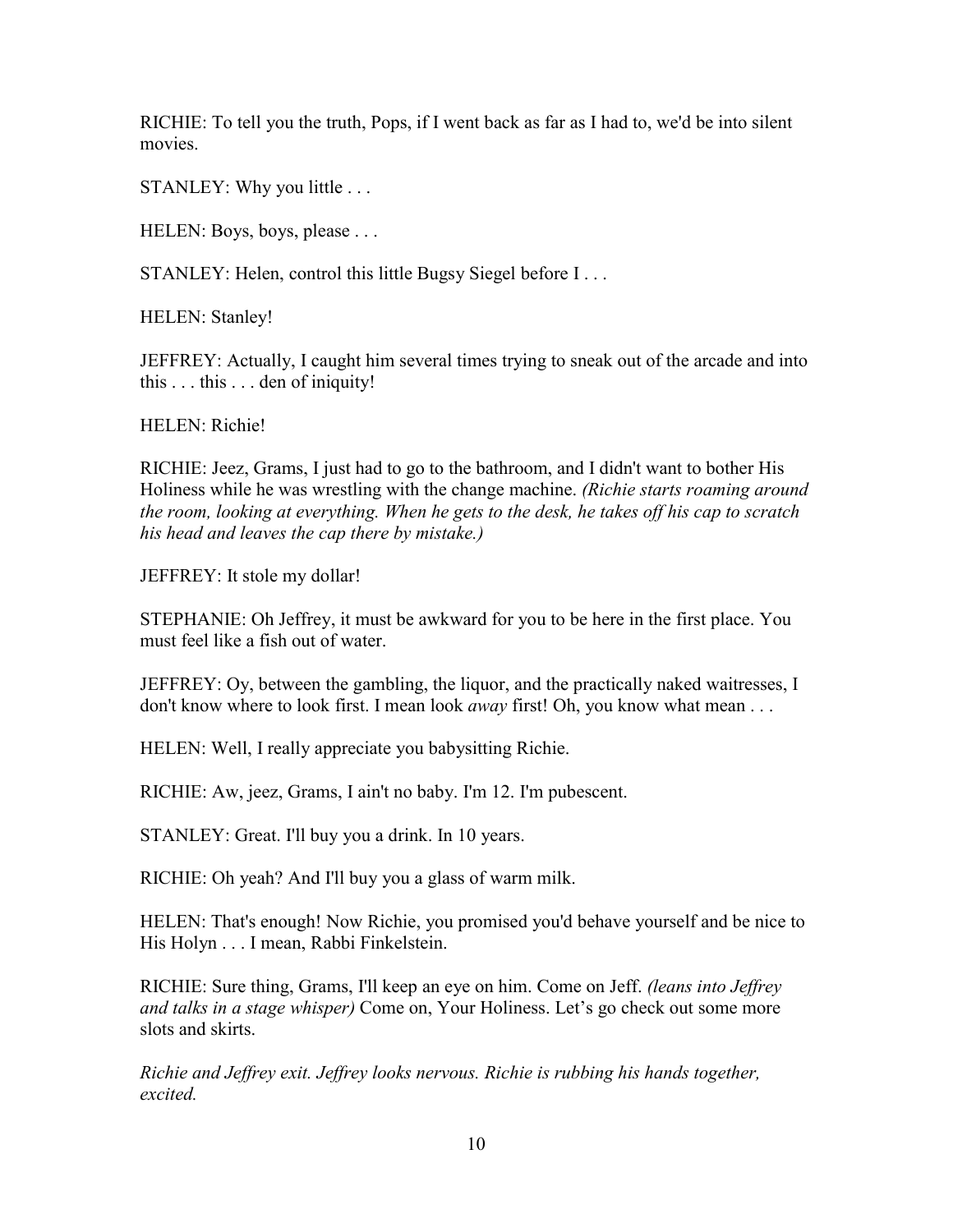STANLEY: So Helen, where is this Reverend Elvis? *(tapping his watch)* We're not paying by the hour, are we?

HELEN: No, you don't pay by the hour, you pay by the package. That's what we're here to discuss. There are different wedding packages for different pocketbooks.

STEPHANIE: If Dad is paying, you'll be going with the "Crying in the Chapel Package."

STANLEY: Are you insinuating I'm cheap?

STEPHANIE: Dad, when I was little, you told me we were going to Sea World. And then you took me to the supermarket to look at the lobster tank.

STANLEY: Same thing.

STEPHANIE: And then there was the time . . .

STANLEY: All right, let's leave the dirty laundry in the hamper.

STEPHANIE: That's something else you never could find.

HELEN: Let's leave the past in the past. Today is the first day of the rest of our lives, Stanley.

STANLEY: That sounds good to me, Helen. How about you, Steph?

STEPHANIE: Me too, Daddy.

*Stanley and Stephanie hug. While they do, Rev. Elvis enters.* 

REV. ELVIS: *(walks right past Helen over to Stanley and Stephanie, then stands behind them without actually seeing their faces)* So -- you two must be the happy couple! *(to self)* I love a May/December romance! *(talking to Stanley in a stage whisper)* Way to go, you sly old dog, you.

HELEN: *(insulted)* That's his daughter! I'm the bride!

REV. ELVIS: *(embarrassed)* Uh . . . of course you are! *(He gets a good look at Helen and recognizes her. The shock on his face is obvious.*) Uh, yes, you do have that ... glow.

*Helen blushes. Now, Rev. Elvis takes a good look at Stanley and Stephanie and does a double take. Shock and panic show on his face. When he realizes they don't recognize him, he relaxes a little.*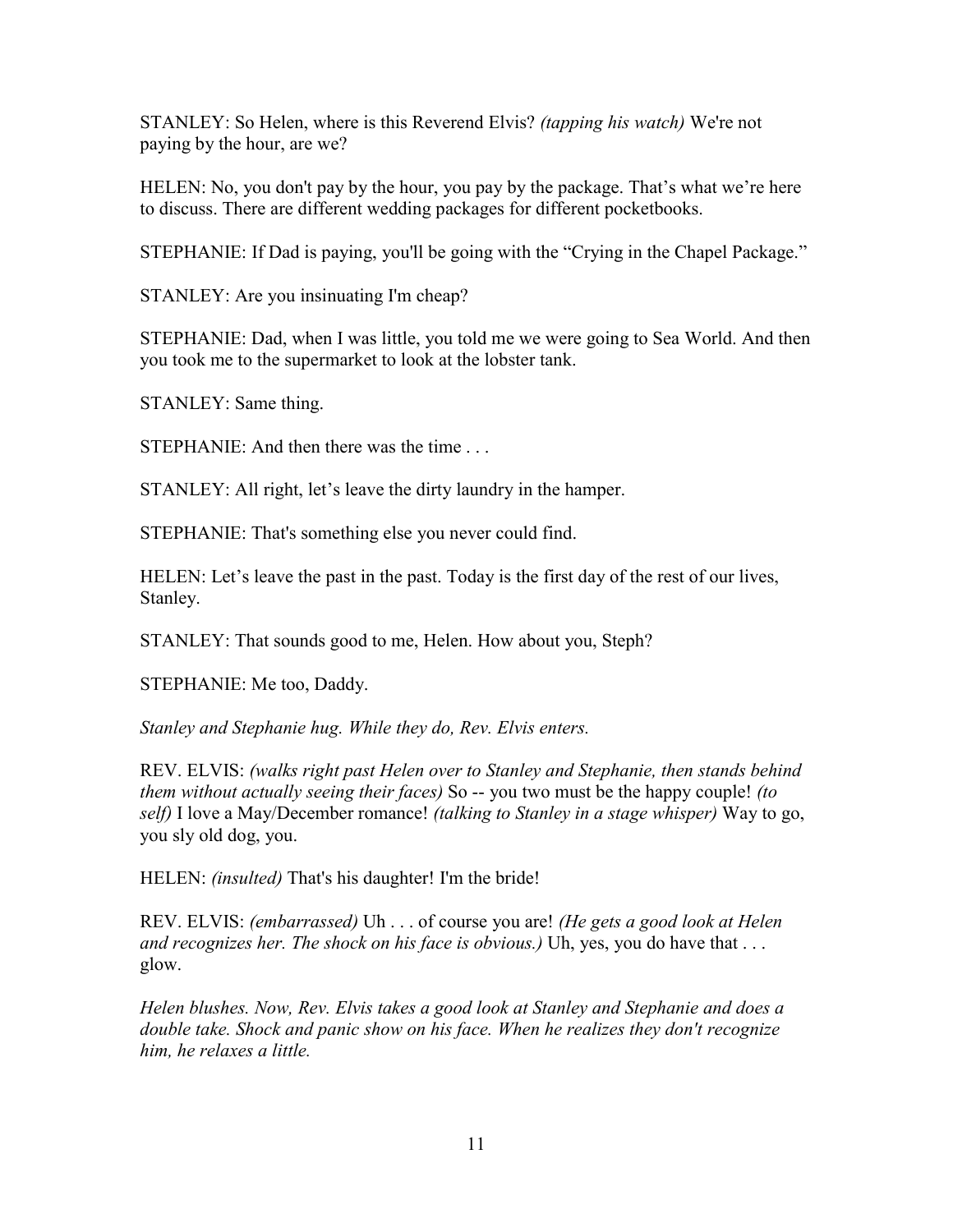REV. ELVIS: *(recovering his composure)* And you're also a blushing bride! Also, may I add, a beautiful one!

HELEN: *(Helen is all flustered and flattered, almost as if she believes she's talking to the real Elvis.)* Oh, Elvis, where were you 50 years ago?

STANLEY: *(dryly)* Married to Priscilla. *(He walks over to Elvis, tough-like, eyeing him up and down. Rev. Elvis looks nervous.)* So, Reverend, you're late. We don't have all day, you know. You're not charging us by the hour, are you?

REV. ELVIS: Of course not. And as for being late, I like to give people some time alone in the chapel to soak up the ambulance.

STANLEY: If you mean *ambiance*, we're soaked.

HELEN: *(elbows Stanley)* Stanley!

REV. ELVIS: *(still nervous, hoping they don't recognize him)* So, I've kept you waiting long enough. Have you two lovebirds had a chance to decide on a wedding package?

STANLEY: No. What's on sale?

HELEN: Stanley! Actually, Reverend Elvis, I didn't really discuss it with Stanley yet.

REV. ELVIS: And why not?

HELEN: Because I wanted some witnesses when the haggling started.

STEPHANIE: Sorry, Helen, but it sounds like it's time for me to leave. I'm going to the arcade with Jeffrey and Richie. *(she walks up to Rev. Elvis)* Jeffrey is my husband. He's a Rabbi. You two would have a lot in common.

REV. ELVIS: Oh . . . yes! I loooooooove lox and bagels!

STEPHANIE: Uh, yeah, right. Well, goodbye, you two "lovebirds." *(Stephanie exits)*

REV. ELVIS: Okay then, step into my office and we'll discuss the packages. *(He crosses the stage and sits at the desk/table. Stanley and Helen follow and sit across from him.)* 

STANLEY: Wow. An office fit for a king.

REV. ELVIS: Well, we don't splurge on ourselves around here, to keep the cost down for you.

HELEN: *Now* you've got his attention.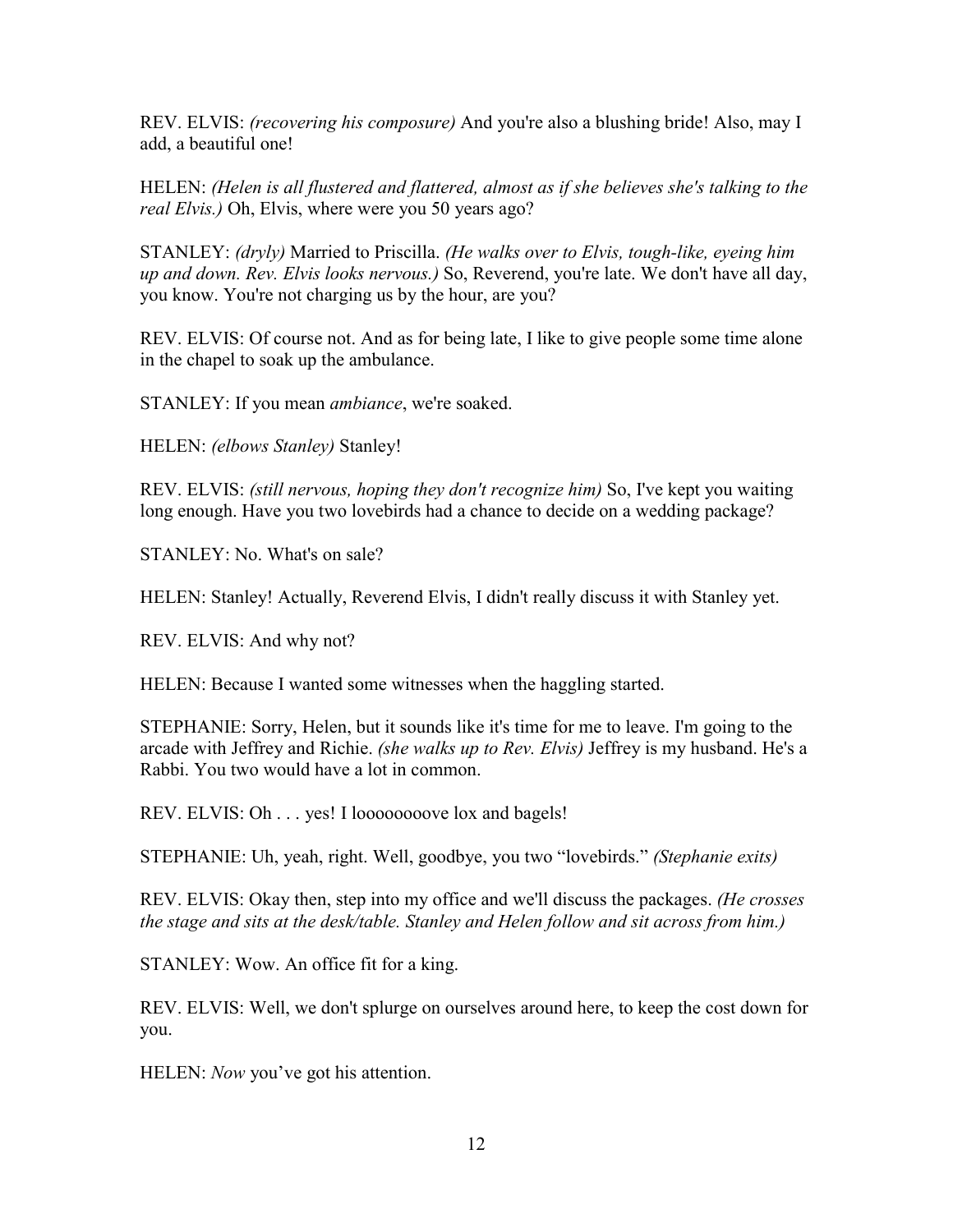REV. ELVIS: *(He opens a large folder or wedding book and begins to take papers out.)*  Well, we have three packages, but most people want the best. So let's start with our super deluxe package, the "Viva Las Vegas Package"!

HELEN: Oooooh, that one sounds nice.

STANLEY: That one sounds expensive.

HELEN: What do you get with that package, Reverend Elvis?

REV. ELVIS: Well, it includes a 10-minute wedding ceremony performed by Yours Truly, a customized sermon, background music provided by a strolling accordion player, and Yours Truly again, singing "Viva Las Vegas," "Love Me Tender," and an Elvis hit of your request -- if I know it.

HELEN: *(stars in her eyes, trance-like)* Ooooooh, that sounds nice . . .

REV. ELVIS: But wait! There's more!!

STANLEY: I can't wait to hear.

REV. ELVIS: There's also a chorus line, consisting of Yours Truly and an Ann Margaret impersonator!

STANLEY: On second thought, I can wait.

REV. ELVIS: Wearing fishnet stockings.

STANLEY: Who, you or Ann Margaret?

HELEN: Stanley, stop interrupting! It sounds so romantic, Reverend Elvis.

REV. ELVIS: But wait, there's more! You also get a gift basket with \$25 worth of free play at the slot machines and a complimentary bottle of champagne along with cheese, crackers, and fruit!

STANLEY: *(looking at the picture in the folder)* That looks like Velveeta, Saltines, and two oranges.

REV. ELVIS: *(hurriedly)* Uh . . . you also get a place of honor at the head of the buffet line and an autographed photo of the happy couple, with Yours Truly and the Ann Margaret impersonator.

HELEN: *(still trance-like)* Oooooh, that sounds nice . . .

REV. ELVIS: But wait, there's more!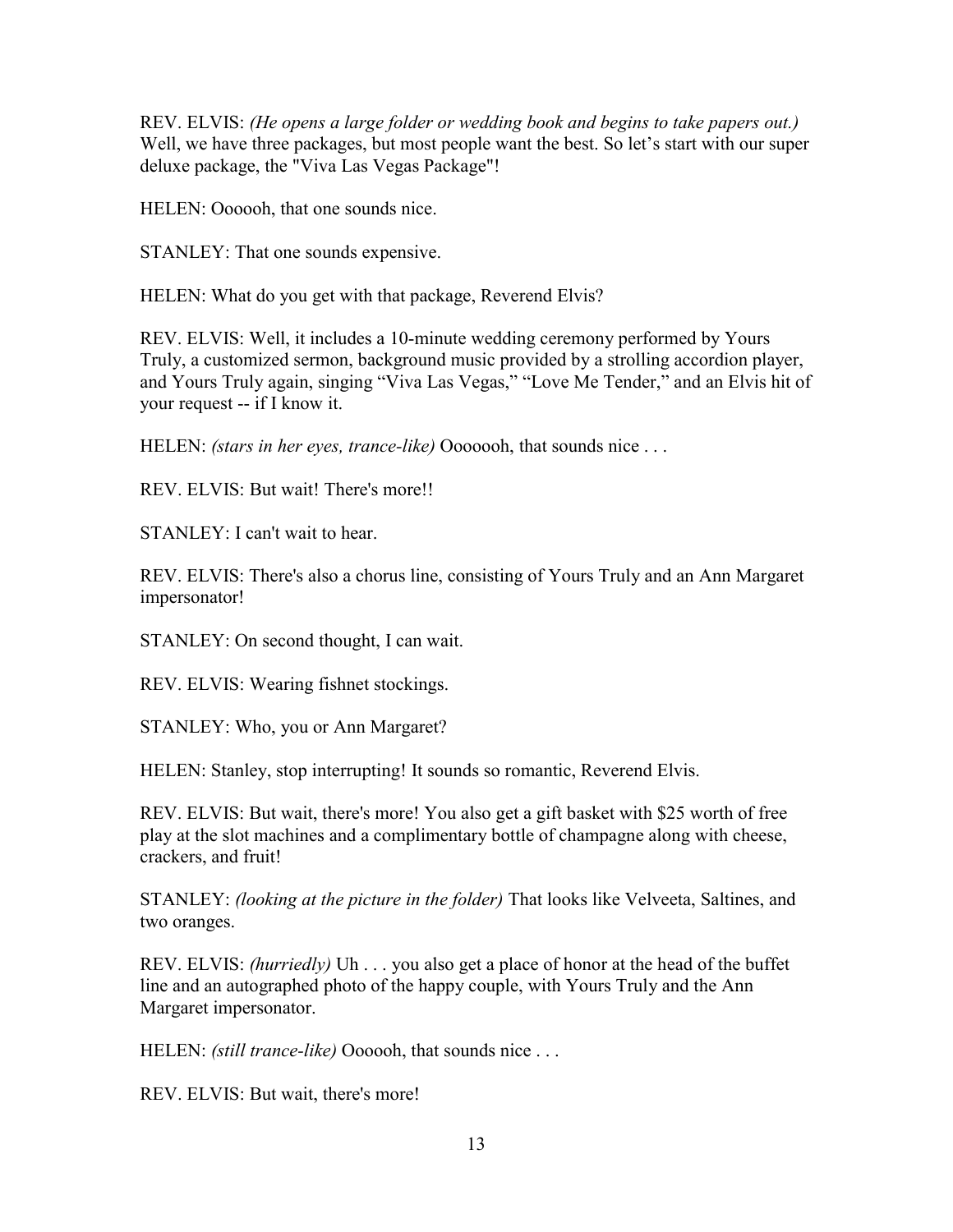STANLEY: Let me guess, Ginsu knifes?

REV. ELVIS: No, *(contemplates it)* but that's not a bad idea. Let me make a note *(writes idea down on a sticky note)*. Actually, you also get, for the wedding night, a sexy red, "You're My Teddy Bear" teddy for the little lady to wear!

*Helen immediately snaps out of her trance, while Stanley snaps into one.* 

HELEN: A sexy red teddy for *me* to wear?

STANLEY: Oooooh, that sounds nice ...

HELEN: Yeah, it'll go great with the pasties you were talking about earlier.

REV. ELVIS: What Stanley chooses to wear is his business. What happens in Vegas, stays in Vegas!

HELEN: No, no, the pasties weren't for him -- but I'm picturing it right now. *(she laughs and smacks Stanley in the arm.)* Pay attention, Stanley. All this sounds wonderful, Reverend Elvis. We'll take it.

STANLEY: Wait a minute! How much does all this cost?

REV. ELVIS: It's yours today, for the low, low price of only \$500!

STANLEY: What??!! For \$500 it better come with a *naked* Ann Margaret *juggling* the Ginsu knives.

HELEN: Stanley! Reverend Elvis, that *is* a bit more than we planned to spend. Let's hear package number 2.

REV. ELVIS: Well, that would be the "Love Me Tender Package."

HELEN: Ohhhhh, that sounds nice ...

STANLEY: So did the last one till we heard the price. What's in this package number 2?

REV. ELVIS: Wait till you hear this! Package number 2 includes a 5-minute wedding ceremony and a quickie 2-minute sermonette by Yours Truly.

STANLEY: Good. I always fall asleep during the sermon anyway.

HELEN: You'd fall asleep at your own wedding?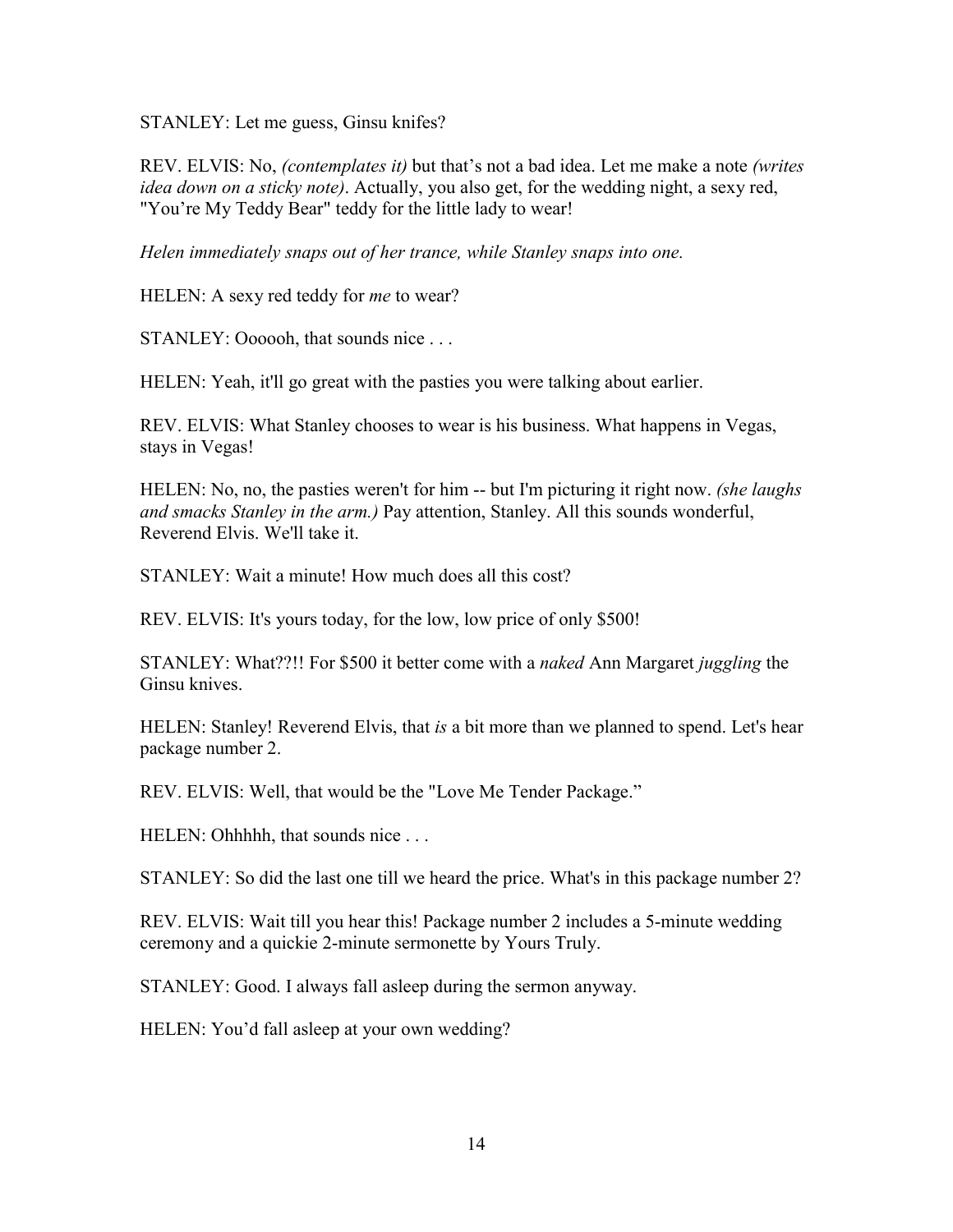REV. ELVIS: I've never lost a groom yet. It also includes recorded background music with Yours Truly singing "Love Me Tender," a gift basket with \$10 worth of free play at the slot machines, a bottle of wine, and gourmet peanuts.

HELEN: That does sound more in our price range.

REV. ELVIS: But wait, there's more!

STANLEY: Why am I not surprised?

REV. ELVIS: There's also an autographed photo of the happy couple with Yours Truly and a letter of congratulations from Ann Margaret's second cousin, twice removed.

STANLEY: A keepsake to leave our grandchildren.

REV. ELVIS: Absolutely! It's a collector's item.

STANLEY: I'm almost afraid to ask: How much does package number 2 cost?

REV. ELVIS: It's yours today for the low, low price of only \$250!

HELEN: What do you think, Stanley?

STANLEY: I think I want to hear about package number 3.

REV. ELVIS: Well, most people never get that far, but somehow, I knew we were going to today. All right, package number 3 is our "Heartbreak Hotel Econo Package."

STANLEY: Now we're talking. Would "Yours Truly" like to tell us about it?

HELEN: I'm not sure I want to hear.

REV. ELVIS: Well, it includes just the basics. A 3-minute wedding ceremony, performed by Yours . . . *(looks at Stanley)* performed by me, a CD playing Wayne Newton's greatest hits as background music, and an Ann Margaret blow-up doll propped up in the corner as your maid of honor. All this for the low, low . . . *low* price of only \$49.99.

*Helen's jaw drops. Stanley looks like he's actually considering package number 3.* 

STANLEY: What, no gift basket?

HELEN: *(quickly)* We'll take package number 2.

REV. ELVIS: We also have a package number 4 called the "It's Now or Never Package" for shotgun weddings, but you two may have missed the boat on that one.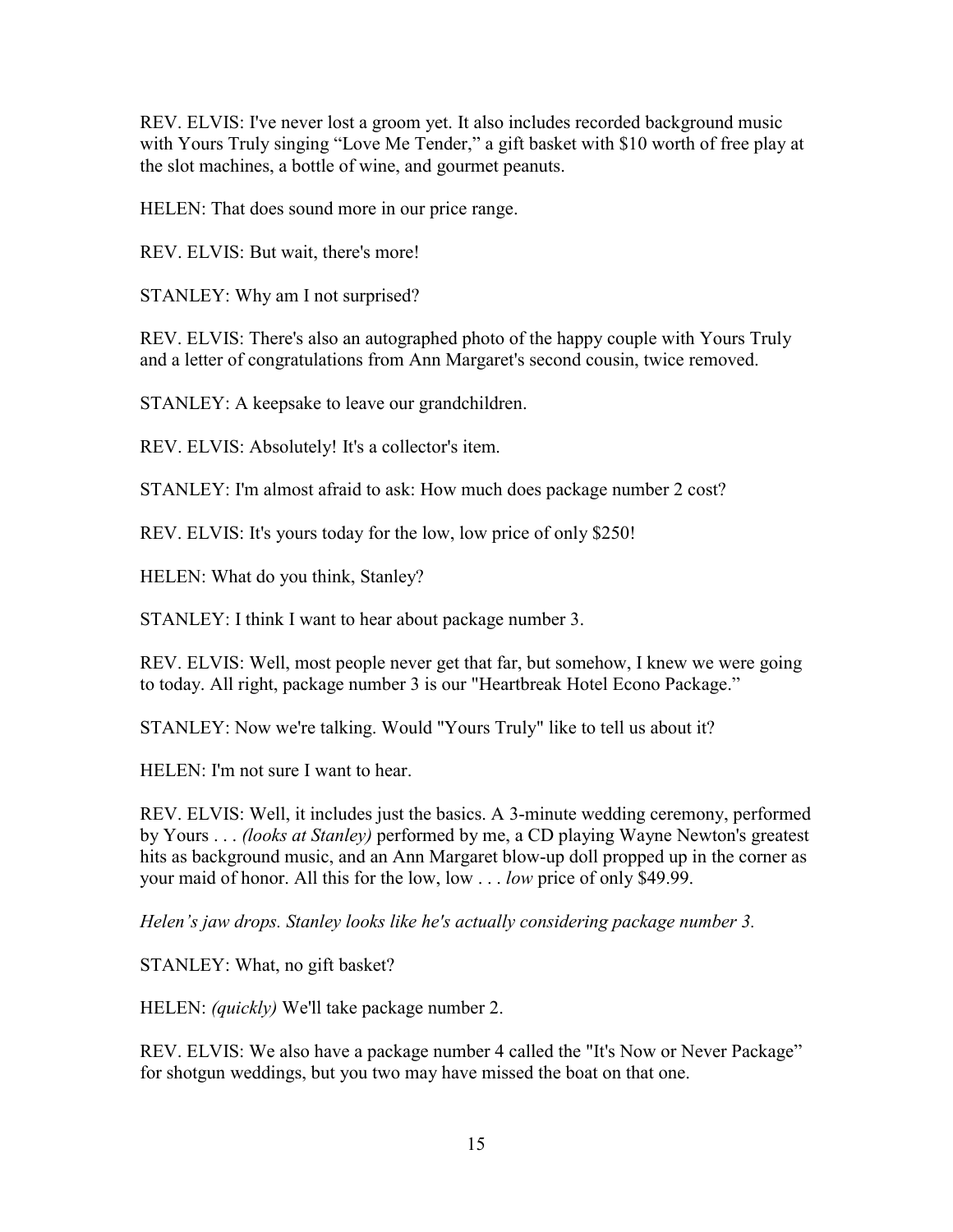HELEN: Yeah, that ship sailed 30 years ago.

STANLEY: Speak for yourself, Helen. Men have been known father children well into their nineties.

HELEN: *(sarcastically)* One Viagra prescription and he's ready to repopulate the world.

REV. ELVIS: Okay, you two lovebirds. We can worry about constipating the marriage later. Let's get through the ceremony first. So, what package is it going to be?

*Stanley and Helen look at each other and shrug.* 

HELEN: I think we've agreed on package number 2, haven't we Stanley?

*Stanley is in deep thought.* 

HELEN: *(nudges him)* Stanley?

STANLEY: I'm thinking it over! Does the blow-up doll in package number 3 come with an air compressor?

REV. ELVIS: I'm afraid not.

HELEN: We'll go with package number 2.

STANLEY: How about we just get the airline package to Graceland.

HELEN: Stanley!

STANLEY: Look, Helen, how do we know if, after we spend all this money, we're even legally married?

REV. ELVIS: I resemble that!

HELEN: You mean you resent that.

REV. ELVIS: Right. Look, I have all the legal documentation to prove that I'm certified to marry anyone in the state of Nevada. In the eyes of the law, you'll be married.

STANLEY: How about in the eyes of God?

REV. ELVIS: Absolutely!

STANLEY: Really? Do you have legal documentation from him, too?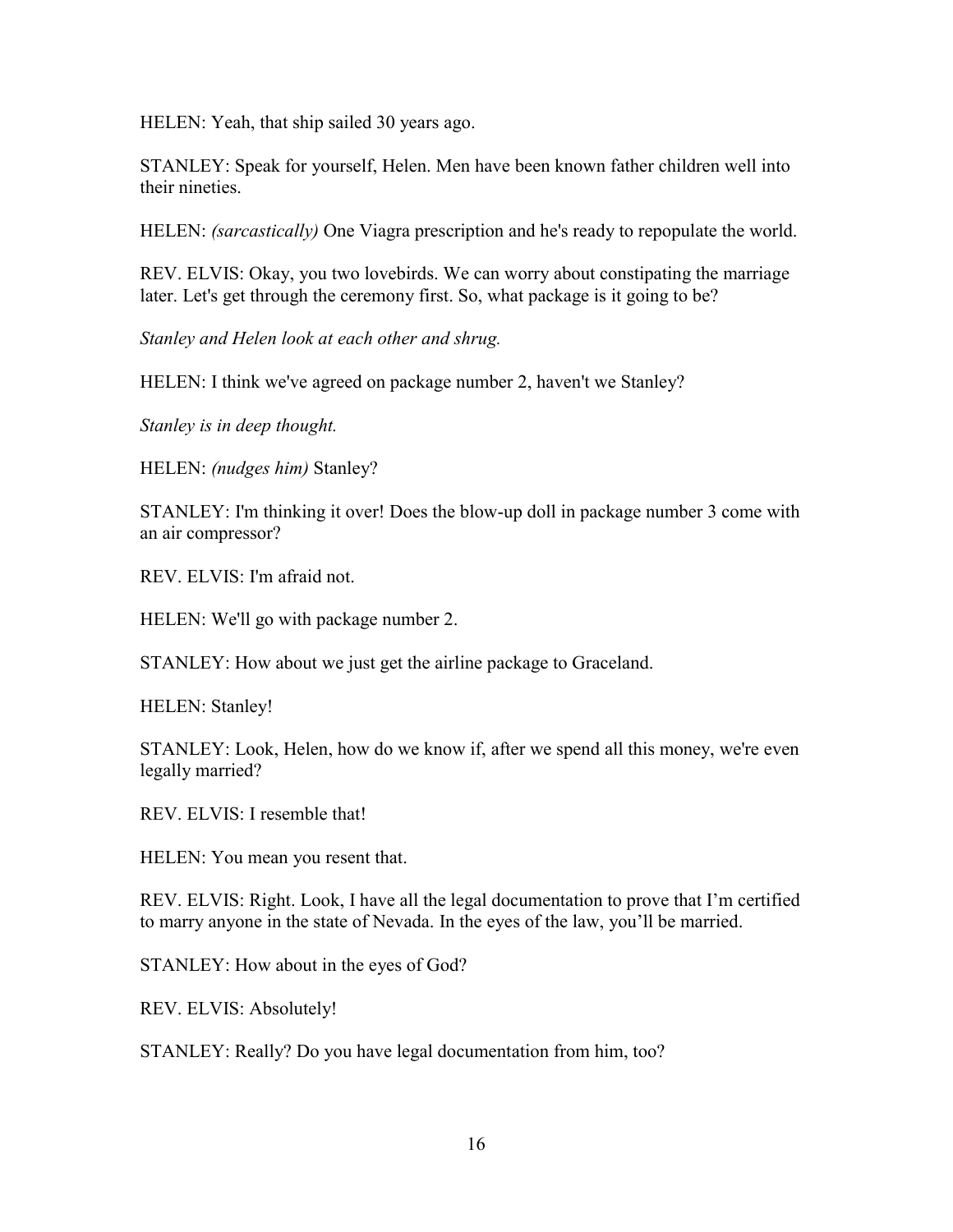HELEN: Stanley, that's enough! This is supposed to be the happiest day of our lives and you're ruining it.

STANLEY: Well, it's certainly one day *I'll* never forget.

REV. ELVIS: That's the spirit!

STANLEY: Shut up.

HELEN: No, you shut up! You've said more than enough already. Now, will it be package number 2, Stanley, or a ticket for *one* to Graceland?

STANLEY: Helen, you wouldn't go without me, would you?

HELEN: Not me, *you*!!!!!

STANLEY: *(resigned)* Package number 2 . . .

REV. ELVIS: Great choice! I just need to go in the backroom and make sure I have the gift basket. You two lovebirds just relax and I'll be right back. Kiss and make out.

HELEN: You mean make up?

REV. ELVIS: Right! Be right back. *(Rev. Elvis goes through door on stage left.)*

STANLEY: (*Stanley tries to smooch Helen.)* You heard the preacher, pucker up!

HELEN: I'm not puckering anything. You want to kiss something? You can kiss my ...

*The door opens and Stephanie barges in, interrupting Helen's sentence.* 

STEPHANIE: We've got big trouble!

HELEN: Now what?

STEPHANIE: One minute we were all playing video games, and the next, Richie was gone!

STANLEY: Gone where?

STEPHANIE: We didn't know. We were in a panic. Then a voice came over the loudspeaker asking for the parents of Richie Webster to come and pick him up at the security office.

HELEN: Oh my God! Where is he? Is he all right?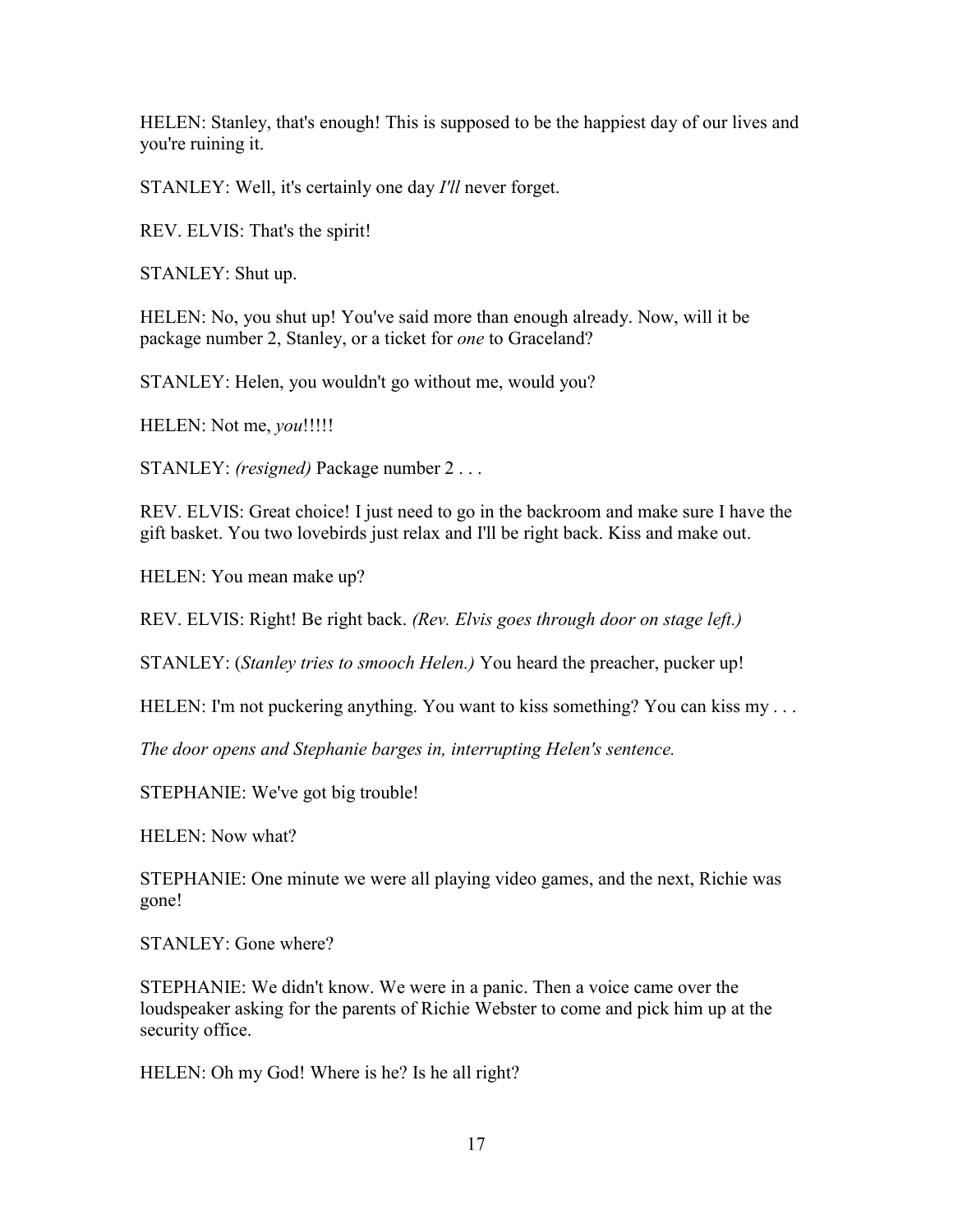*The door opens and Jeffrey comes in dragging Richie behind him. Richie is dressed like a Rabbi, complete with fake beard. The hat and coat are way too big for him.* 

RICHIE: Don't believe a word anyone tells you, Grams. I've been framed.

HELEN: (n*aively)* How nice! The casino is having a costume party for the children.

JEFFREY: No, there's no party. Security caught him wearing my clothes and this fake beard he got from who knows where, shooting craps!

STANLEY: How could he see over the top of the table?

JEFFREY: He convinced a cocktail waitress he was a midget and got her to find him a milk crate to stand on.

RICHIE: I did *not* order that gin and tonic from her. It was complimentary.

HELEN: You had a drink?

RICHIE: *(uh oh)* Oh. You didn't know about the drink?

HELEN: Richie! I'm shocked!

STANLEY: I'm not. I warned you about this kid, Helen. He's got a problem.

HELEN: Mind your own business, Stanley. *(to Richie)* What do you have to say for yourself, young man?

RICHIE: *(making it up as he goes along)* I, uh . . . I was doing it to protect Jeffrey, Grams!

JEFFREY: What?

RICHIE: Yeah, I, uh . . . saw Stephanie go to the ladies room. The next thing I know, His Holiness was sneakin' off to play the slots!

JEFFREY: *(outraged)* I was not!

RICHIE: *(to Jeffrey)* You were so. You been doing it all day! I saw ya. *(to others)* I had to come up with a plan real fast to save him from himself. So I borrowed some of Jeffrey's clothes so I'd look older.

JEFFREY: Why you little . . . *(Jeffrey lunges at Richie. Stephanie grabs Jeffrey and stops him.)* 

STEPHANIE: Jeffrey! Is this true?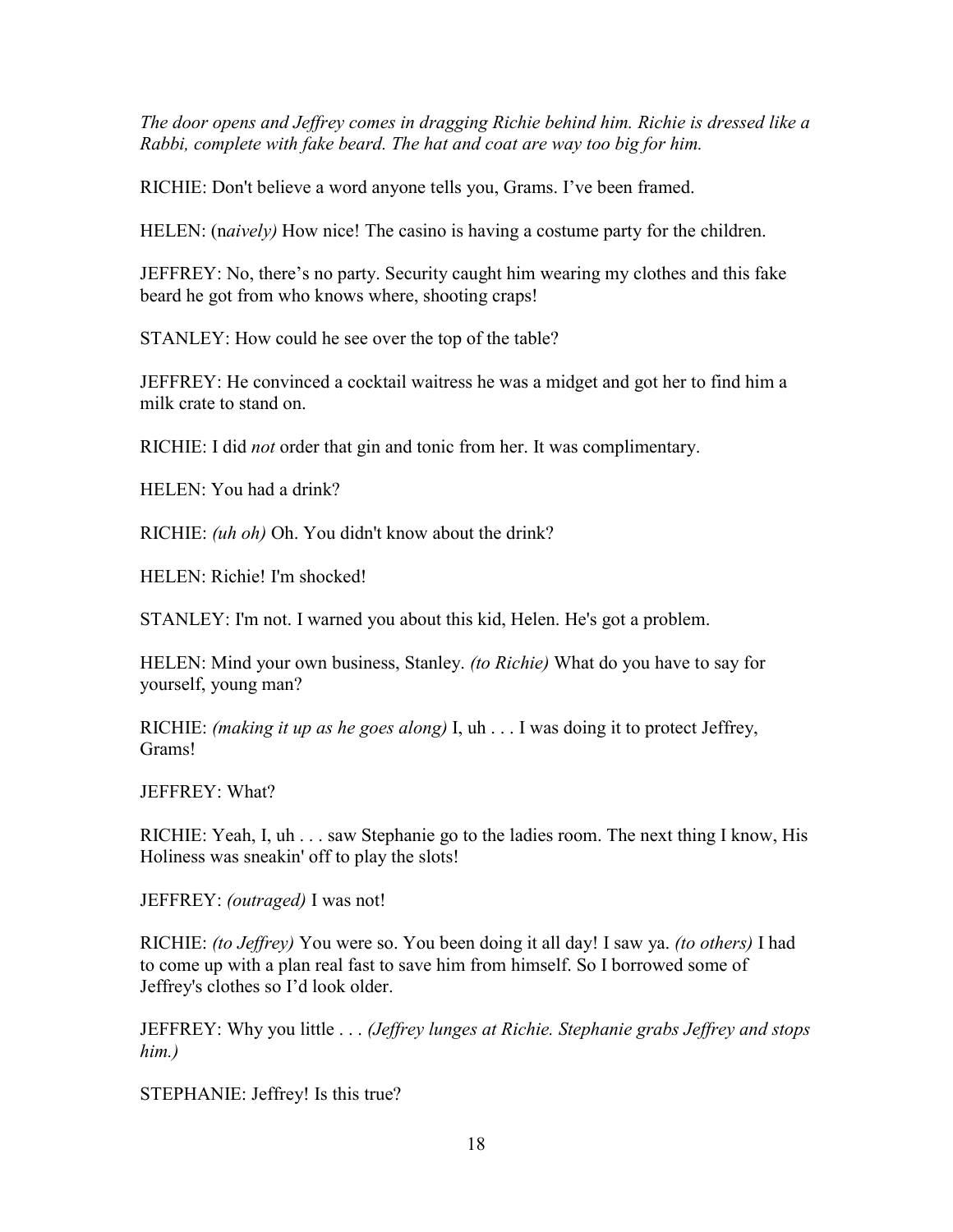JEFFREY: No! Of course not.

RICHIE: It is so! Lucky I stopped him before he bet the farm!

HELEN: *(confused)* What? We don't own a farm. Where do you come up with this stuff?

RICHIE: It's a figure of speech, Grams. Anyway, His Holiness should be thanking me.

JEFFREY: Thanking you? For what?

RICHIE: For keeping you from losing your shirt. You already lost your hat and your coat! Ha ha ha!

JEFFREY: Why you little . . . *(Stephanie restrains Jeffrey again.)* 

STEPHANIE: Enough! I don't know what's going on, but Jeffrey, you have some explaining to do when we get back to our room.

RICHIE: *(chuckles; then says to himself)* These people are too easy.

STANLEY *(hears him)* Not as easy as you think. You may have fooled your grandmother, but I've got your number, kid.

RICHIE: Oh yeah, then take it over to the roulette wheel, Pops, and try your luck with it.

STANLEY: *(grabs Richie by the collar and gently lifts up*) And how about you? Do you feel lucky?

RICHIE: All right, all right! I get the message. Back off, pops.

*Rev. Elvis walks in with brochures. He sees Richie and looks startled.* 

REV. ELVIS: So . . . uh . . . you must be the Rabbi son-in-law I've heard so much about. *(to self)* Looks like they left out a few "small" details.

RICHIE: Nice to meet you, Rev. *(takes hat off, extends it like an offering plate)* Care to make a donation?

JEFFREY: *(grabs Richie by his collar)* No, *I'm* Rabbi Jeffrey Finkelstein, Stanley's sonin-law. This is Richie, Helen's grandson. He's been having some fun playing dress up with my clothes. *(to Richie, in an angry stage whisper)* Off with the clothes, kid. Give me back my hat and coat.

RICHIE: All right, all right, relax, Your Holiness. Jeez, I didn't even get it wrinkled. *(Richie takes off the hat and coat and hands them to Jeffrey.)*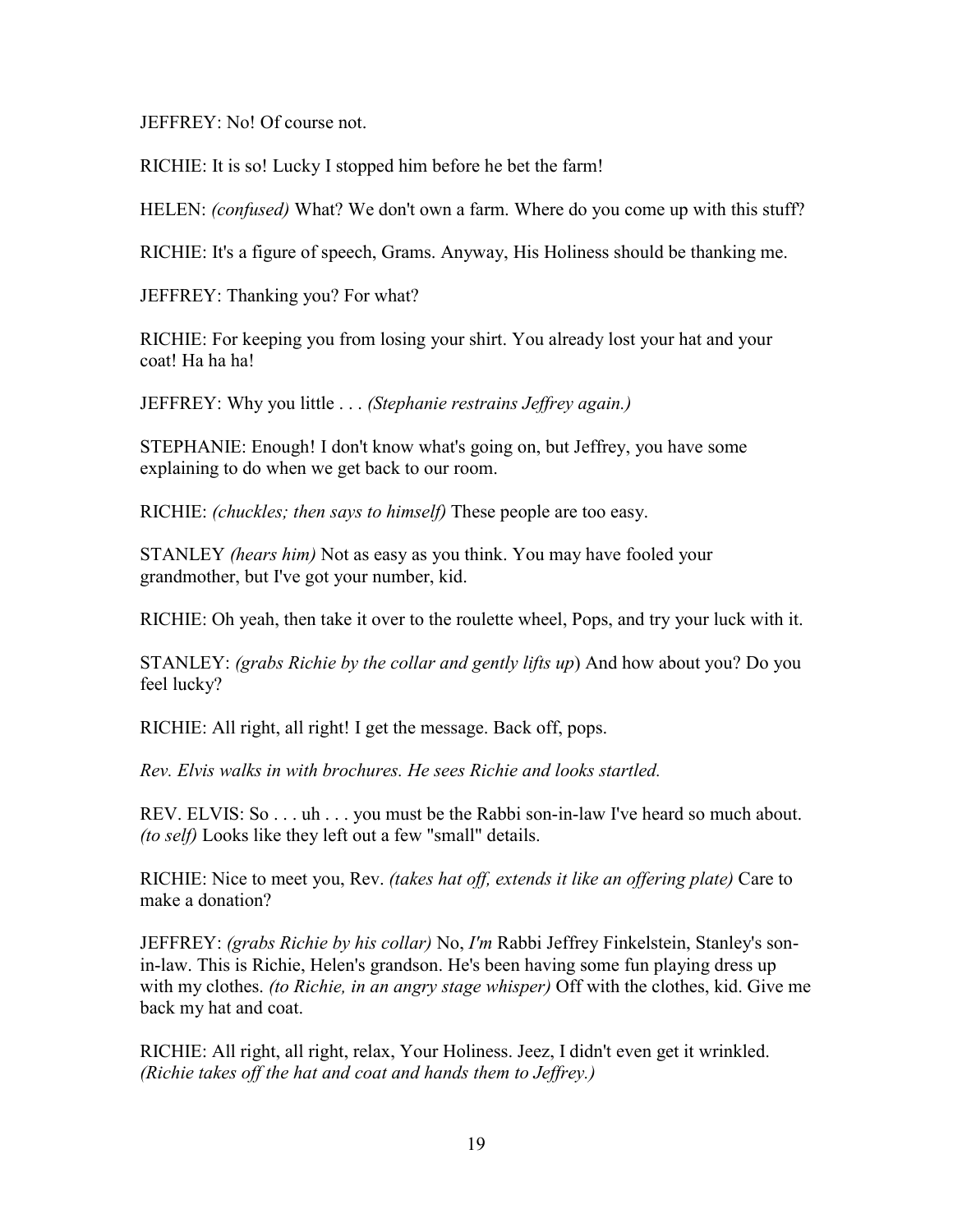JEFFREY: *(turns and extends hat to Rev. Elvis)* Now, Reverend, about that donation . . .

REV. ELVIS: *(pushing the hat away)* The check is in the mail.

HELEN: Look, while you're all here, Stanley and I want to tell you about the wedding package *we* chose, don't we, Stanley?

REV. ELVIS: Yes, package number 2, the Love Me Tender Package!

HELEN: Yes, it comes with a 5-minute wedding ceremony and a quickie 2-minute sermonette by Reverend Elvis.

STANLEY: And it also includes recorded background music with Reverend Elvis singing "Love Me Tender."

HELEN: As well as a gift basket with \$10 worth of free play at the slot machines, a bottle of wine, and gourmet peanuts.

STANLEY: There's also an autographed photo of the happy couple with Reverend Elvis .

HELEN: . . . and a letter of congratulations from Ann Margaret's second cousin, twice removed.

STANLEY: *(sarcastically)* All for the low, low price of just \$250.

REV. ELVIS: What a beautiful ceremony!

JEFFREY: What a racket!

RICHIE: What a crock of sh . . . *(Stephanie puts her hand over Richie's mouth)* 

STEHPANIE: Now look, if this is what Daddy and Helen want, then who are we to criticize?

REV. ELVIS: Amen!

JEFFREY: Mazel tov!

REV. ELVIS: Gesundheit!

JEFFREY: What time are the nuptials?

HELEN: We haven't decided on a time yet.

REV. ELVIS: There's nothing to decide. The only slot I have open is 4 p.m.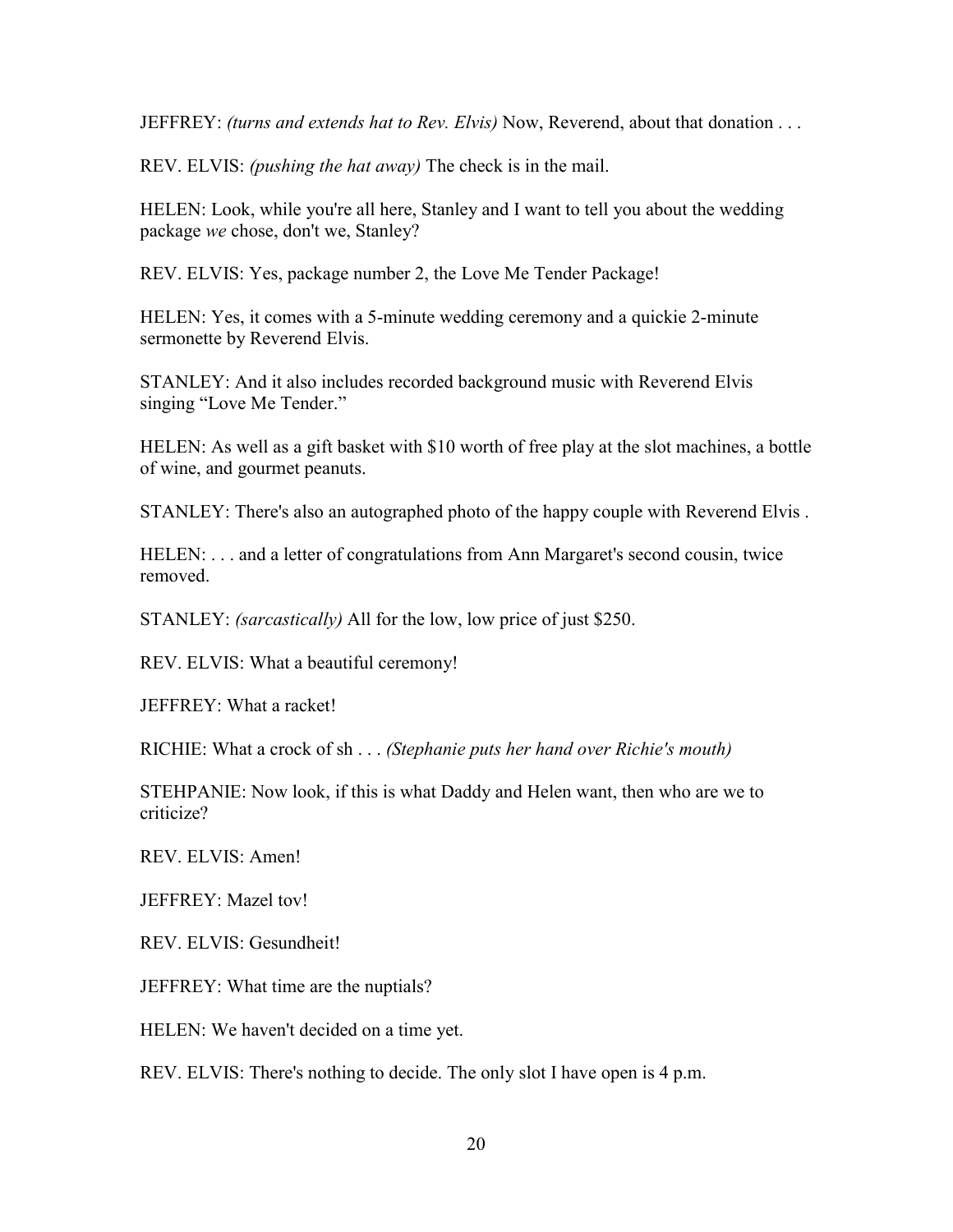STANLEY: Sounds good to me. That gives us four hours to get ready. Is that enough time, Helen, for the transformation?

HELEN: I think I can manage, Stanley. Actually, it's plenty of time to take a bubble bath and get my hair done.

STEPHANIE: It's plenty of time to get a massage at the spa!

JEFFREY: It's plenty of time to get back to that Wheel of Fortune game!

ALL: What?

RICHIE: I told yah . . .

JEFFREY: *(flustered, diverts attention to Richie, grabbing him by the collar)* Come with me, young man. Time for a shave! *(he drags Richie out the door)*

STEPHANIE: I need to make my massage appointment. Shall I make a hair appointment for you, Helen?

HELEN: Great! One less thing for me to worry about.

*Stephanie exits.* 

STANLEY: Look, Helen, today has gotten off on the wrong foot. Let's go to the bar, get a glass of wine, and relax.

HELEN: *(crossly)* I have to go get ready. I need lots of time for the *transformation,* remember?

STANLEY: Helen, come on. A quick glass of wine to calm your nerves.

HELEN: And your temper.

STANLEY: Okay, okay. What about it?

HELEN: All right, Stanley. Sure. Why not? But just a quick one, because I *do* have things to do before the ceremony. So, we'll see you at four o'clock, Reverend Elvis?

REV. ELVIS: I'm counting the hours.

*Stanley and Helen are smiling at each other again as they walk out the door. Rev. Elvis watches them leave. He goes to the door and checks to make sure they're really gone. Then he paces back and forth, looking very nervous. He delivers the following monologue to the audience, as if he's talking to himself.*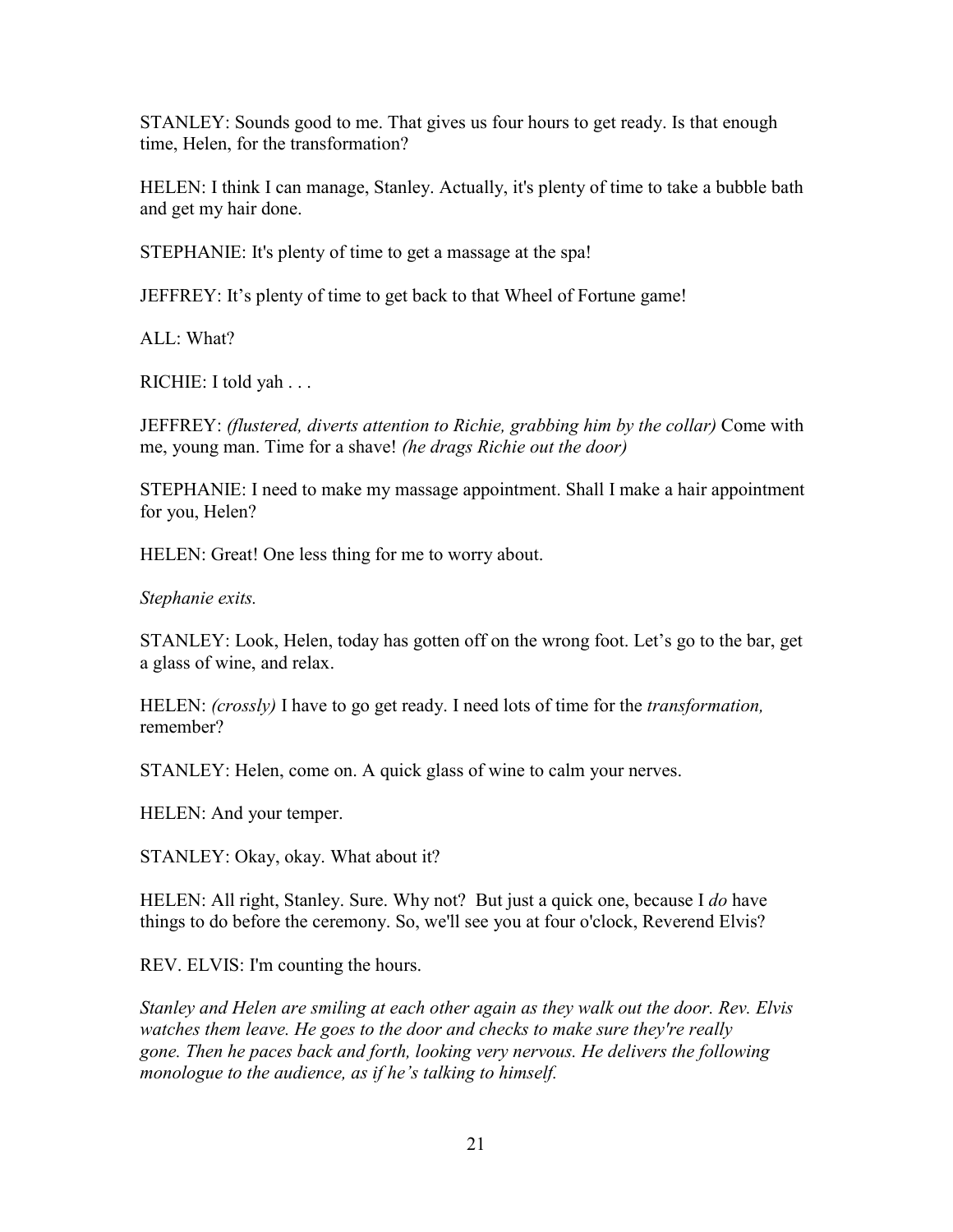I can't believe this! What were the odds of running into those people again? Thank God they didn't recognize me! It must be the costume. Of course, I had a costume on the *last*  time I saw them, too, last fall, in Pennsylvania. I was dressed as a priest, Father Mike, and I'd just robbed the First National Bank. I tried to hide out in the motel across the street until the heat was off, and with my dumb luck, I accidentally went into *their* room. Now, the cops are outside looking for the robber, and I'm trapped in this motel room with Helen and Stanley, who think I'm a real priest! They're letting me stay until the bankrobber is caught, and it's going great until Helen finds my gun hidden in my phony bible. Now they know who I am, and I can't let them go, because they could identify me. While I'm trying to figure out what to do, Stanley's daughter barges in, and next thing I know, I'm stuck with *three* hostages! I finally decide the only thing to do is rub them out. But they got the upper hand on me and tied me up in Helen's bra and panty hose! *(Gets very emotional, remembering this.)* I'm very fragile psychologically, and I cracked right there in the motel room. The cops came, and I begged them to take me back to prison and my psychiatrist! *(slightly deranged voice)* But I'm much better now . . . now that I escaped! And I want to *stay* better. I can't run -- I have three weddings today. I have to hope they don't recognize me.

#### *Richie enters.*

RICHIE: Hey Rev., I wanna ask yah something.

REV. ELVIS: Not now, kid. I'm busy.

RICHIE: *(looking around)* Yeah, I can see that. They're lining up at the door.

REV. ELVIS: All right, what do you want, kid?

RICHIE: Well, I was wondering, where does someone get an outfit like that?

REV. ELVIS: Like what?

RICHIE: Like what you're wearing. That corny Elvis suit.

REV. ELVIS: This happens to be an exact replica of a replica of one of Elvis's Las Vegas jump suits.

RICHIE: A replica of a replica? You mean it's a copy of a copy?

REV. ELVIS: That's right. Pretty impressive, ain't it?

RICHIE: *(sarcastically)* Oh yeah, I'll bet it's one of a kind.

REV. ELVIS: That's what they told me at the Elvis Emporium. I was lucky to get it.

RICHIE: I'll bet you were. So, where is this Elvis Emporium?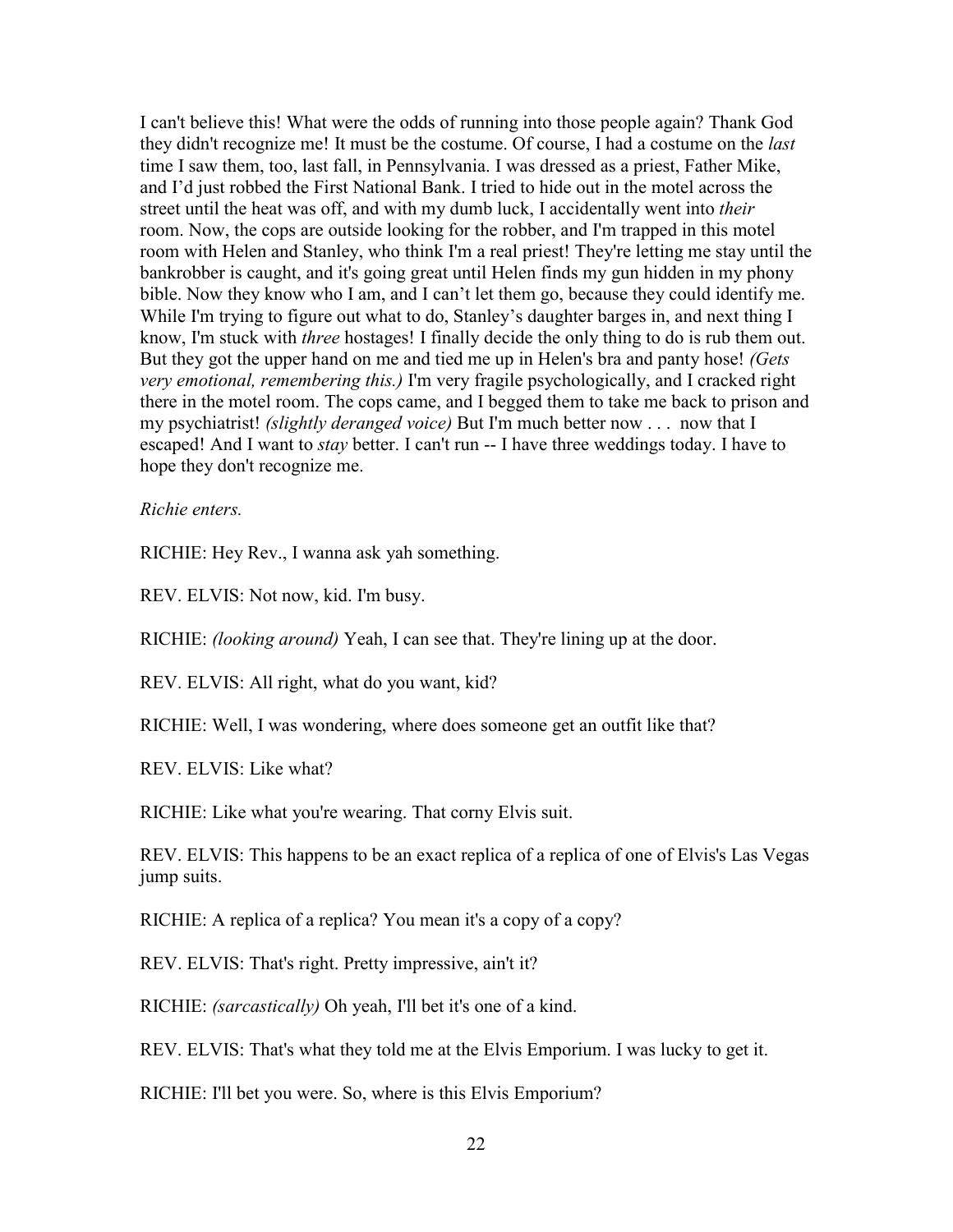REV. ELVIS: Right down the street, next to the Siegfried and Roy Petting Zoo.

RICHIE: Get out! Really? I'd like see that. And I'll bet this town is loaded with Elvis impersonators, right?

REV. ELVIS: Oh yeah. The competition is fierce!

RICHIE: I'll bet. And I'll bet Elvis impersonators blend right into the woodwork around here. No one even notices them.

REV. ELVIS: Yeah, sure worked for me. I mean, uh …you're right about that.

RICHIE: And it's right next to the petting zoo, you say?

REV. ELVIS: Less than a 2-minute walk from here.

RICHIE: Great! *(starts to leave)* Well, I think I'll . . .

*Jeffrey enters.* 

JEFFREY: There you are!

RICHIE: Jeez, Your Holiness. I've been looking all over for you!

JEFFREY: No, I've been looking all over for you! Where did you go this time?

RICHIE: Well, you were so busy at that craps table, I got bored. So I came over here to shoot the breeze with Reverend Elvis.

JEFFREY: *(quickly)* I was just observing. You know, in case I ever have to counsel a compulsive gambler. But these games of chance *are* fascinating . . . Wait. You came to chat with Reverend Elvis?

RICHIE: Yeah, I'm a real ecumenical guy!

REV. ELVIS: Is there a cure?

JEFFREY: Surely, you know what "ecumenical" means.

REV. ELVIS: Uh, surely . . . I do. *(quickly changing the subject)* So how's the rabbi business?

JEFFREY: It's not a business. It's a calling.

REV. ELVIS: Of course it is. Very . . . *ecumenical* of you to say so.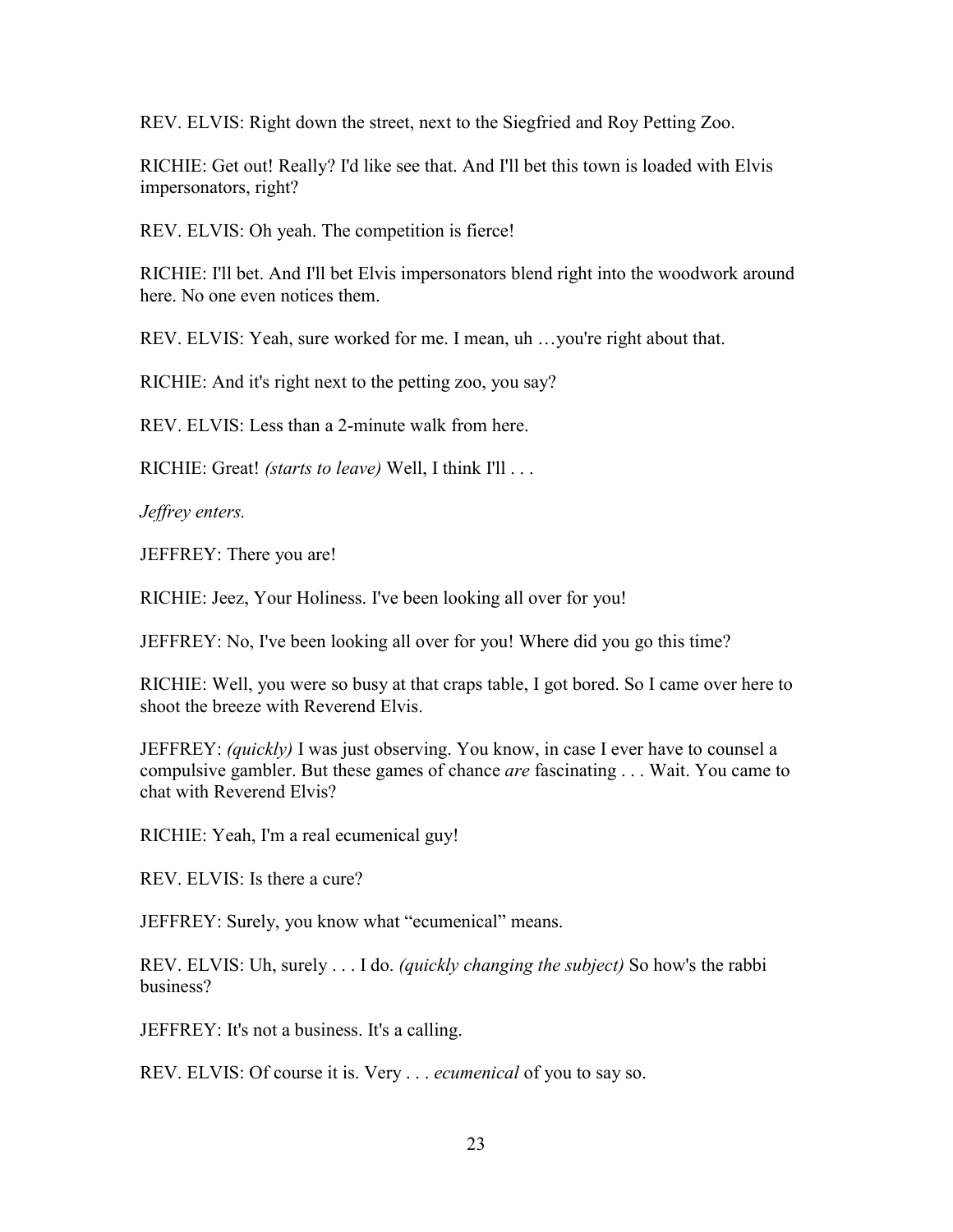JEFFREY: So, how's the Reverend Elvis Impersonator business going?

REV. ELVIS: Great! Except I'm not an impersonator. *(proudly)* I saw an ad on the back of a matchbook cover, and now I have a degree in reverendology from the Close Cover before Striking School of Ministry and Plumbing Repair.

RICHIE: So let me see if I got this straight. If the reverend gig doesn't work out, you can always plunge toilets.

REV. ELVIS: Right.

JEFFREY: And in this town, that would be a Royal Flush! *(laughs hysterically at his own joke. Rev. Elvis and Richie stare at him.)* 

RICHIE: You're a laugh riot there, Your Holiness. Don't give up the temple gig just yet.

JEFFREY: Okay, while we're here, there's a few questions about this wedding ceremony I'd like to ask you . . . uh, *Reverend* Elvis.

REV. ELVIS: That's what I'm here for. What do you want to know?

JEFFREY: Is this a real, legal marriage?

REV. ELVIS: What do you mean?

RICHIE: He means, after this is over, is my grandmother really married, or is she still shacked up?

*Both clergy look shocked at Richie's remark.* 

REV. ELVIS: Yes, Richie, they will be legally married.

RICHIE: Well, there you go, Your Holiness. Everything is kosher!

REV. ELVIS: Right! Everything is kosher, Rabbi. So there's nothing to worry about. From here on in, just enjoy your stay in Vegas. What could possibly go wrong?

*Stanley barges in.* 

REV. ELVIS: I take that back.

STANLEY: Reverend. Elvis, just the man I was looking for! *(notices Richie and Jeffrey)*  What are you two doing here?

JEFFREY: Long story. What are *you* doing here? Shouldn't you be getting ready for the wedding?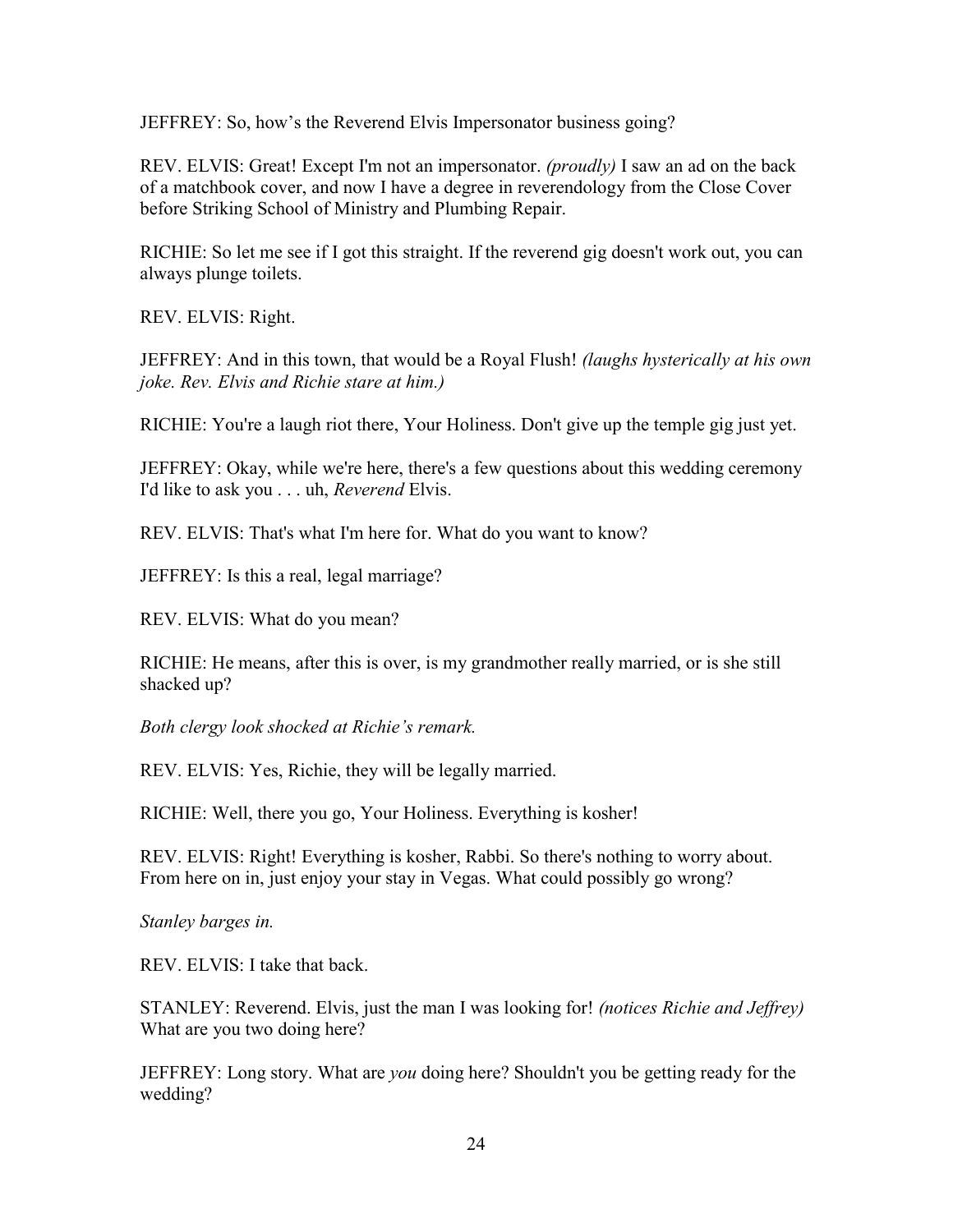STANLEY: Actually, that's what I'm here about. I've got few last-minute details to discuss with Elvis, here.

REV. ELVIS: I thought we had everything settled.

STANLEY: Helen had everything settled. I'm still *un*settled.

REV. ELVIS: Probably just last-minute wedding jitters. I see it all the time. Take an Alka-Seltzer.

STANLEY: I'm not worried about the marriage. I'm worried about the price.

REV. ELVIS: I *thought* you might want to upgrade!

STANLEY: I want to downgrade.

REV. ELVIS: You want the cheapo Heartbreak Hotel package?

RICHIE: Grams is gonna kill ya.

STANLEY: No! But I think we can negotiate the price on the package we agreed on.

REV. ELVIS: *(firmly)* No negotiations.

JEFFREY: There's always room for negotiations.

STANLEY: That's my son-in-law!

RICHIE: Hey pops, if you need a few bucks . . . *(reaches into his pocket)* 

STANLEY: Stay out of this.

*All the men are downstage center. They don't see Helen and Stephanie walk in. The two women stay upstage and listen to the conversation unnoticed.* 

JEFFREY: Now, how much was the price you agreed on?

REV. ELVIS: \$250.

STANLEY: Helen agreed. I didn't.

JEFFREY: And what's the price of your cheapest package?

REV. ELVIS: \$49.99.

JEFFREY: Sounds like a hell of a deal.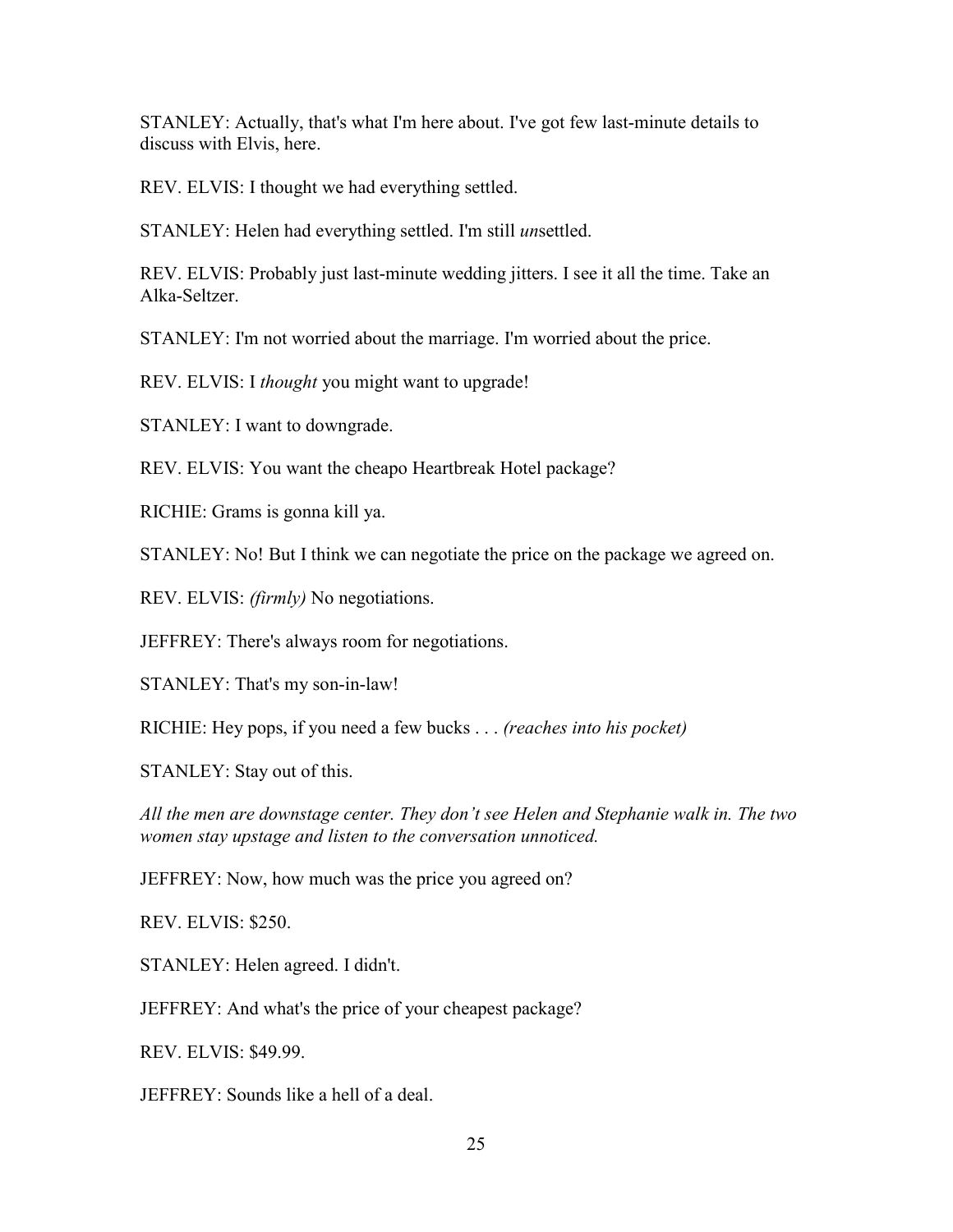STANLEY: Not really. Even *I* had to draw the line at the inflatable bridesmaid.

RICHIE: *(suddenly interested)* Is that something for the pool?

JEFFREY: *(to Richie)* Never mind the blow-up bridal party! *(to Stanley and Rev. Elvis)* Now, back to business. \$250 vs. \$49.99. I think there's room for compromise.

REV. ELVIS: *(to Stanley)* Mr. Cohen, you saw how excited your bride-to-be was over this package. Do you really want to break her heart?

STANLEY: No, but no need to break the bank either. Now come on, you can do better than \$250!

HELEN: *(angry, she's heard enough)* Stanley Cohen! Are you here complaining about the price?

STANLEY: *(uh oh)* Complaining? No. Negotiating? Maybe.

STEPHANIE: Daddy, how could you? You are so cheap!

RICHIE: I'll say!

STEPHANIE: *(to Richie)* Did he offer to take you to Sea World, too?

RICHIE: What?

STEPHANIE: Just don't go.

HELEN: Stanley, I'm really hurt.

STANLEY: Helen, I'm just trying to save us a few bucks, that's all.

HELEN: We don't need to save a few bucks. We've got plenty of money. We don't go anywhere, we don't do anything. In fact, the only place we go is to the bank to make another deposit.

JEFFREY: You can never have too much for a rainy day, Helen.

HELEN: You stay out of this.

STEPHANIE: Right, stay out of this, Jeffrey.

REV. ELVIS: Look, you two, no fighting. Please. There'll be plenty of time for fighting after the ceremony.

ALL: Shut up!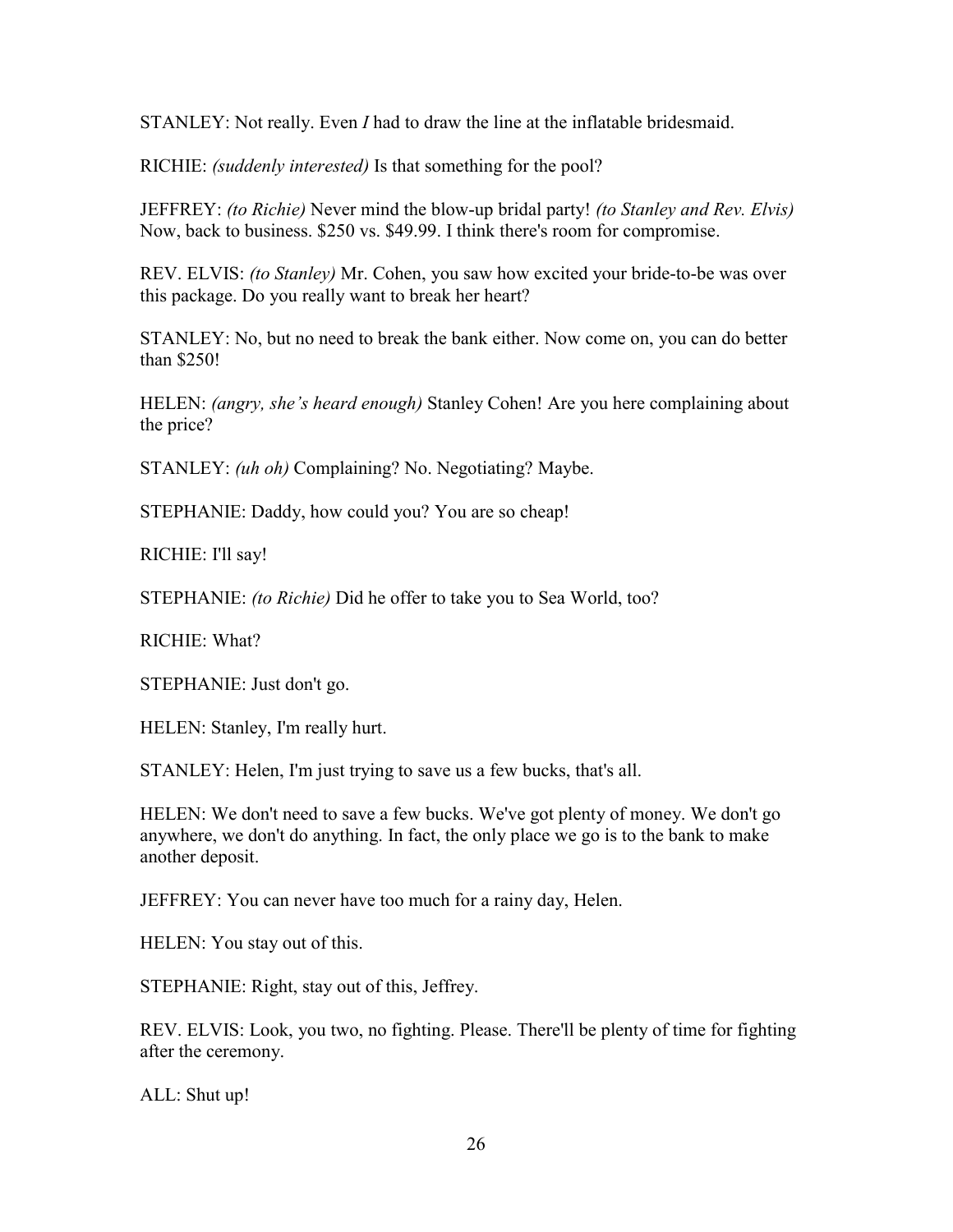STANLEY: Helen, be reasonable!

HELEN: Stanley, I'm not putting up with this. I never ask you to spend money on me, but this is our wedding. What are we saving for?

STANLEY: Read the papers, Helen. We may be heading for another Great Depression.

HELEN: You're right about that!

STANLEY: What's that supposed to mean?

HELEN: I mean, I want an annulment!

STANLEY: You can't have an annulment. We're not married yet!

HELEN: Okay, then I want a divorce!

JEFFREY: You can't. You're Catholic!

STEPHANIE: It doesn't matter! You're not married yet!

RICHIE: Hey Grams, have you thought about a hit man?

HELEN: I don't need an annulment. I don't need a divorce. And I don't need a hit man, although that one is tempting. I don't need to get married at all!

STANLEY: Helen, what are you saying?

HELEN: The wedding is off! *(she runs out)*

STEPHANIE: *(calls after her)* Helen, wait. *(to others)* She shouldn't be alone. Come on, Jeffrey.

*Stephanie & Jeffrey run after Helen.* 

STANLEY: *(his head is spinning)* How did this happen?

RICHIE: Nice negotiating, Pops. Don't you think you should go after her?

STANLEY: Right! *(he runs out)* 

RICHIE: *(to self)* They're all gone. Now it's time to put my plan into action and get on that gaming floor! *(Richie runs out)*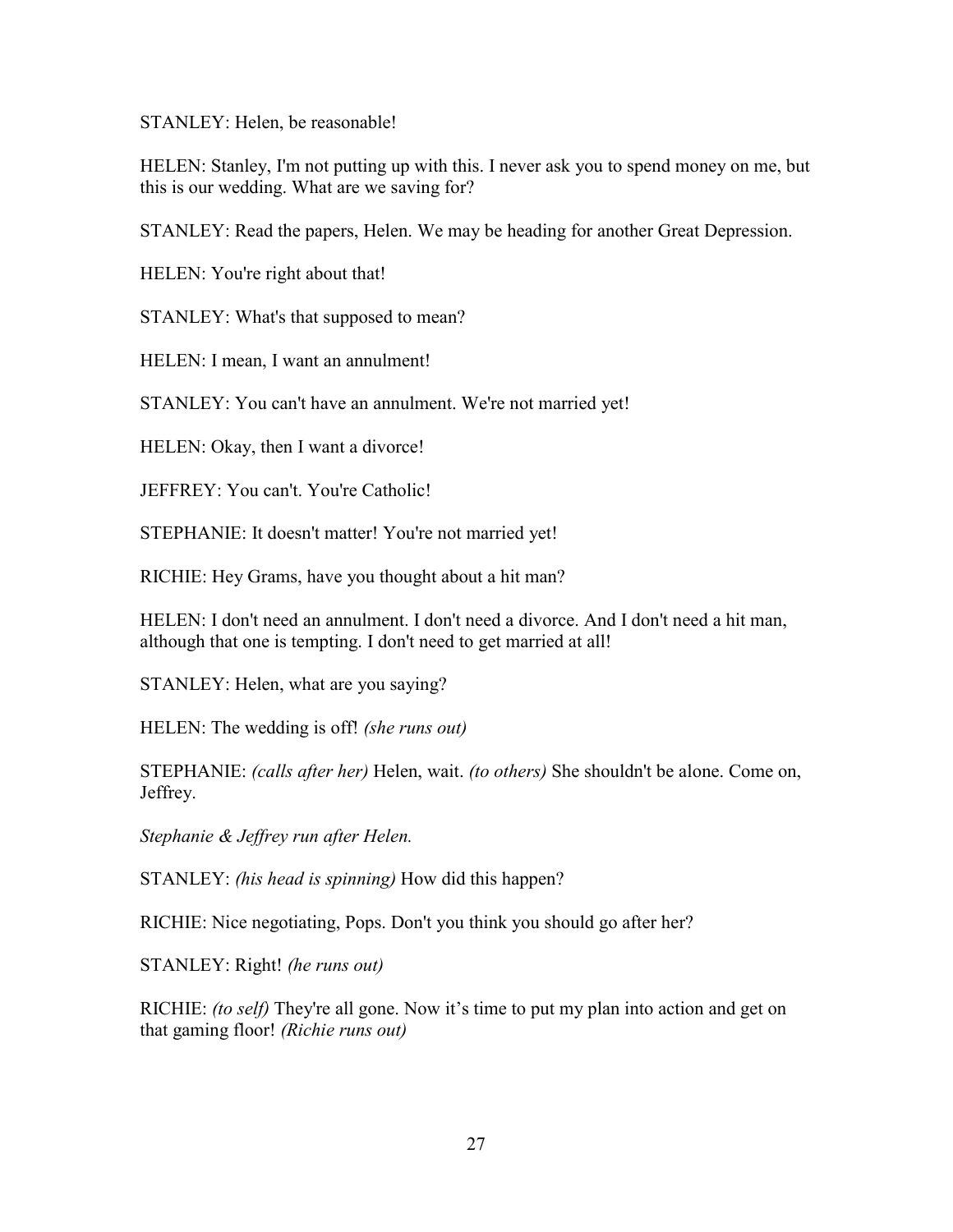REV. ELVIS: *(distraught, he sinks into chair, pulls a flask out of his pocket, and takes a drink)* Of all the Elvis Chapels in all the world, these loony tunes had to walk into mine. And they're crazier than before. I should have stayed in prison where it was safe!

*Takes another hit from the flask, then exits, stage left.* 

*Lights out. End of Act 1.*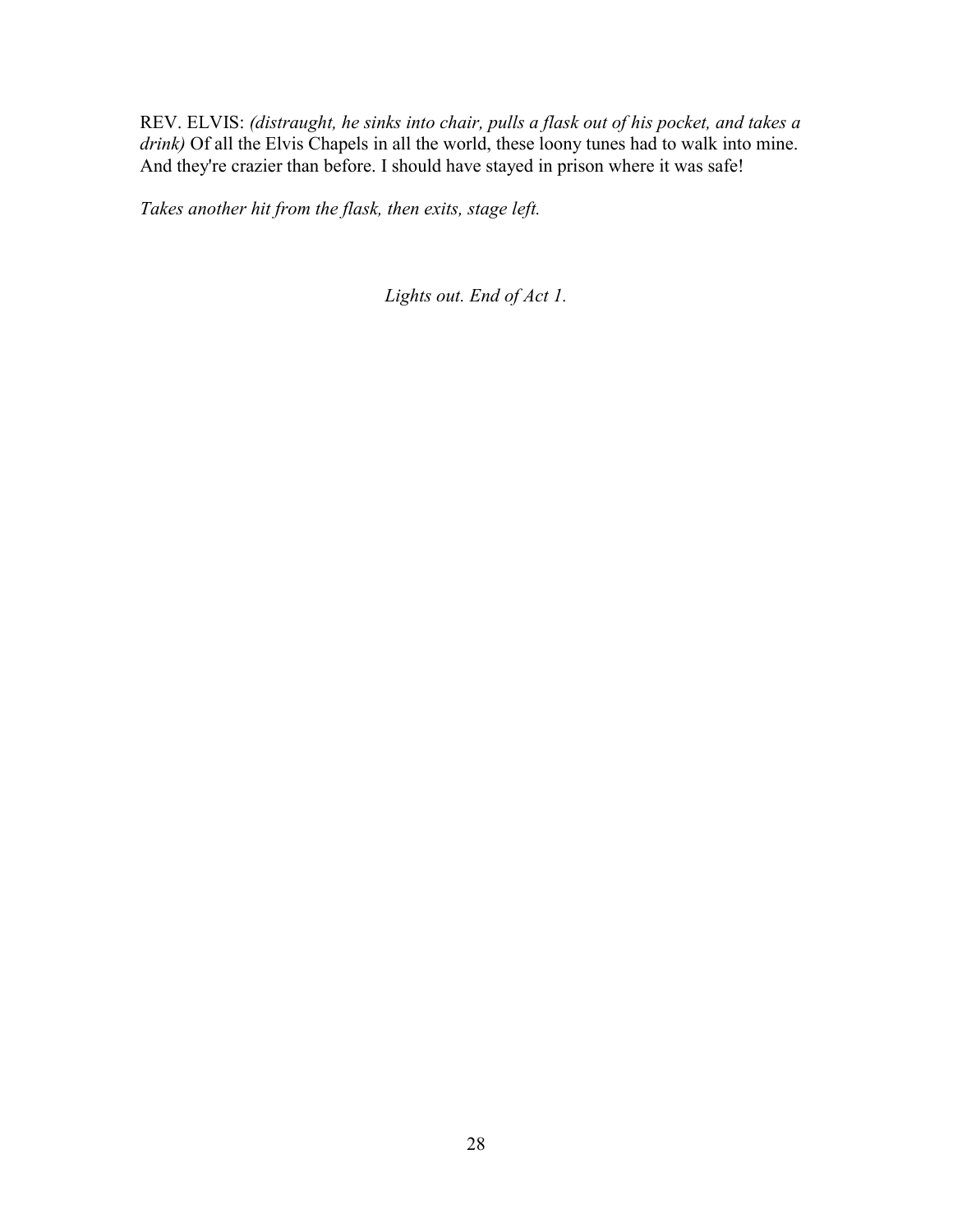## **Act 2**

## **Scene 1**

Lights up. Only a few minutes have passed. Helen rushes in from stage right door, *yanking the ring off her finger.*

HELEN: Stanley, here's your damn ring back! *(looks around)* Where did everyone go?

*Stephanie rushes in after her.* 

STEPHANIE: Helen, wait! Don't do something you may regret later on. Can't we talk about this?

HELEN: Stephanie . . .

STEPHANIE: Helen, don't argue with me! We need to talk about this right now. Don't do it!

HELEN: Stephanie . . .

STEPHANIE: Helen! Don't give back that ring!

HELEN: I can't give it back! There's no one here!

STEPHANIE: *(looks around)* Where did everyone go?

HELEN: I already asked that question.

STEPHANIE: See? No one's here. It's a sign that this marriage is meant to be. You can't give back that ring.

HELEN: You don't want me to call off this wedding because if I do, you'll be stuck with your father again.

STEPHANIE: That's not . . . *(sheepishly)* . . . okay, that's part of it. Helen, we both know he's a pain in the ass, but he's a lovable pain in the ass.

HELEN: Steph, I'm a patient woman, but this time, he's gone too far!

STEPHANIE: Helen, you *are* a patient woman. That's why you two are meant for each other. No one else could put up with my father!

HELEN: You're right, he *is* kind of a lovable pain in the ass . . .

STEPHANIE: See? Come on now -- he has lots of good qualities.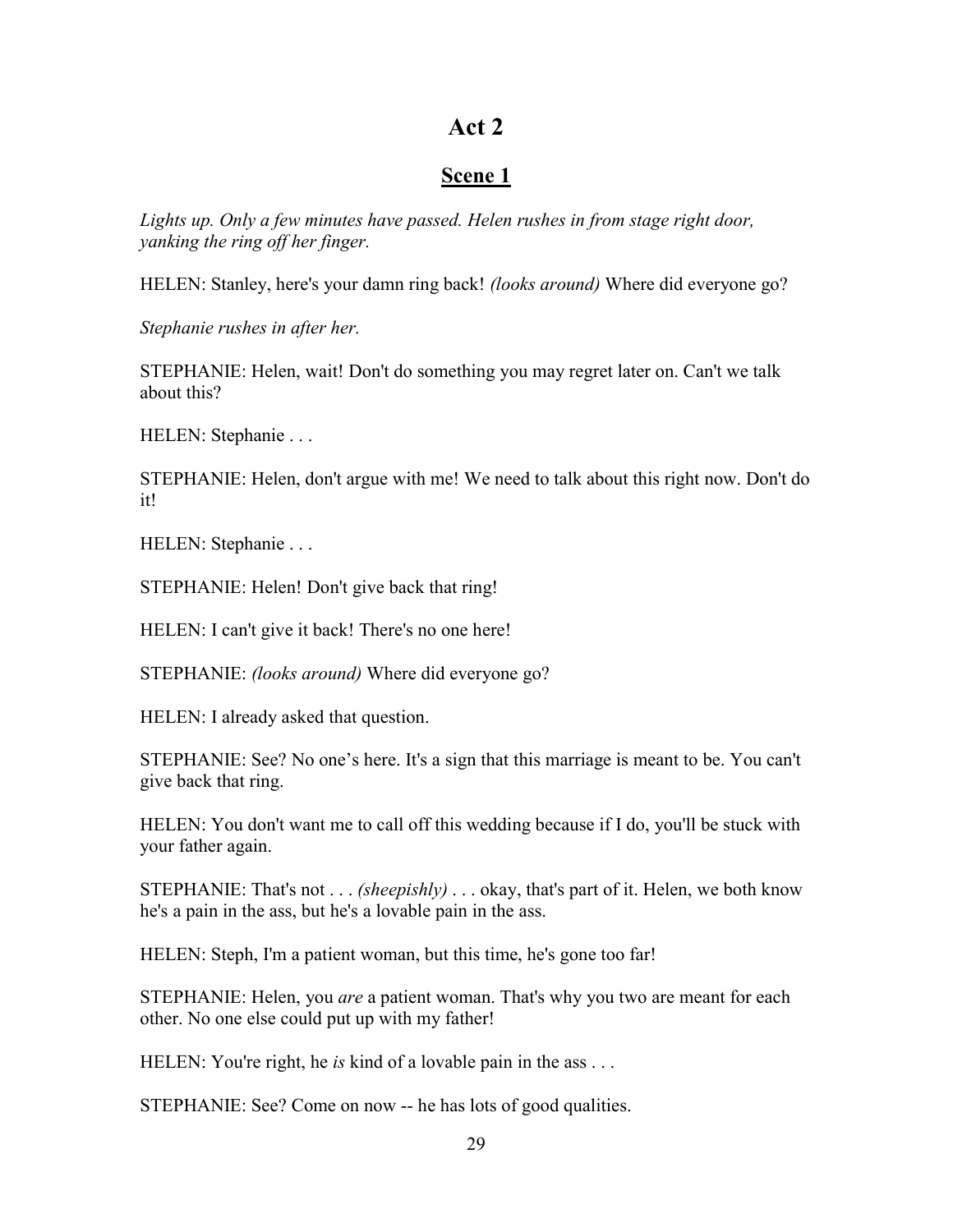HELEN: Name one.

STEPHANIE: Well . . . I'm thinking, I'm thinking.

HELEN: The guy never even takes me out to dinner.

STEPHANIE: Ah ha! But, he *does* cook, and he cleans up afterward. Just once, I'd like Jeffrey to cook a meal or do the dishes.

HELEN: *(softening)* Yeah, Stanley's lobster Newburgh is to die for.

STEPHANIE: *(sarcastically)* Oh, did he take you to Sea World, too?

HELEN<sup>.</sup> What?

STEPHANIE: Never mind. I've seen him do other little things for you, too. Things most women wish their men did for them.

HELEN: Like what?

STEPHANIE: I've seen him hold the door open for you.

HELEN: All men do that.

STEPHANIE: Really? See this bump on my nose? That's from the last time I thought Jeffrey was holding the door open for me.

HELEN: Really . . .

STEPHANIE: Helen, I don't mean to criticize, and I'm not defending my father, but sometimes we let the bad things overshadow the good things, and we take the good things for granted.

HELEN: He did give me a beautiful card for my birthday. Of course, he made it himself.

STEPHANIE: And I, I mean *he*, wrote a beautiful poem in it. Roses are red . . .

HELEN: Who would have thought he was so creative?

STEPHANIE: Yeah, who? Anyway, Helen, just take some time and think it over.

HELEN: What time? The wedding is at 4 p.m. But I *will* think it over.

*Stanley barges in.* 

STANLEY: Helen, there you are! I've been looking all over for you! I need to talk to you.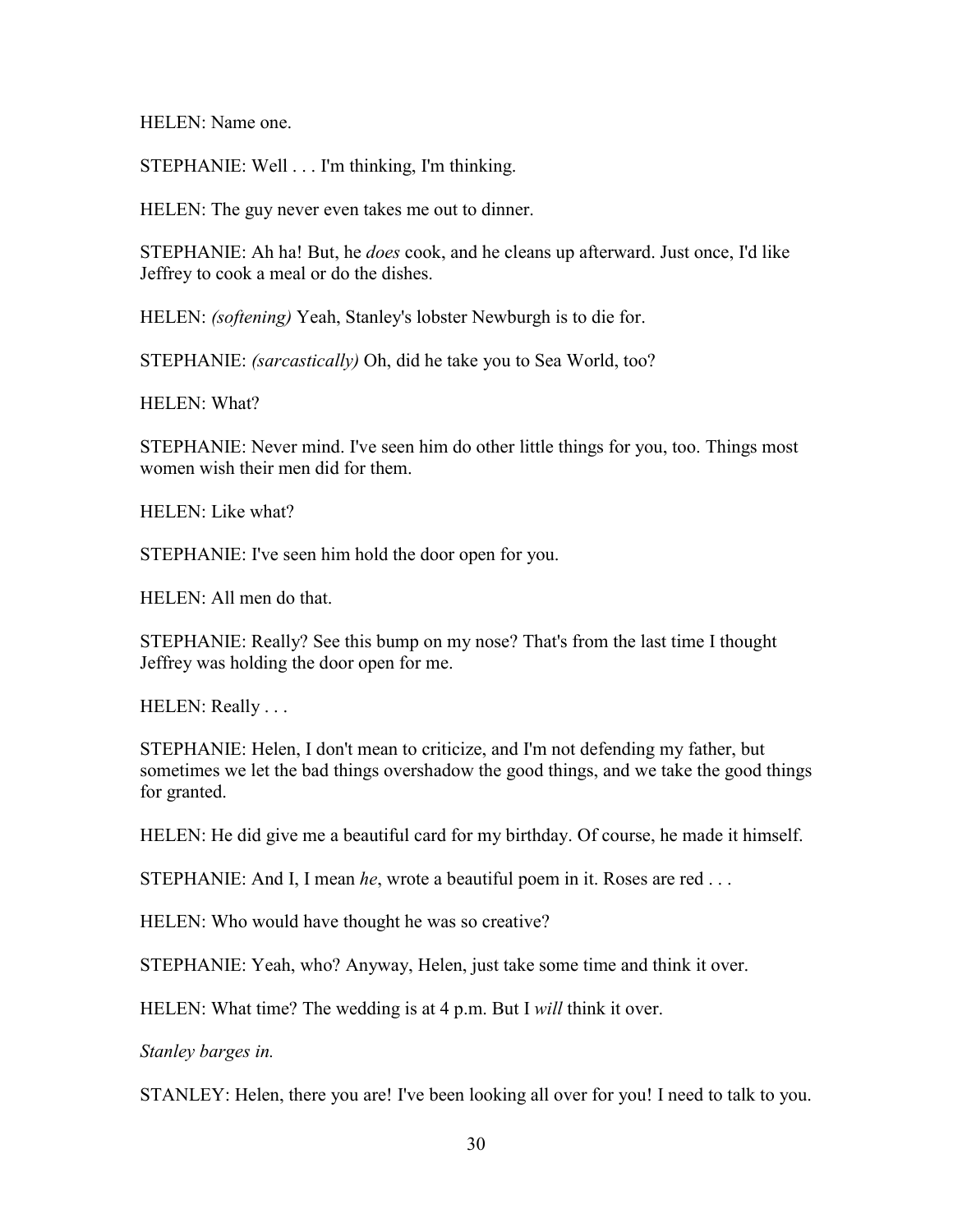STEPHANIE: Daddy, before you speak, just make sure your brain knows ahead of time what you're mouth is going to say.

HELEN: I'd take her advice, Stanley. Some major sucking up is required here.

STEPHANIE: This should be good. He never admits when he's wrong.

STANLEY: Well, there's always a first time. Maybe this is it.

HELEN: Maybe?

STANLEY: Okay, no maybe. I *was* wrong. And I'm sorry. Okay?

HELEN: You call that sucking up? Think twice, Stanley. There's a casino filled with eligible bachelors out there.

STANLEY: What do you want me to do, get down on my knees?

HELEN: Good idea. You never did when you proposed.

STANLEY: Fine. I'll do it now. *(Stanley slowly gets down on his knees.)* 

STEPHANIE: *(worried)* Daddy, I don't think that's such a good idea.

HELEN: Leave him be, Steph. Well, Stanley, what do you want to say?

STANLEY: Helen, I apologize.

HELEN: And ...

STANLEY: I was a fool.

HELEN: And ...

STANLEY: Helen, there's more to life than getting a bargain. In fact, the best bargain I ever got was the day I met you.

HELEN: You're calling me a bargain?

STANLEY: No, no, no! That came out wrong. You're the best thing that's happened to me in years, Helen. And . . . I love you.

HELEN: *(moved)* Oh Stanley. After careful consideration, I have decided to ... *(suddenly distracted, looks around)* Where's Richie?

STANLEY: Finish what you were going to say, Helen. Are you going to marry me?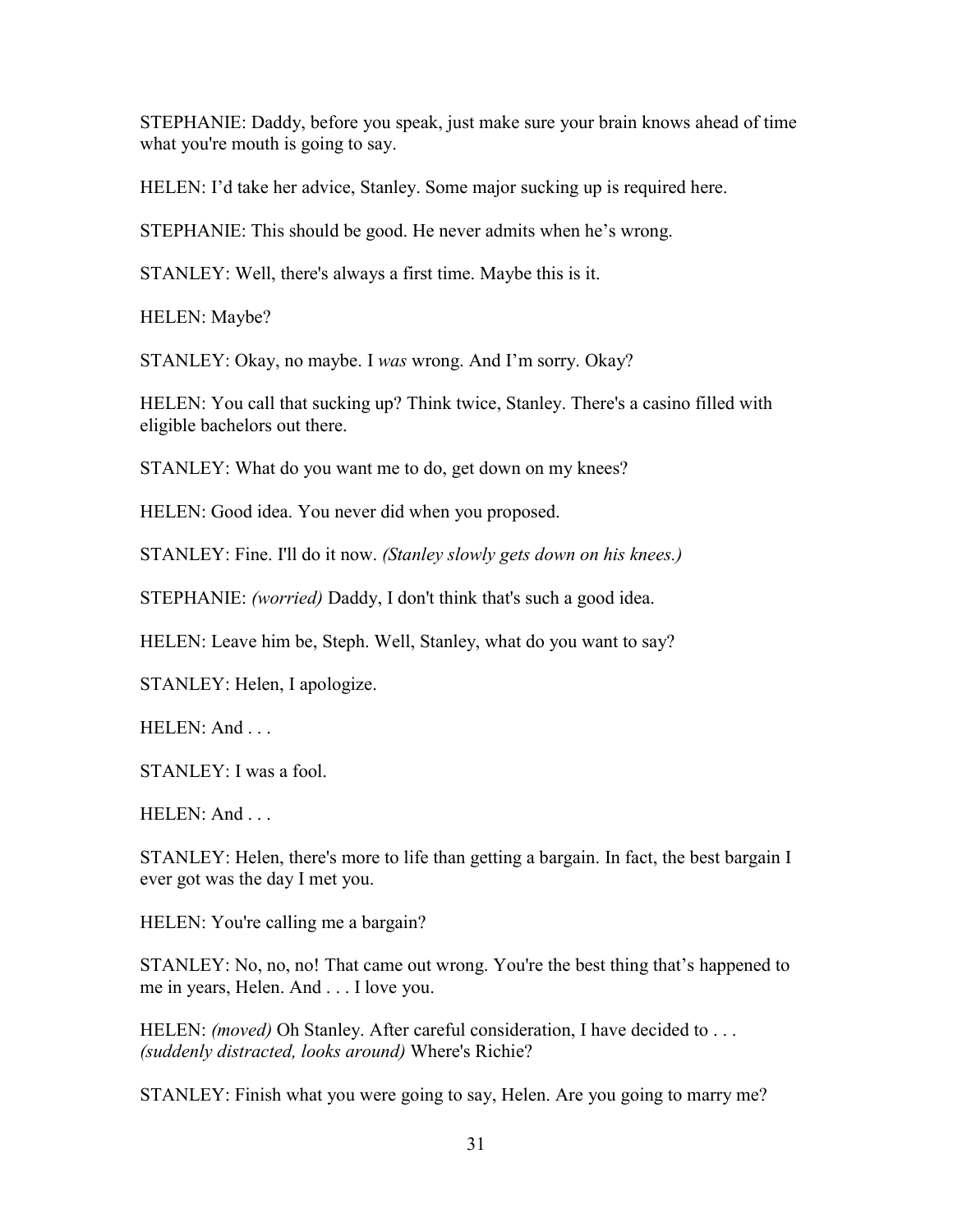STEPHANIE: Where *is* Richie? Daddy -- Jeffrey, and I ran after Helen. We left Richie with you. So, where is he? And, come to think of it, where's Jeffrey? He was right behind me.

STANLEY: Helen, if you were about to ask me to marry you, I accept.

HELEN: STANLEY, WHERE IS MY GRANDSON!?

*Stanley knows he's not getting his answer. He tries to get up several times, but can't. So he crawls on his hands and knees over to a chair and uses it for support to get back on his feet.* 

STANLEY: Helen, I'm sure he's okay. You're worrying . . .

HELEN: *(cuts him off; then grabs him by the shirt and begins shaking him)* I leave my grandson with you, assuming you can handle the responsibility of keeping an eye on a 12-year-old. But noooooooooooooo!

STANLEY: Helen, can I say something?

HELEN: No!

STANLEY: In my defense, if memory serves me right, *you* ran out, with Stephanie and Jeffrey chasing after you.

HELEN: Right! That left you with Richie!

STANLEY: Okay, but you left Richie first! And, in the heat of the moment, upset that the woman I love was about to leave me at the altar, I ran out, too, after you!

HELEN: *(relenting)* Okay, okay! Who was the last one to see him?

STANLEY: I guess that would be Reverend Elvis. He was the only one left with Richie.

HELEN: Oh my God. Do you think Reverend Elvis has left the building -- with my grandson?

*Rev. Elvis walks in from stage left.* 

REV. ELVIS: Did I hear my name? Say, what are you all doing back here? I thought the wedding was off.

HELEN: Yes, no, it . . . wait. I need to ask you something.

REV. ELVIS: If you want to know whether the 4 p.m. slot is still available, yes. But I don't think I can offer it at that price now.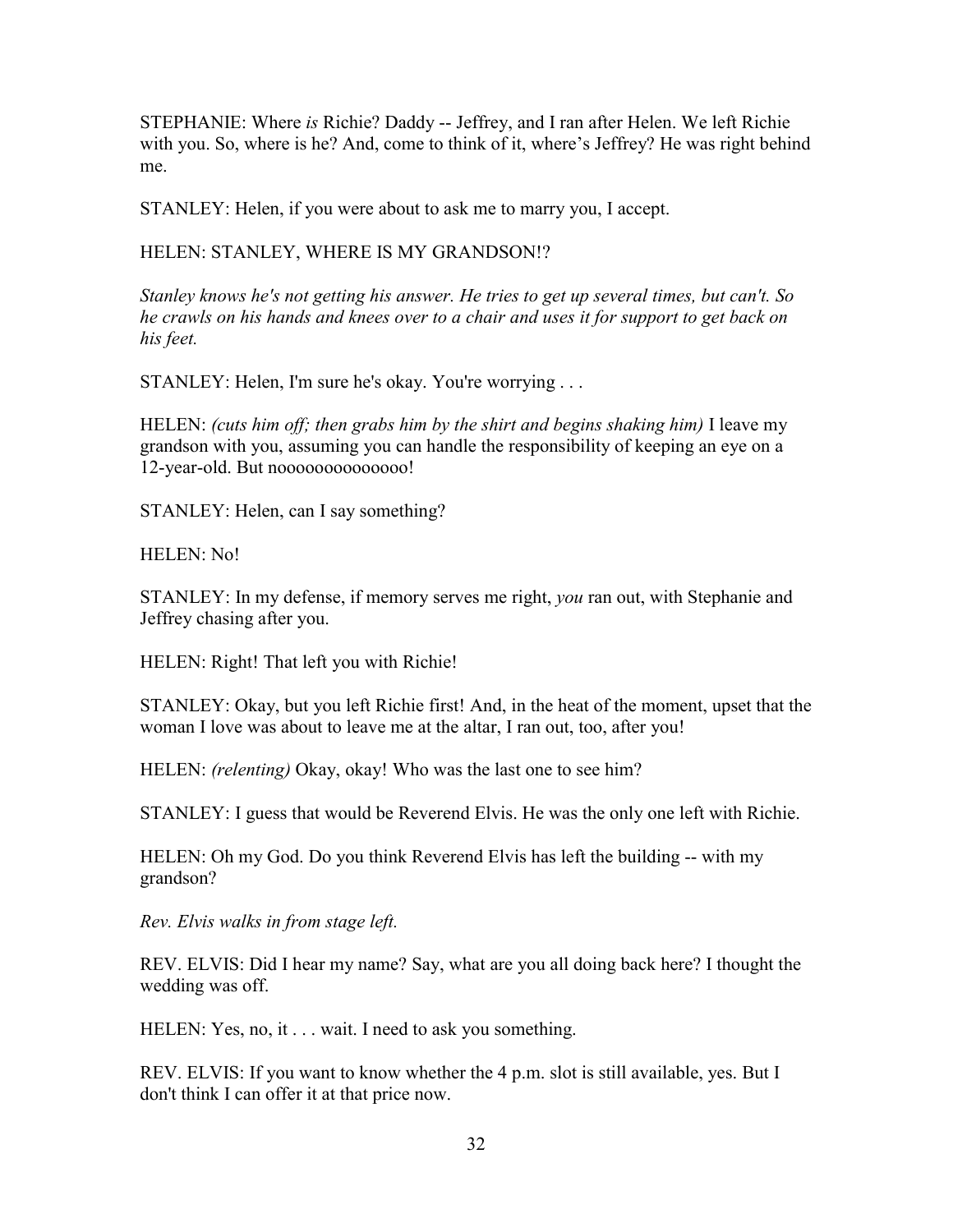STANLEY: Wait a minute. We had a deal.

HELEN: Forget the wedding right now. Reverend Elvis, did you see where my grandson went?

REV. ELVIS: Not exactly, but he was admiring my outfit and wanted to know where to get one of his own. So I told him where he could shop for one. Maybe that's where he went.

STEPHANIE: Okay, but where?

REV. ELVIS: The Elvis Emporium, right next to the Siegfried and Roy Petting Zoo.

STEPHANIE: I'd like to see that . . .

STANLEY: Right. Trust me, the lobster tank at the supermarket is more exciting.

REV. ELVIS: Yeah, it's like Sea World!

*They all stare at him for a beat.* 

HELEN: Come on, we have to find my grandson. I'm calling casino security!

*The door opens and Jeffrey walks in, looking upset.* 

JEFFREY: Now Helen, remain calm. Oy vey, I have something to tell you.

HELEN: Oh my God, something has happened to Richie! I knew it, I knew it. Stanley, this is all your fault!

JEFFREY: Helen, relax. The brat is fine, pardon my vernacular.

REV. ELVIS: Nothing to be embarrassed about. They've got medication for that.

JEFFREY: What? Anyway, Helen, I caught Richie sneaking out of the building. He said he had some shopping to do.

HELEN: Thank God he's all right! He knows he's not supposed to leave the building without one of us. He was probably buying his parents a souvenir.

STANLEY: Stop defending that kid.

STEPHANIE: Daddy is right, Helen. Pardon me for saying this, but Richie is out of control. And he has you wrapped around his little finger.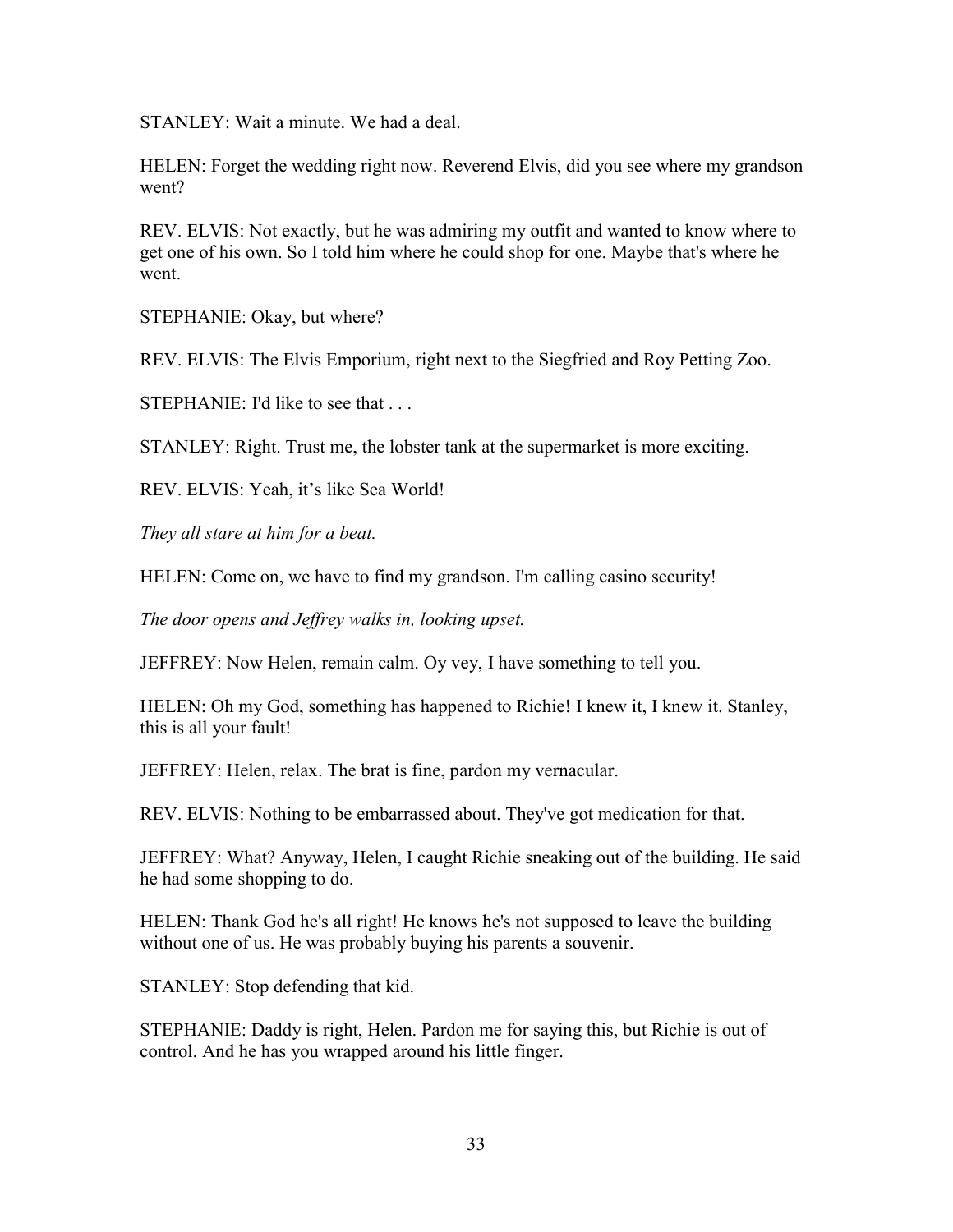JEFFREY: Yes, well I have him wrapped up now. You may get angry with me, Helen, but I locked him in the hotel room until it's time to get ready for the wedding. I can't be chasing him all over the casino anymore. Every time I turn my back, that kid is into trouble. Please don't be angry with me.

HELEN: No, I'm the one who should be apologizing. You're right. My grandson is more than a handful. And just like his parents dumped him on me, I dumped him on you. Which was wrong.

STEPHANIE: Helen, you didn't dump him on anyone. You're getting married. You have other things to worry about.

HELEN: Yes, but he's still my responsibility. Thank you, Jeffrey, for all you've done. And that includes locking him in the hotel room.

STANLEY: Okay, so we know where little Bugsy Seigel is. Now, can we get back to the business at hand?

HELEN: Yes, Stanley, you were saying?

STANLEY: *(to self)* I can't believe I'm going through this again . . . *(He goes back over tot he chair and uses it to get down on his knees and walks on his knees back over to Helen)* Helen, I repeat, will you *please* marry me?

HELEN: *(smiling to self)* I'll need time to think about it.

STANLEY: Helen!

HELEN: Yes, Stanley, I'll marry you.

ALL: Thank God!

REV. ELVIS: And you're in luck! The 4 p.m. slot is still available.

STANLEY: At the same price?

REV. ELVIS: Sure, why not? Same price.

STEPHANIE: *(looking at watch)* Oh my God, Helen, we're missing our spa appointments! If we're going to be ready by 4 p.m., we have to hurry!

HELEN: You're right, Steph. Come on!

*They both run out, leaving Stanley on the floor. Jeffrey and Rev. Elvis help him up.* 

JEFFREY: Stanley, I'm sure you have a lot to do, too, to get ready for this wedding.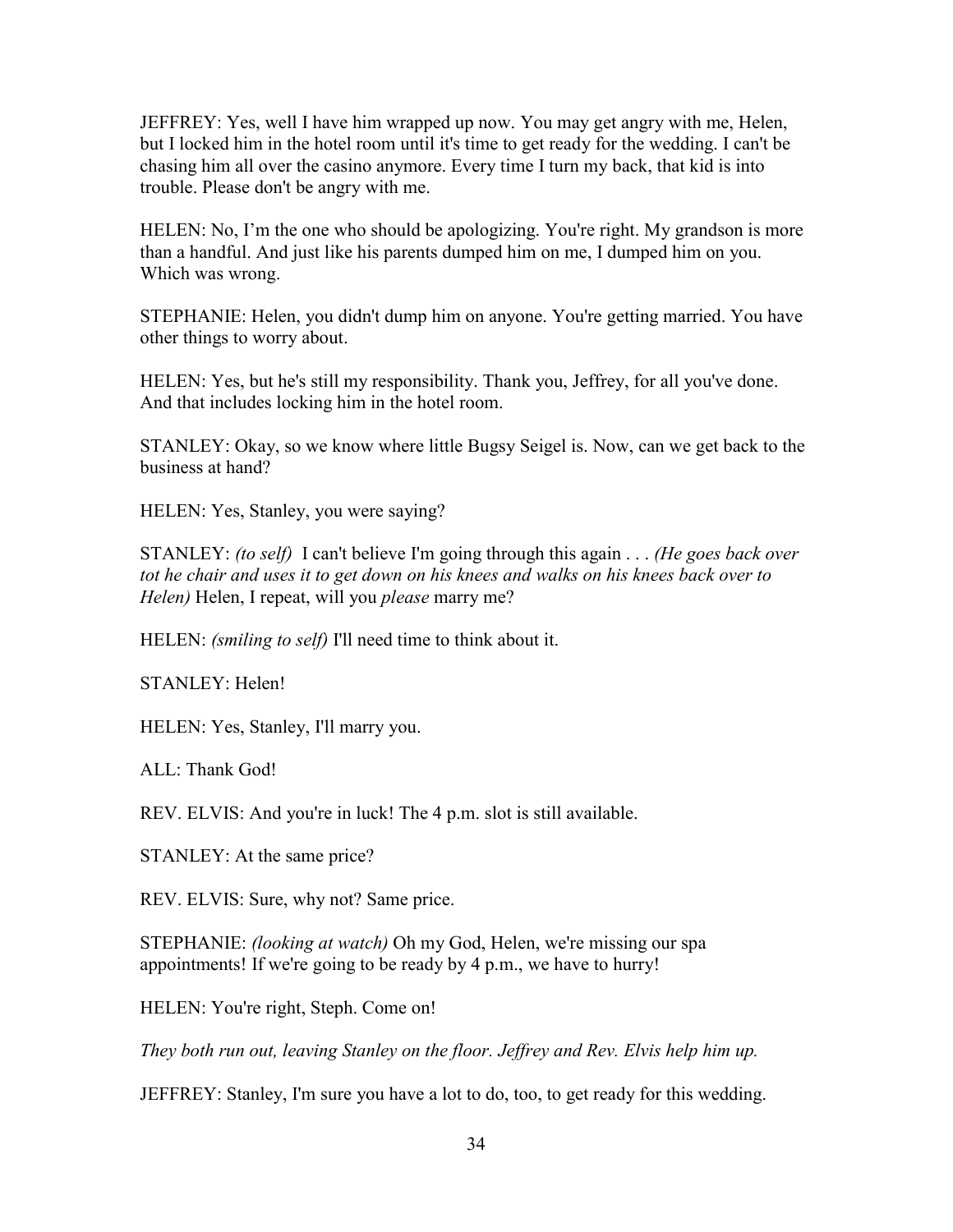STANLEY: What's to do? All my clothes are laid out on the bed. A quick shower, throw on the tux, and I'm ready.

JEFFREY: Yes, we're done in 30 minutes, and the women take 3 hours. But I think they just want to look nice for us.

REV. ELVIS: *(chucklng)* Yeah, the men seem more worried about the wedding night than the wedding ceremony.

STANLEY: You got that right, Rev. *(proudly)* I've already made plans for that.

JEFFREY: *(oblivious)* You know, Stanley, if you need something to pass the time till beddy-bye tonight, I saw a nice game of checkers for sale in the gift shop.

STANLEY: Checkers? The only thing I plan to jump tonight is Helen!

REV. ELVIS: You sly old devil . . . Just like the first time I met you *(oops!)* . . . I mean, uh . . .

STANLEY: *(looks at him, puzzled; then shrugs)* I'm preparing way in advance so there's no delays later on. I've got everything timed just right. (p*ulls out Viagra bottle and shakes it, grinning.)* 

JEFFREY: My God, Stanley, is it your heart?

REV. ELVIS: *(to self)* I don't think so . . .

STANLEY: *(sings the "Viva Viagra" commercial tune, while Rev. Elvis is bebops in the background)* Viva Viagra, viva Viagra, viva, viva Viagra!

JEFFREY: *(thinking)* That's not how the song goes. It's "Viva Las Vegas." Wait a minute. Oh my God!! Are we talking post-nuptial copulation?

STANLEY: No, I'm talking about sex. In fact, a whole night of sex.

REV. ELVIS: *(to self again)* Just like the last time . . .

STANLEY: *(Gives Rev. Elvis another funny look. Something is familiar, but he just can't put his finger on it.)* Here's my plan. When we arrive for the ceremony, I'm going to take my Viagra. That way, it's timed perfectly, Reverend Elvis. By the time we're finished here, I'll be ready to hit the sheets!

JEFFREY: What about the wedding dinner?

STANLEY: Start without us.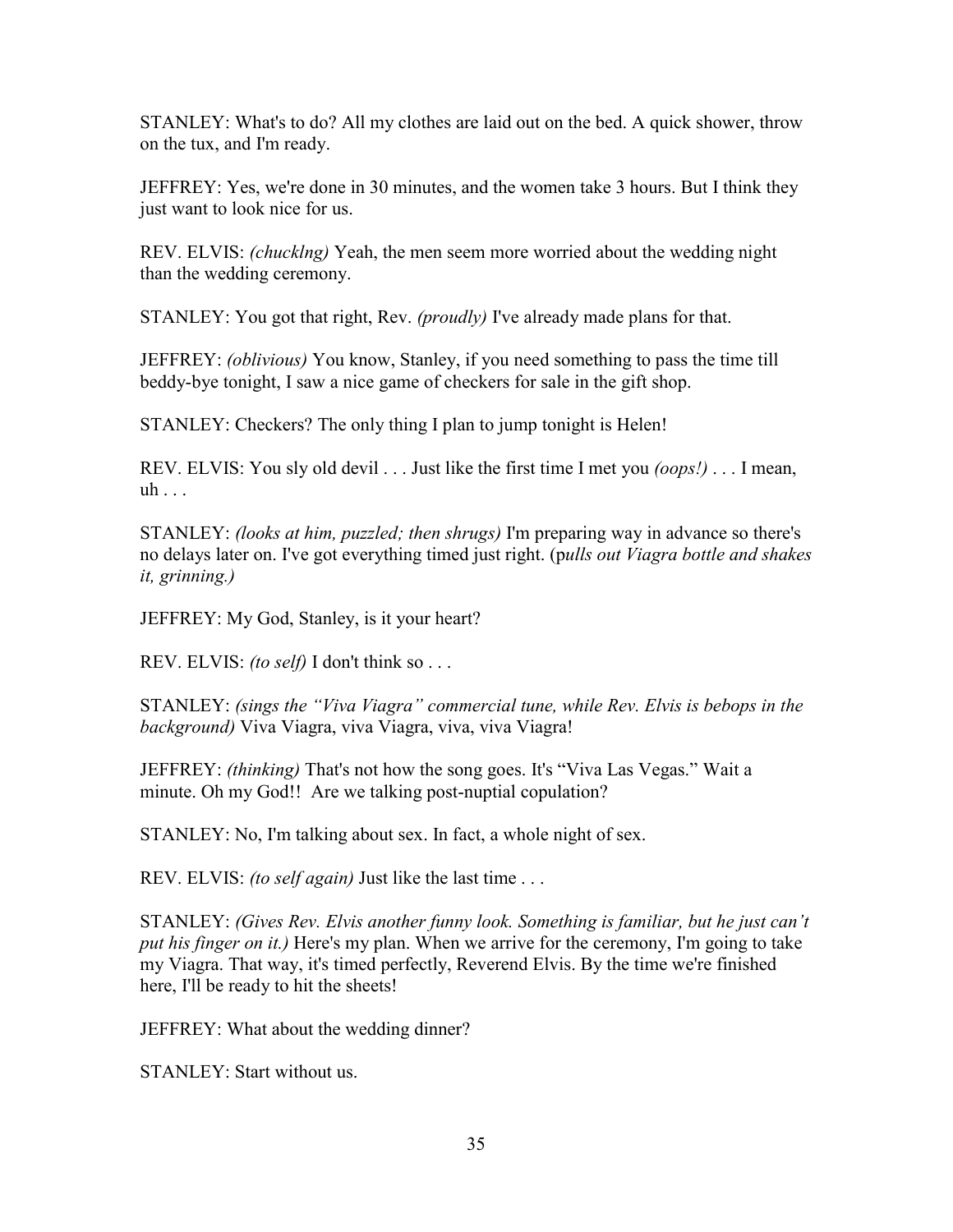JEFFREY: Are you sure this is a good idea?

STANLEY: Don't worry, I've got a plan.

REV. ELVIS: *(to self)* So did General Custard, and look what happened to him.

STANLEY: I guess I'll go take a little nap before the ceremony. You two can have a theological discussion.

REV. ELVIS: I'd rather talk religion.

STANLEY: *(to self)* Oh brother . . .

*Stanley exits. Jeffrey tries to exit, too, to avoid the conversation. But Rev. Elvis grabs his arm and steers over to the desk to sit and talk.* 

REV. ELVIS: So Rabbi, when did you receive the call?

JEFFREY: I didn't hear it ring. (*checks cell phone)* 

REV. ELVIS: No, no -- I mean the call from the Lord. When did you realize you wanted to be a Rabbi?

JEFFREY: Actually, it's more of a family tradition. My father was a Rabbi, and his father before him. How about you? Who or what called you to the ministry?

REV. ELVIS: A bagel.

JEFFREY: A bagel? I'm not sure I understand.

REV. ELVIS: Well, it's a long story. See, when I was in prison . . .

JEFFREY: Prison?

REV.ELVIS: Uh . . . yes! *(making it up fast)* I . . . uh . . . taught a zumba class at Pennsylvania State Prison! *(does some phony zumba moves and looks like he's in pain)* 

JEFFREY: Ahhh . . . yes. This zumba fad fascinates me. I'd like try it some day.

REV ELVIS: Anyway, instead of bread and water, one morning, they gave us bagels. I mean they gave the *prisoners* bagels, and I decided to have one, too.

JEFFREY: Uh huh. Go on.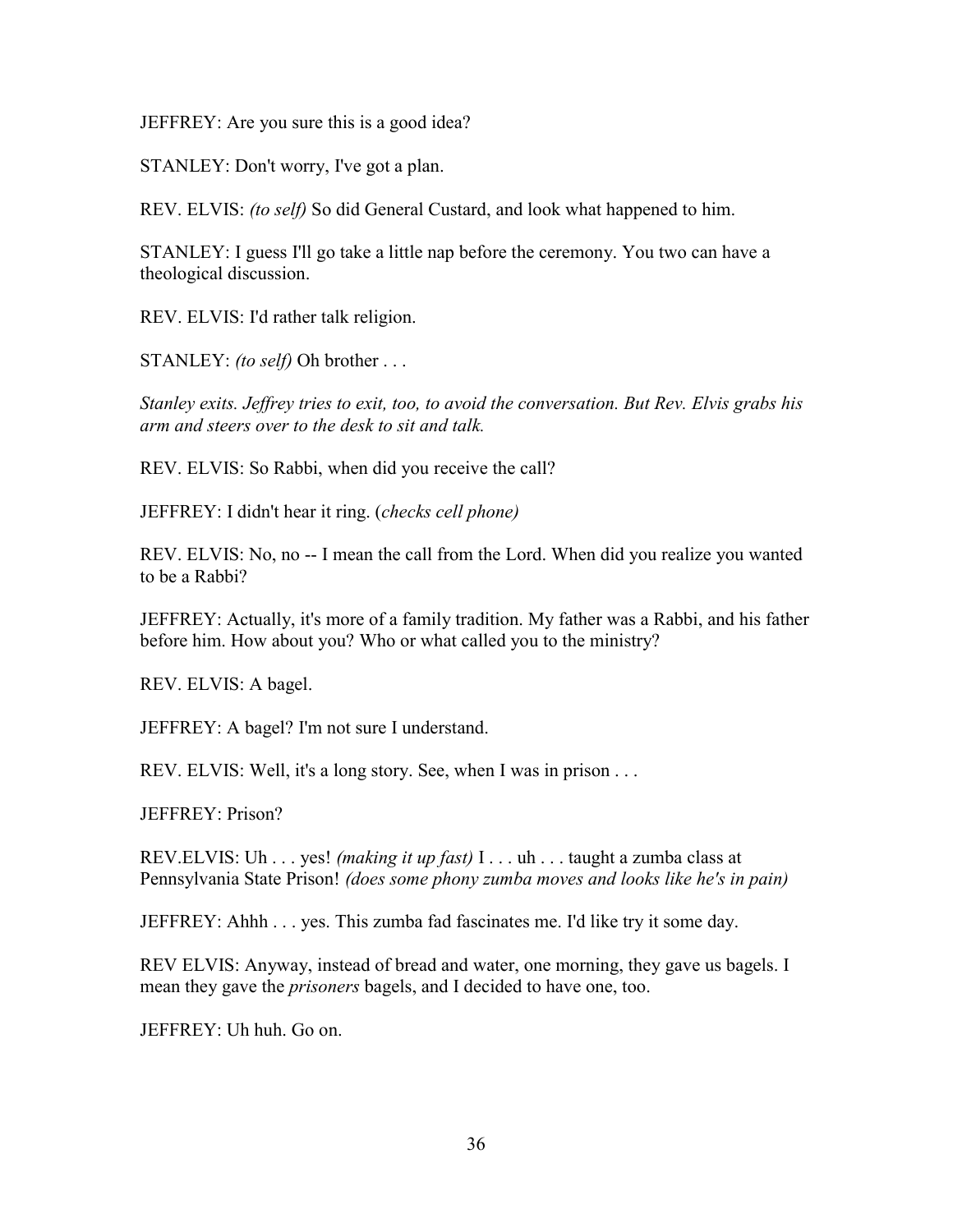REV. ELVIS: There I was, in the cafeteria line. There were dozens of bagels I could've picked up, but I chose this one. It was as this particular bagel called to me! It was divine intersection!

JEFFREY: You mean divine *intervention*. *(getting interested, in spite of himself*) I like bagels, too, but I've never had one call my name.

REV. ELVIS: I put it on my plate, sat down, and I was just about to butter it when I noticed something strange burned on top of the bagel. At first, I thought it was just a simple toaster burn. But as I looked at it more, I realized it was an image!

JEFFREY: Holy mackerel!

REV ELVIS: No! It was a Holy Bagel!

JEFFREY: All bagels have holes in them. Some big, some small . . .

REV. ELVIS: No! Not the hole in the bagel. It was a *Holy* Bagel.

JEFFREY: I'm confused.

REV. ELVIS: You know how people see Jesus in a cloud, or in the bark of a tree?

JEFFREY: You saw Jesus in a tree?

REV. ELVIS: No! You know how people see the Virgin Mary in a piece of toast?

JEFFREY: You saw the Virgin Mary in a piece of toast?

REV. ELVIS: No! You know how Jewish people see Moses in . . . Do Jewish people see Moses in things?

JEFFREY: Only the heavily medicated ones. I have no idea what you're talking about. Did one of these religious figures appear to you?

REV. ELVIS: Yes! In a bagel!

JEFFREY: Which one? Jesus, Mary, or Moses?

REV. ELVIS: Elvis!

JEFFREY: *(thinks he misheard)* Elijah, the Prophet?

REV. ELVIS: No!! Elvis the Presley!!!

JEFFREY: Not your King of Kings?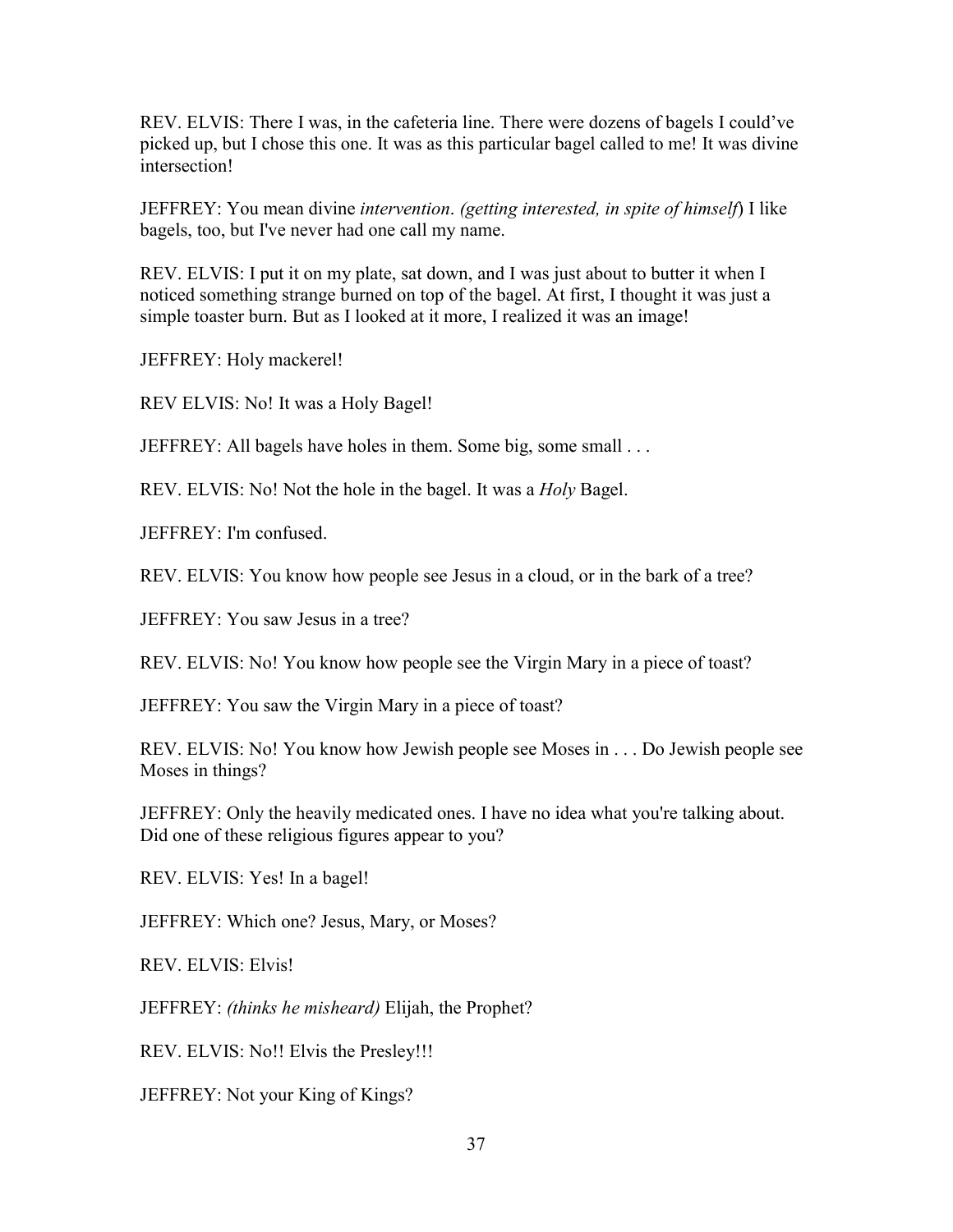REV. ELVIS: No! The King of Rock and Roll!!

JEFFREY: *(looking dizzy)* My head is spinning!

REV. ELVIS: Now you know how I felt.

JEFFREY: *(calming a bit)* So, you think you saw Elvis Presley in your bagel.

REV. ELVIS: I don't think, I *know* I saw him. Elvis, in my bagel. He was wearing his white jump suit.

JEFFREY: Not exactly the dashboard saint I'd want in my car. Elvis, in a white jump suit. *(shakes head)* 

REV ELVIS: He had angel wings, too.

JEFFREY: *(rolling his eyes and saying sarcastically)* Oh well, that's different. A winged Elvis. In your bagel.

REV. ELVIS: Yes!

JEFFREY: Are you sure it wasn't just a strange swirl in the cream cheese?

REV. ELVIS: No, I didn't put anything on it. I'm telling you, it was a sign. And at that moment, with Angel Elvis staring up at me, my life changed. I realized, right then and there, that Elvis wanted me to join the ministry.

JEFFREY: Did he also tell you to become an Elvis impersonator and open this wedding chapel?

REV. ELVIS: Nah -- that was my idea.

JEFFREY: *(sarcastically)* Wow, I sure wish I could have seen that bagel relic.

REV ELVIS: You can! I have it in the backroom. I put it in a glass case to protect it. I often gaze upon it for inspiration. Would you like to be inspired?

JEFFREY: *(still sarcastic)* Who could resist? Bring it on!

REV ELVIS: I don't show this to just anyone, but you being a man of the cloth, too . . . wait right here!

*Rev. Elvis goes in the backroom. Jeffrey sits, rolling his eyes, like he think Rev. Elvis is nuts. Rev. Elvis returns, carrying a small glass case containing the bagel. He removes the lid for Jeffrey to get a closer look.*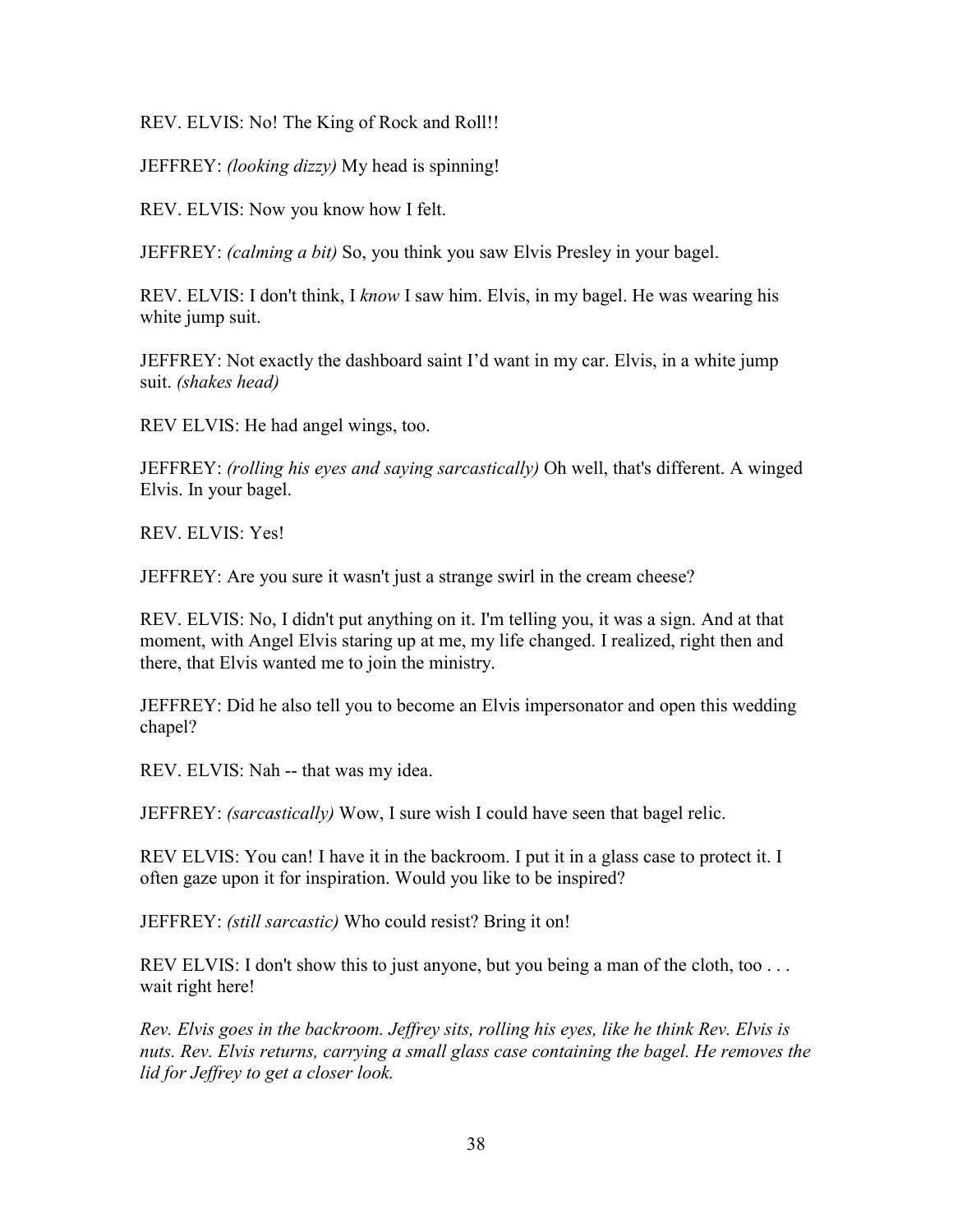REV. ELVIS: What do you think?

JEFFREY: *(looking really hard)* All I see is a very burnt bagel.

REV. ELVIS: Hmmm . . . That's what everyone else says!

JEFFREY: *(humoring him)* Perhaps only you were meant to see it. It's between you and God.

REV. ELVIS: Yeah . . . maybe. I never thought of it that way. Just between me and the big guy. Thanks, Rabbi.

JEFFREY: You're welcome. No charge. Well, I better go get ready. See you in an hour. *(he exits)*

REV. ELVIS: *(talking to bagel)* Who woulda' thought a bagel like you could change my life? It's a far different life from the one I had the *first* time I ran into Stanley and Helen in that motel room after I robbed that bank. I'm whole different person now, thanks to you. And thanks to that lucky prison escape. I sure don't want that luck to change. So far, they haven't recognized me, I hope. And I wanna' keep it that way. The sooner I get this wedding over with and them out the door, the better. (*places the bagel container on his desk; then looks down at it again.)* I wonder how much people would pay to see Elvis on a bagel? Big bucks, I bet. *(looks skyward)* Of course, I'll cut you in for 10 percent.

*A thunder clap is heard* 

REV ELVIS: All right! 15 percent!

*Lights out. End of Scene 1.* 

#### **Scene 2**

Lights up. The chapel looks the same, except the candles in the candelabra are burning, *in preparation for the wedding. Stanley enters, dressed in a tux, acting rather nervous.* 

STANLEY: I'm early. But I'm always early. I'm also impatient. I want to get this over with. I'm too old for all this fuss. I know it means a lot to Helen to have a real wedding, so I go through the motions. Although, how can anyone call this a real wedding? I'm more interested in the wedding night! I can't believe I let Helen talk me into a 30-day period of celibacy before the wedding. What, like it's going to turn her into a virgin again? Talk about an act of God! So now, here we are, in separate rooms, and I'm horny as a toad. But that's all going to change right after the ceremony. All I have to do is be ready for action. And that's no problem, with the help of this little pill.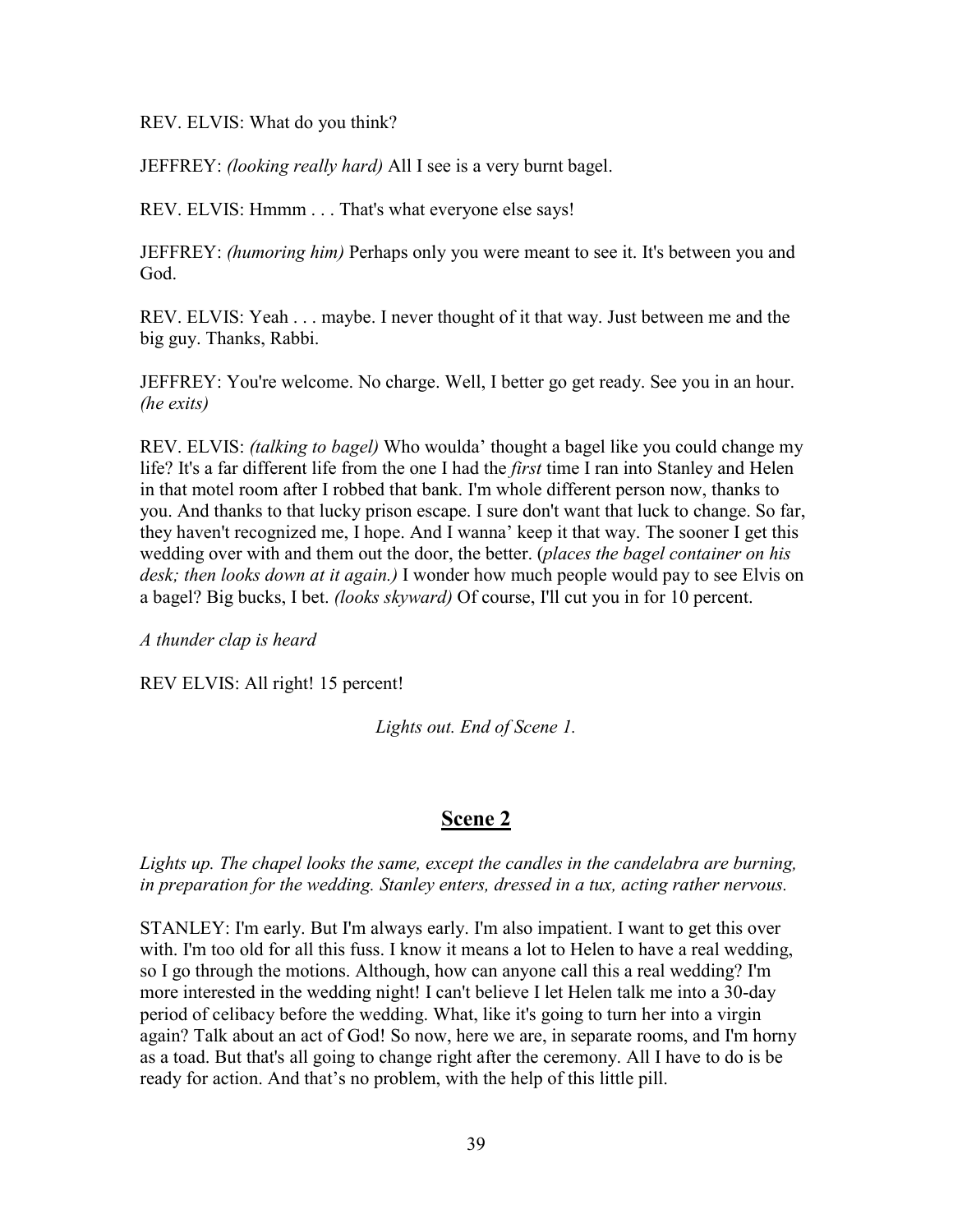*He pulls out his medicine bottle, opens it, takes out a pill and swallows it.* 

Down the hatch, and up periscope! This will kick in in about 45 to 60 minutes. Everyone will be here in a couple of minutes. The Love Me Tender package, if memory serves me, should take seven or eight minutes. We snap a couple of quick wedding pictures, grab the gift basket -- which includes the wine and peanuts, a nice little snack after some hanky panky -- and we make a mad dash out of here and up to the Boom Boom Room! As long as there's no delays -- and I don't know why there should be – by the time we get upstairs, I'll be ready for action!

*Helen enters. She looks glamorous, with a new hairstyle and wearing a cocktail dress and bridal veil.* 

STANLEY: Helen, is that . . . ? Oh sorry, I thought you were someone else.

HELEN: Stanley, it's me!

STANLEY: Helen, I'm sorry! You look . . . beautiful. I love your dress.

HELEN: *(flattered, but trying to be casual)* Oh, this old thing?

STANLEY: And your hair. It's so . . . different.

HELEN: You don't like it?

Stanley: No, no, I love it.

HELEN: Thank goodness. I wasn't sure. Hairdressers can be so pushy.

STANLEY: No, you look beautiful, from head to toe.

HELEN: Thank you, Stanley. And you look very handsome, too, in your tux.

STANLEY: Oh, this old thing?

*They both crack up laughing.* 

HELEN: So, where is everyone? It's almost 4 o'clock.

STANLEY: *(looking nervously at his watch)* Yeah, we have to get this started on time.

HELEN: Stanley, what's the rush? We have the rest of lives together.

STANLEY: Yes, but I'm sure Reverend Elvis has other appointments.

*Rev. Elvis walks in.*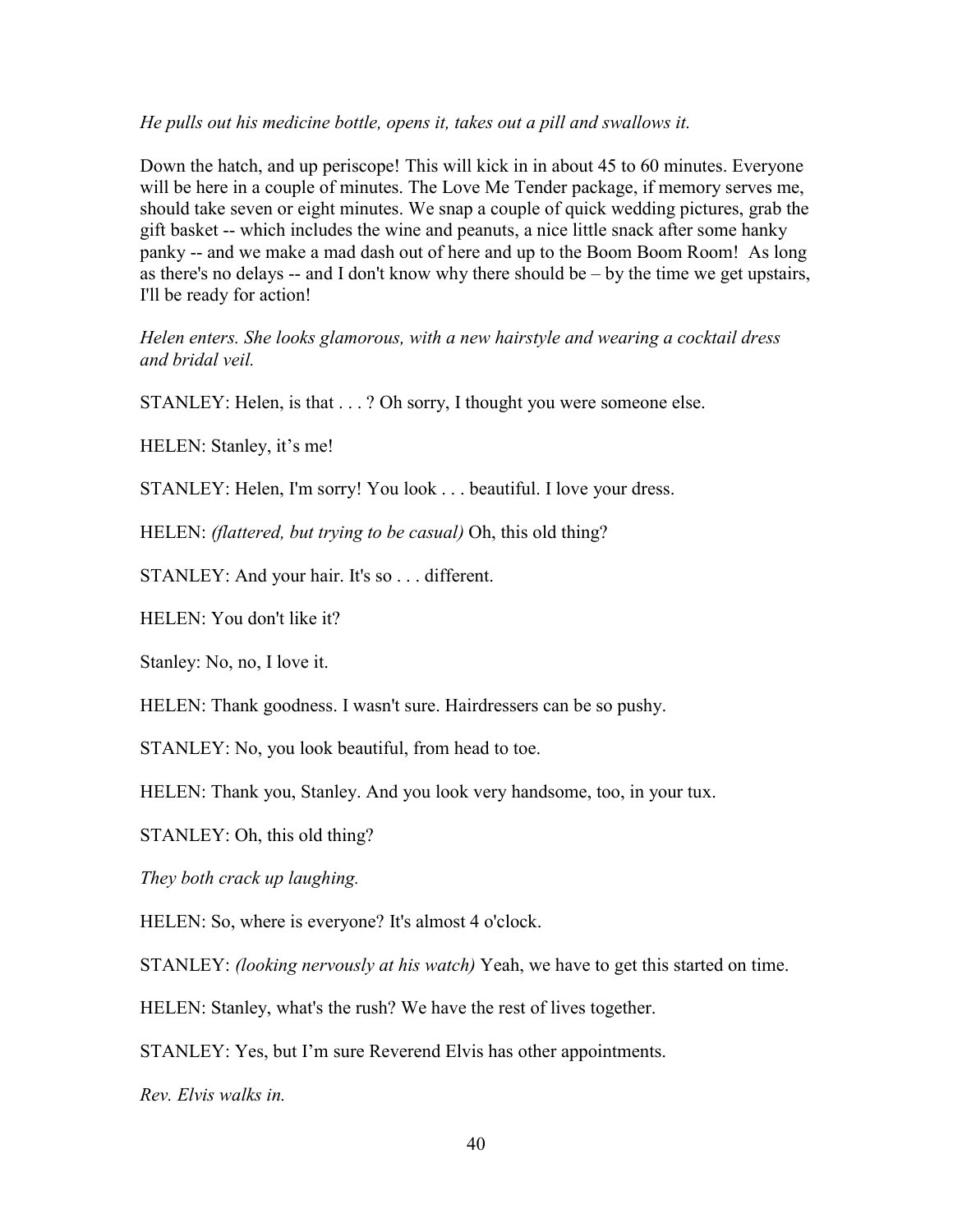REV. ELVIS: No, no, no, relax. You're the last wedding of the day. We have all the time in the world.

STANLEY: *(looking down at his crotch)* Oh no, we don't!

*Stephanie barges in. She's wearing a spa robe and slippers and has a towel on her head and a mud pack on her face.* 

STEPHANIE: Oh my God!

HELEN: *(doesn't recognize her)* The spa is three doors down.

STEPHANIE: Did you find him?!

ALL: Stephanie?

STEPHANIE: Of course, who did you think I was?

STANLEY: Gloria Swanson?

STEPHANIE: Shut up, Daddy.

HELEN: Did we find who?

STEPHANIE: Richie!

ALL: Again!?

STANLEY: I thought Jeffrey had him under lock and key in his hotel room.

STEPHANIE: So did I. I was getting a facial in the spa when I got a call from someone named "Candy Cane the Exotic Dancer." She claimed she was backstage helping Jeffrey get dressed. They wanted me to know Richie was missing, and they hoped he was with us. I didn't even let her finish the call. I jumped off the table and ran right up to our hotel room to confront Jeffrey. I mean, the wedding is just minutes away, and now the kid is gone again, and my husband is apparently getting a lap dance!

HELEN: A what?

STANLEY: I'll explain after the ceremony.

HELEN: So, where is my grandson?

STANLEY: I want to know, where is Jeffrey?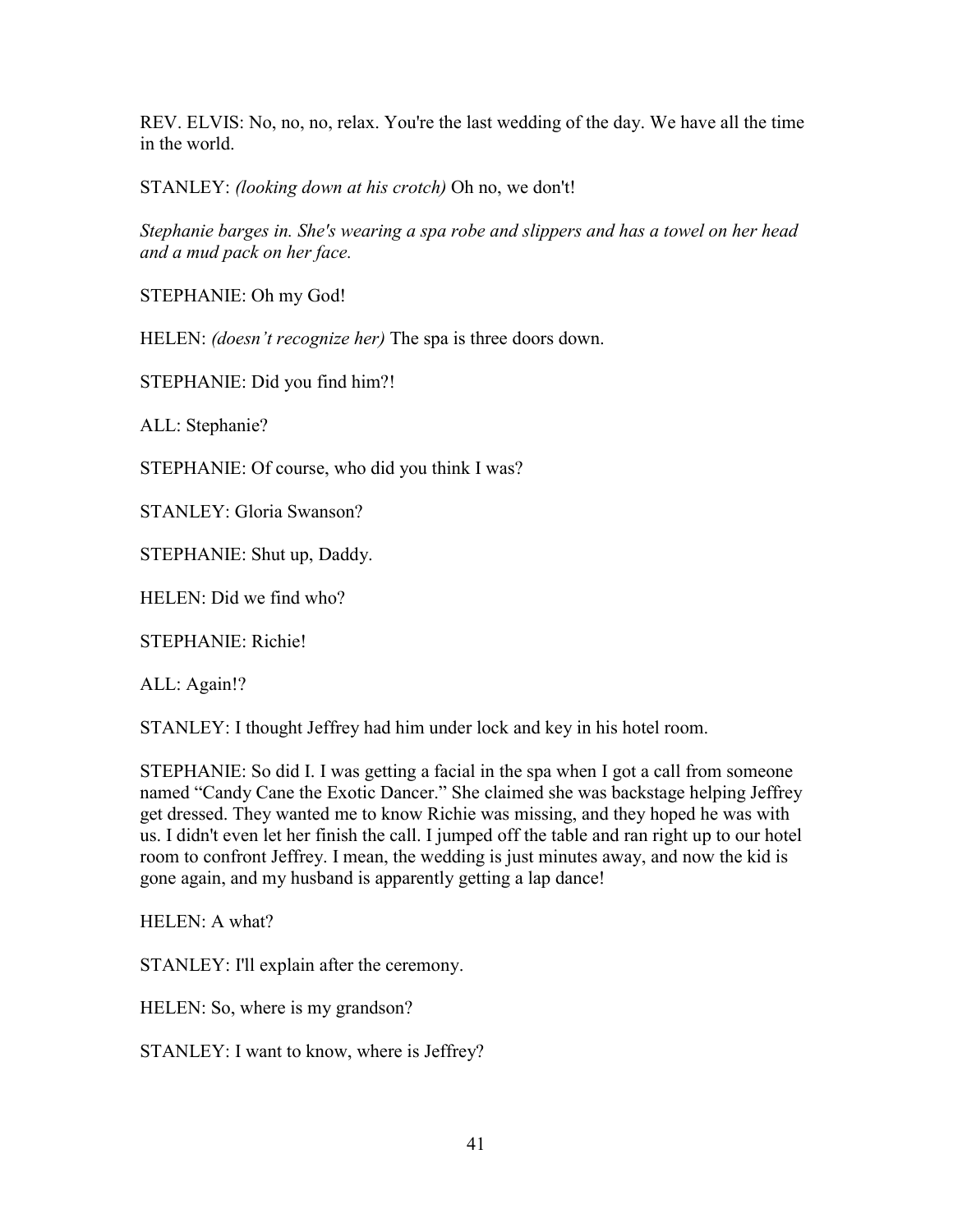STEPHANIE: I can't find either of them. When I got to the room, no one was there. So I ran right down here to see if they were here. *(looks at her outfit, embarrassed)* I forgot what I look like.

STANLEY: And here I thought you were dressed for the wedding. I was about to comment that only the bride should wear white.

HELEN & STEPHANIE: Shut up!

HELEN: Well, call Jeffrey on his cell phone.

STEPHANIE: I tried, but he's not answering. I don't know where he could be.

*The door opens and Jeffrey frantically enters, wearing boxers, a feather boa, pasties, and black socks.* 

JEFFREY: Is he here?!?

ALL: Oh my God!!

STEPHANIE: Have you lost your mind?!

JEFFREY: No! Just my clothes! *(looks down at his outfit)* I'm practically naked. *(to Stephanie)* Give me that robe. *(tries to take robe away from Stephanie)* 

STEPHANIE: Are you nuts? You can't have this robe. I need it!

JEFFREY: Not as much as I do!

STEPHANIE: Oh yeah? *(Facing Jeffrey, with her back to audience, she opens her robe for just him to see. His eyes pop out of his head. He grabs her hands, forcing the robe closed again.)* 

JEFFREY: All right, keep the robe! Just give me the towel from your head. *(He tears towel from Stephanie's head and tries to cover various parts of his body with it. He finally manages to cover his bottom half, or at least tuck the towel into his boxers.)* 

STANLEY: *(sarcastically)* That's a big improvement.

HELEN: Stanley, be quiet. Now, Jeffrey where's my grandson? And why are you dressed, or undressed, like that?

JEFFREY: Well, it's a long story.

STANLEY: I'm all ears . . . *(glances down to crotch)* Try to make it quick.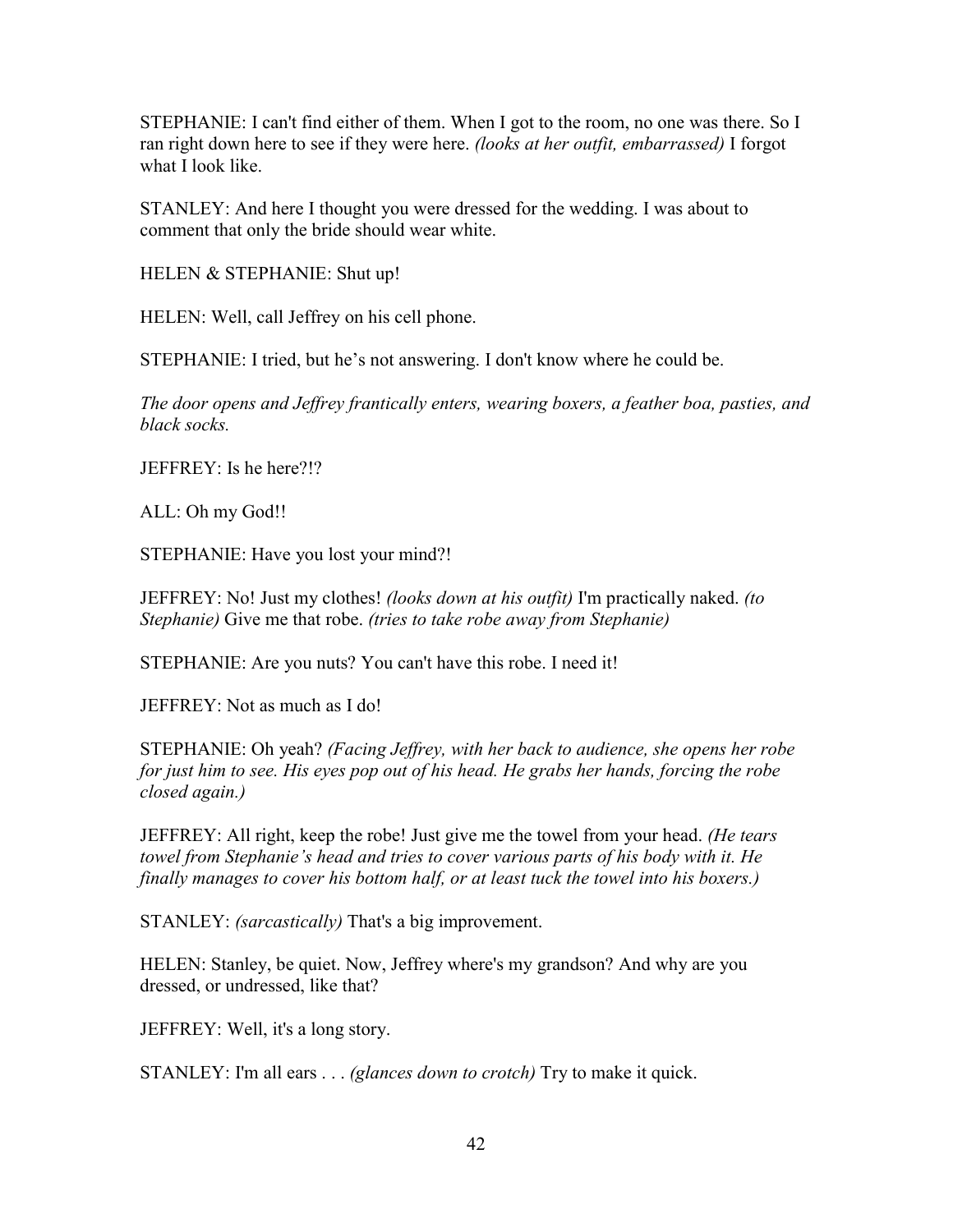JEFFREY: Well, I was getting dressed for the wedding, when I saw Richie sneaking out of the room. I ran out into the hall after him, and the door slammed shut behind me. I screamed when I realized I was locked out with only my boxers on. Richie laughed and took off for the elevator. And that's the last I saw of him.

STEPHANIE: Why didn't you call me and tell me you were locked out?

JEFFREY: Steph, take a good look. Where would I keep the phone?

STANLEY: *(dryly)* I have a suggestion . . . Reverend, I'll bet you've never had a family like ours to deal with before, have you?

REV. ELVIS: On the contrary. It's like deja vu all over again.

 $AI.$ : What?

REV. ELVIS: *(quickly)* Never mind . . . *(looks skyward)* This is some kind of test, isn't it?

STEPHANIE: So far, Jeffrey, you've explained your wardrobe from the waist down. But what about from the waist up? And who is this floozie, Candy Cane, Exotic Dancer?

JEFFREY: Now, Steph, it's not what you think.

STEPHANIE: For your sake it better not be.

JEFFREY: Actually, it's a very funny story.

REV. ELVIS: *(shaking his head in disbelief)* Families like yours usually have a camera crew following them round. You oughta' have your own reality TV show.

STEPHANIE: *(ignoring Rev. Elvis and staring daggers at Jeffrey)* I'm listening . . .

JEFFREY: Well, when I found myself locked out half-naked, I started trying all the doors in the hall to see if a room was unlocked so I could find something to cover up with. The first door I found unlocked turned out to be the showgirls' dressing room. Miss Cane was kind enough to lend me part of her costume. *(looks down at pasties)* Luckily, we're the same size.

STEPHANIE: So there were no lap dances?

JEFFREY: *(not getting it)* Stephanie, you know I have two left feet. . .

 $STANLEY:$  ... and half a brain ...

HELEN: That's all fascinating. BUT WHERE IS MY GRANDSON!!??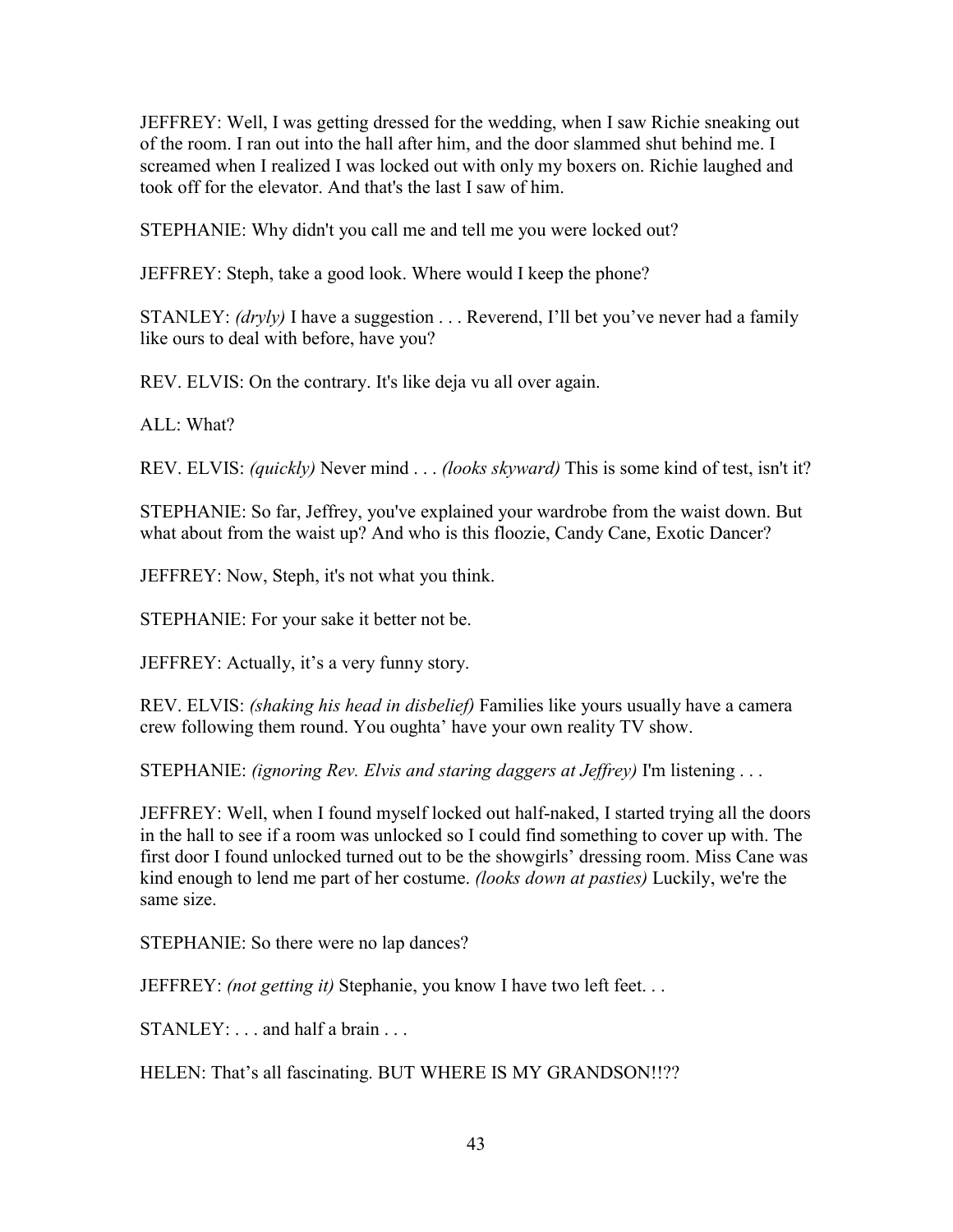*The door opens, and Richie comes in. He's dressed in an Elvis costume, complete with wig and sunglasses. He strikes an Elvis-type pose.* 

RICHIE: Elvis is *in* the building!

HELEN: Richie! Where have you been? I've been worried sick.

RICHIE: *(talking like Elvis*) Well, that's all right now, Mama, no need to get all shook up!

STANLEY: You've caused nothing but trouble for us since we got here. I have a good mind to put you over my knee and teach you a lesson.

RICHIE: Relax, Pops. Don't be cruel.

REV. ELVIS: The kid is stealing all my lines.

HELEN: Young man, you have some explaining to do. And the next thing out of your mouth better *not* be an Elvis song.

STEPHANIE: Richie, what's up with the Elvis costume?

RICHIE: Well, uh . . . Reverend Elvis over there . . .

REV. ELVIS: Don't try to blame me, kid.

RICHIE: Reverend Elvis told me where to get this suit and said I'd blend right in around here wearing it. Naturally, I was concerned about His Holyness's gambling problem and wanted to keep an eye on him. How else could I do that? I'm just a kid. I'm not allowed on the gaming floor. So, I had to go undercover.

JEFFREY: I do not have a gambling problem!

RICHIE: Why Rabbi, is that you? Didn't I just see you in the floor show?

JEFFREY: Why you little . . .

STANLEY: *(looking at watch and getting nervous)* Look, everyone is safe and sound. So let's get on with the ceremony.

STEPHANIE: What? We can't!

JEFFREY: Not dressed like this!

STANLEY: You both look beautiful. Come on, Rev., let's get started. I'm sure you have other weddings to perform.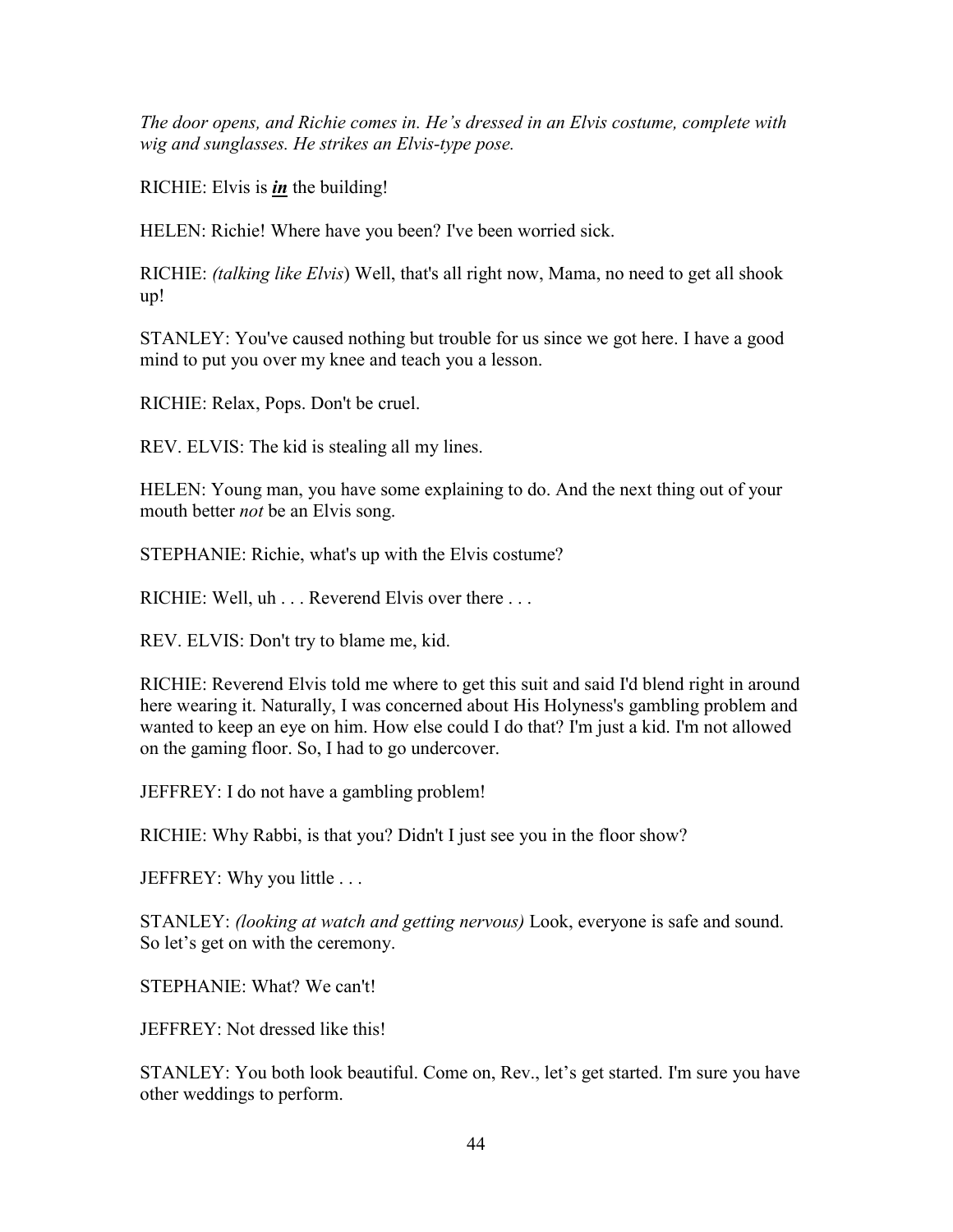REV ELVIS: No, I told you before, you're the last ceremony of the day. There's no need to rush.

STANLEY: *(looking down at crotch, then at watch)* Oh yes there is.

HELEN: Stanley, you heard the reverend. *(looking at Richie)* And we've all been through a lot, thanks to you, young man. So why not take a moment to catch our breath, maybe go freshen up a bit? Then we can get married.

STEPHANIE; Yes, and we can go change our clothes.

JEFFREY: And I can return Miss Cane's wardrobe.

STEPHANIE: Oh no you don't . . . *(She rips pasties off of Jeffrey. He screams in pain and covers his nipples.)* I'll return them – air mail! *(tosses pasties over her head).*

HELEN: Okay, I think we're all in agreement. Let's go and get ready again and come back in about an hour.

STANLEY: *(starting to panic)* No! Now, I'm putting my foot down. Helen, through no real fault of my own, this day is a disaster. Now, I want to marry you and I want to marry you immediately! I will not – no -- I *cannot* wait another minute!

HELEN: *(moved, because she thinks he's being romantic)* Oh Stanley . . . Okay, let's do it!

STEPHANIE: *(whining)* But I bought a new dress.

JEFFREY: *(also whining)* It cost me a fortune.

HELEN & STANLEY: Shut up!

STANLEY: Helen: *(begins to sing), "*It's now or never, come hold me tight, kiss me my darling, be mine tonight. **In an hour, it may be too late**, it's now or never *(looks at crotch)* my love can't wait!

HELEN: Oh, Stanley, that's the most romantic thing you've ever done. I do!

REV. ELVIS: Wait a minute. You don't, till I tell you to say "I do."

STANLEY: All right then, let's get started. Hurry!

REV. ELVIS: Okay, let's have the lovely couple stand in the arbor.

*Stanley hurries Helen to the stage left side of the arbor, he stands opposite her, and Rev. Elvis stands between them and slightly upstage.*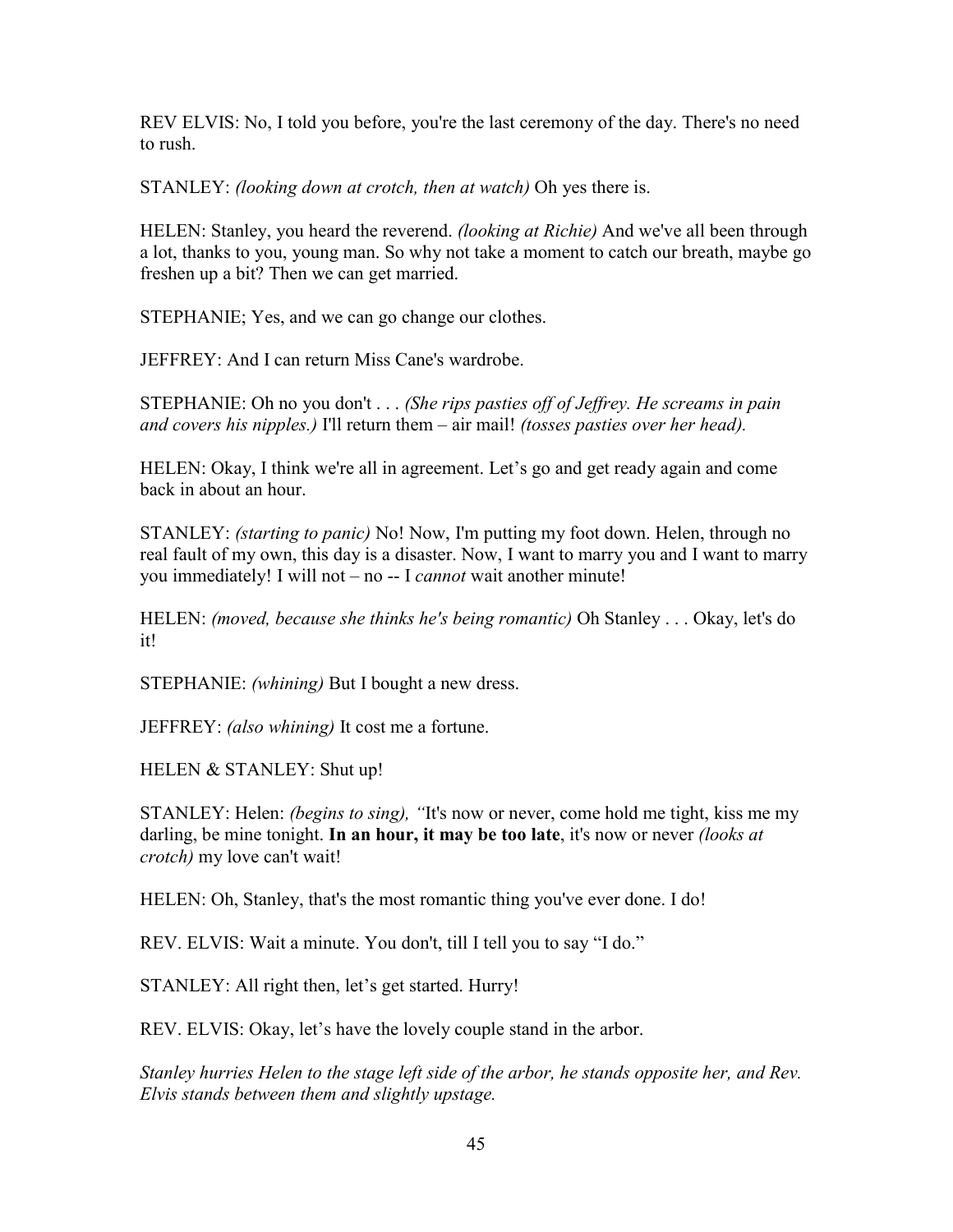STEPHANIE: Where do we stand?

STANLEY: Who cares? Come on, let's go!

REV. ELVIS: Stephanie, you stand right behind Helen, and Jeffrey, you stand right behind Stanley.

RICHIE: Where do I stand?

STANLEY: In the corner.

RICHIE: Fine. Whatever, Pops. I'm bored anyway. *(He goes to stand in the corner, near the desk, where the Elvis bagel is sitting in its glass case..)* 

STANLEY: Let's skip the music and the sermon and get right to the vows.

REV. ELVIS: I don't know if we can do that.

STANLEY: *(desperate)* I'll double the price.

HELEN: *(amazed)* Stanley, are you feeling okay?

STANLEY: *(looking down at crotch and at his watch)* I'm beginning to. Now hurry!

REV. ELVIS: All right, you're the boss. "Dearly beloved, we are gathered here today…"

STANLEY: Yes, we're gathered. Get on with it. You know, "do you Helen blah blah blah  $\cdot$  . . .  $\cdot$ 

REV. ELVIS: *(to Helen)* Are you sure you want to go through with this?

HELEN: Yes, I do.

STANLEY: *(quickly)* "I do," too! Can I kiss the bride now?

REV. ELVIS: What? No! Now, we can skip some things, but not the whole ceremony. So – do you Helen take Stanley to be your lawfully wedded husband? If so, say "I do."

HELEN: I do.

REV. ELVIS: And Stanley, do you take Helen to be your lawfully wedded wife? If so, say "I do."

STANLEY: I did.

REV. ELVIS: You did what?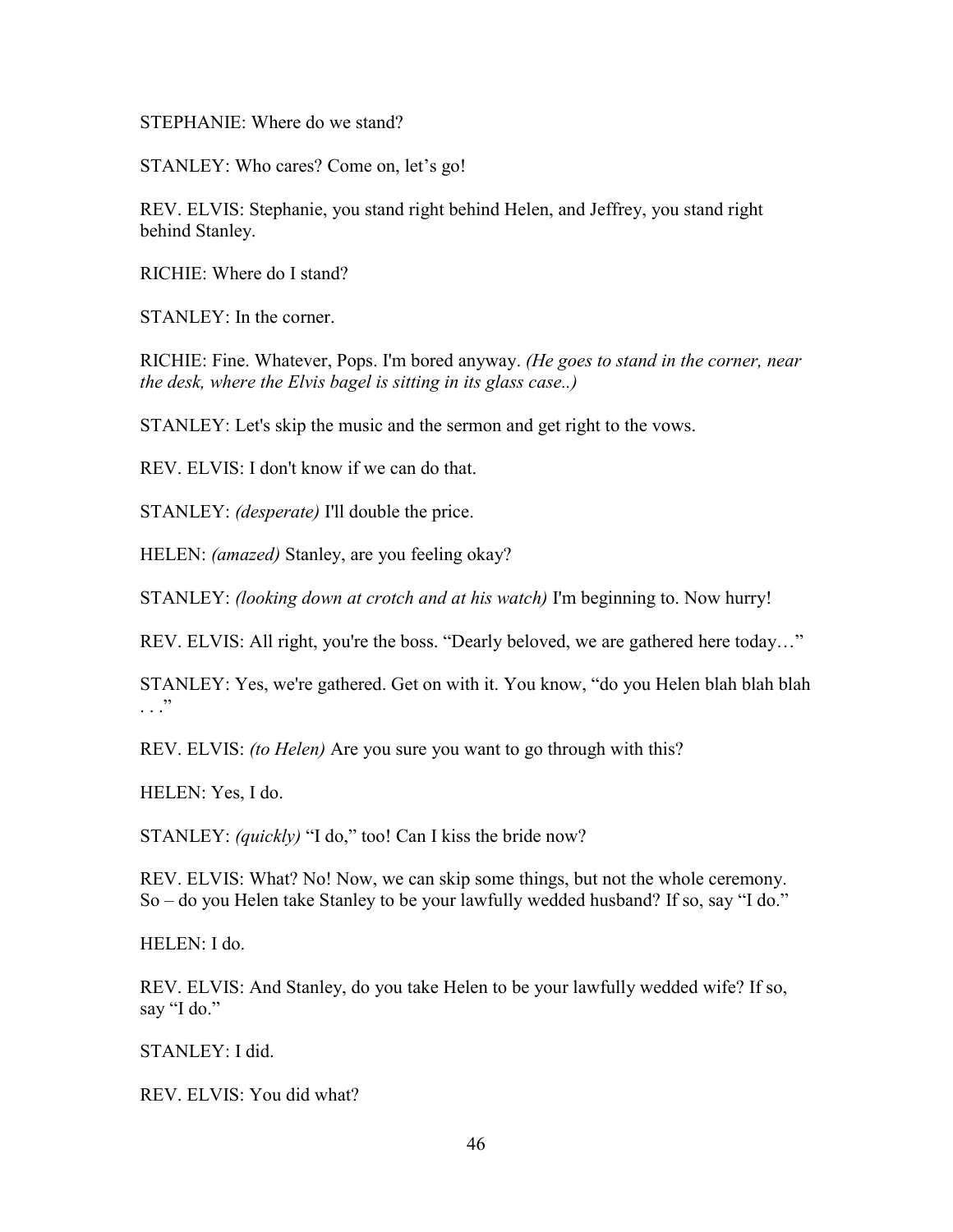STANLEY: Said I DO I DO I DO!!!

REV. ELVIS: This is where I usually ask if anyone objects to this wedding, but now I'm afraid to.

RICHIE: I object to the whole thing, but what do I know? I'm just a kid. A hungry kid. I haven't eaten all day. *(He spots the bagel in the glass case and takes it out.)*

REV. ELVIS: *(doesn't notice Richie)* Well then, if no one objects, and since Stanley is in such a hurry, I now pronounce you . . .

*Richie takes the bagel out of the case and walks downstage. There's a loud crunch as he bites into the bagel.* 

REV. ELVIS: What was that?

RICHIE: Yuk! It could use some cream cheese.

REV. ELVIS: *(Does a double take. His jaw drops)* Oh my God! *(He grabs the bagel from Richie.)* You ate my holy Elvis bagel! My relic! My inspiration!

HELEN: What's he talking about?

JEFFREY: Too complicated to explain.

RICHIE: Don't cry, Rev. There's a bagel shop right down the street.

REV. ELVIS: Why, you little twerp. I'll kill ya. I'll murder ya. I'll kill you all, and then there won't be no witnesses.

*The light suddenly dawns.* 

STANLEY: That voice!

HELEN: Those threats!

STEPHANIE: It can't be!

ALL THREE: Mike?!

HELEN: Is that really you, Father Mike?

STANLEY: Helen, he's not a priest! He wasn't before, and he's not one now!

JEFFREY: What are you all talking about? This isn't . . . it couldn't be . . . not the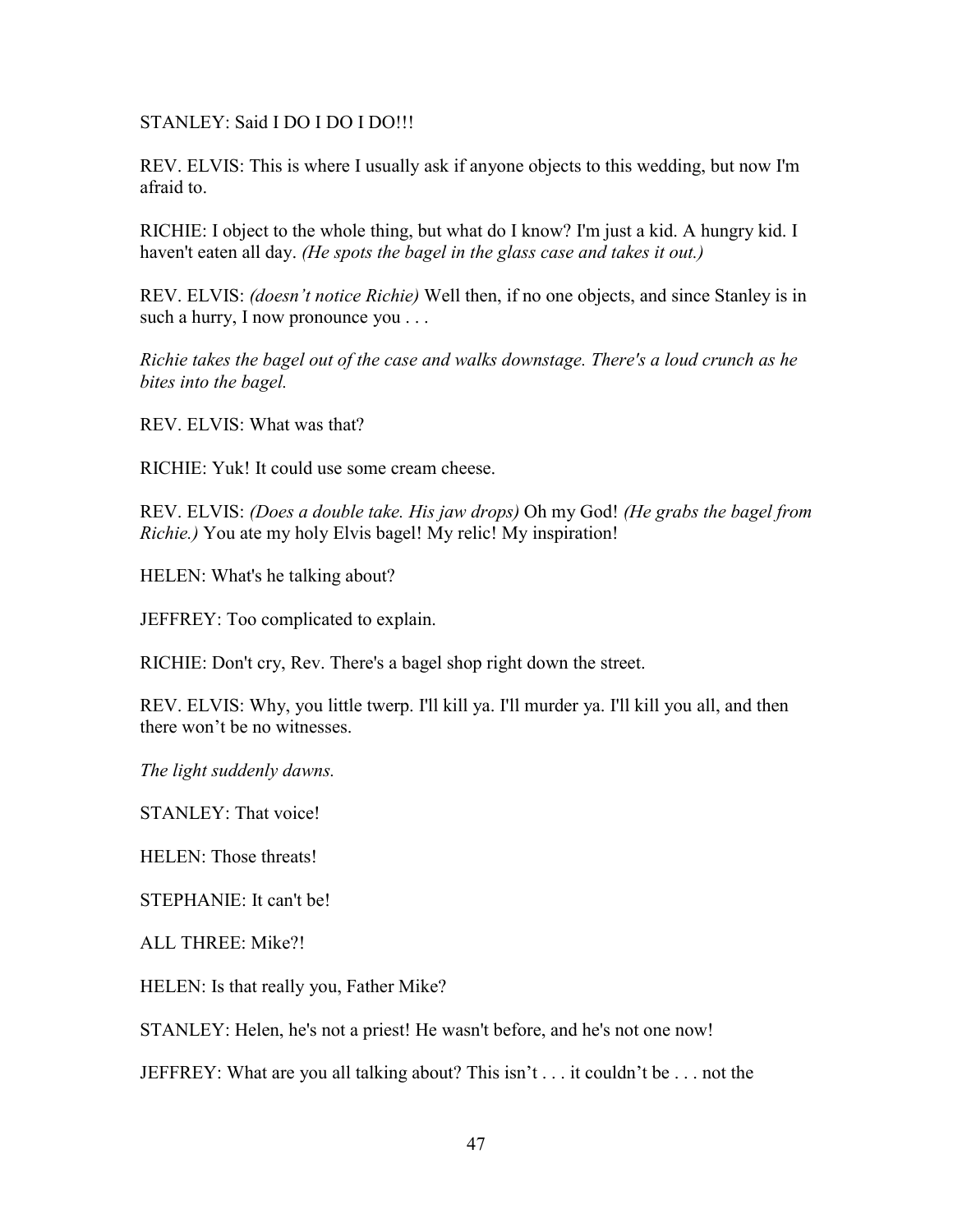bankrobber from last fall?

REV. ELVIS: *(Picks up fake bible from desk, opens it, removes gun, and points it at the group. He speaks in a slightly deranged voice, partly to the group, and partly to himself...)* 

Yup, Rabbi, one in the same. So we meet again, Helen, Stanley, and Stephanie. I never thought our paths would cross a second time, not after I made the mistake of hiding out in your motel room last fall. That was after I robbed the First National Bank. I was posing as a priest and everything was going great, until nosy Rosie over there *(gestures at Helen with gun)* opened the bible and found my gun. It all went downhill after that, and I ended up back in the slammer. But then I had a religious experience in prison, thanks to my holy bagel. Which now has two holes in it. *(looks at bagel and starts crying; then gets enraged)* And now you lunatics have gone and ruined everything again! I busted out and I was starting over and everything was going great until I ran into yooz guys again! *(puts bagel back on desk)* 

REV. ELVIS: *(sadly)* Look at my poor bagel. Thank God the bite didn't destroy the image of Elvis. I think its sacredness is intact. *(Menacing again, he directs his attention to the group.)* I oughta' plug yooz all right now!

*Suddenly, Richie dashes for the bagel and picks it up. He holds it out in front of him with both hands, like he's holding it hostage and might destroy it* 

RICHIE: Hold it, Preacherman! Drop the gun or the bagel is history!

HELEN: Richie, what are you doing!

RICHIE: Stay out of this, Grams, I'm calling the shots now!

REV. ELVIS: Why you little . . . Give me back my bagel!

RICHIE: I'm warning you, come any closer and the bagel is toast! *(He holds it close to the candle flame).* 

REV. ELVIS: All right, all right! Calm down, kid, and move away from the candles.

RICHIE: Say please . . .

REV. ELVIS: Okay, *please* move away from the candles. Look, kid, I'll make you a deal. You can be my business partner. You already got the suit. You could be the son Elvis never had.

RICHIE: I don't need a partner. I work alone. Now, I'm warning you, give up the gun, or else! *(Richie moves toward the candles again.)*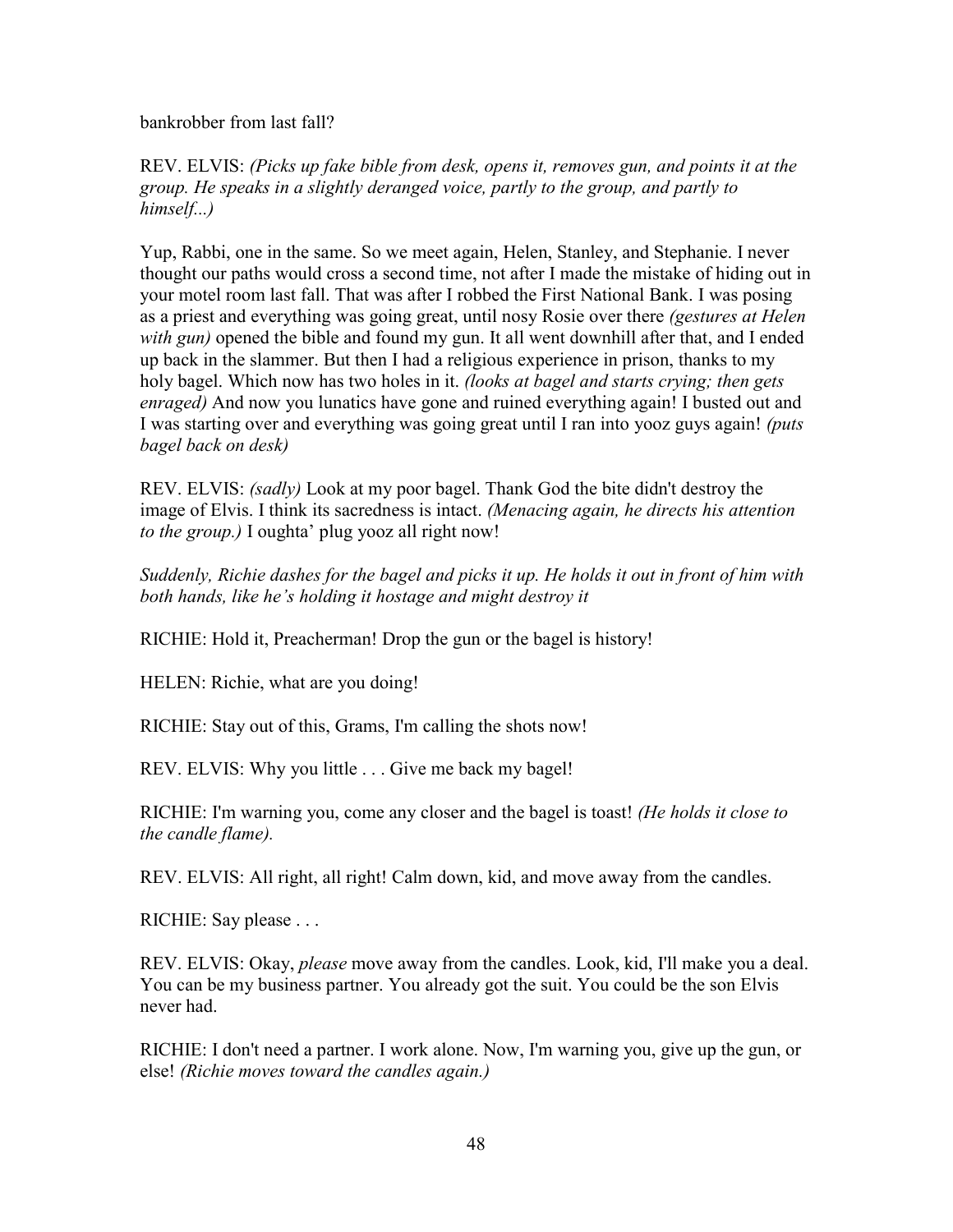REV. ELVIS: *(panicked)* Okay, okay, here's the gun. Look, I'm giving the gun to Stanley, see? *(hands the gun to Stanley.)* Now, please, give me my bagel.

RICHIE: I'm thinking about it. Maybe this Elvis bagel is worth something. I wonder what I could get for it on eBay?

HELEN: Richie, give him his bagel.

RICHIE: Grams, I . . .

HELEN: *(in a commanding tone Richie has never heard before)* Give him his damn bagel -- NOW!

*Richie is in shock. His grandmother has never talked to him like that. He sheepishly hands over the bagel to Rev. Elvis. Everyone else looks at Helen in surprise.* 

STANLEY: Helen. I'm shocked. If that's how you intend to talk to me after the wedding, I'm having second thoughts.

HELEN: Be quiet, Stanley. This is no time for jokes. *(She rips the gun from Stanley's hand and begins to parade around, waving gun, in full lecture mode.)* And as for you, Father Mike, Reverend Elvis, whoever the hell you are . . .You should be ashamed of yourself. Breaking out of jail, posing as Elvis, ruining our wedding, and pointing a gun at us . . . again! What do you have to say for yourself, mister?

STANLEY: *(to Rev. Elvis)* If you're going to answer her, can you make it quick? *(looking at crotch in a panic)* I'm running out of time here.

REV. ELVIS: *(hysterical)* What do I have to say? Listen, Bridezilla, you ganged up on me the first time, and now you're doing it again! There oughta' be a law against nuts like you! You're driving me insane! *(without thinking, he takes a bite out of the bagel, then realizes what he did, he runs out the door screaming.) A*HHHHHHHHHHH!!!

RICHIE: *(swaggering)* Elvis has left the building -- and good riddance!

STEPHANIE: Richie, you saved the day!

JEFFREY: Yes, I must admit, well done, Richie!

STANLEY: *(grudgingly)* The kid's got guts. He reminds me of myself at that age.

HELEN: *(hugging Richie)* Why doesn't that surprise me?

STEPHANIE: Wait! What about Reverend Elvis? He's getting away!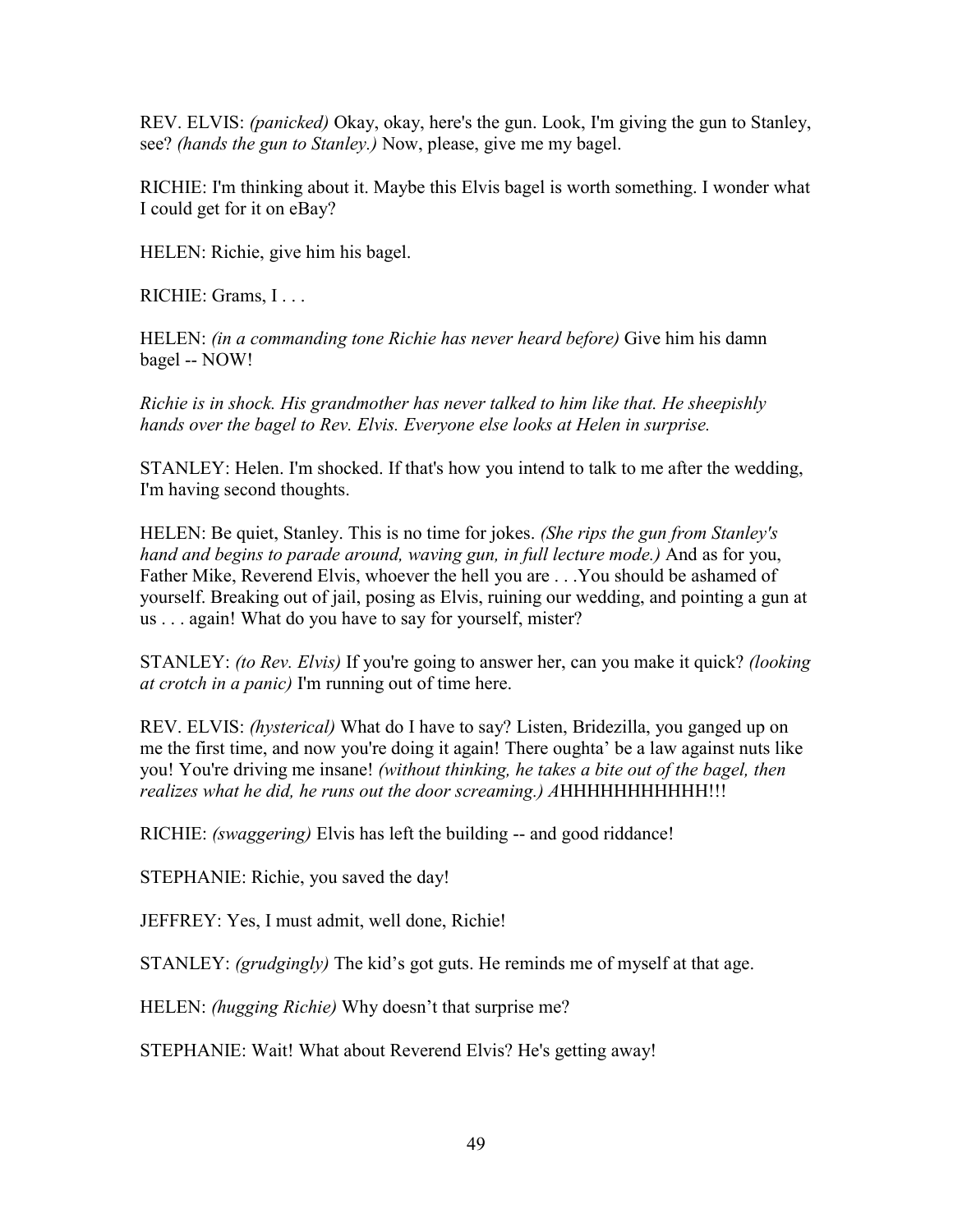STANLEY: Not so fast. *(He picks up the phone, dials a number, and talks.)* Give me casino security. Hello, this is Stanley Cohen. There's no time to explain right now, but have your security people arrest a lunatic in an Elvis suit trying to leave the building. What? I know that sounds like half the people in Vegas, but this one is holding a stale bagel and babbling incoherently. Hurry! He's an escaped convict! *(He hangs up the phone.)* Now, Helen, please put down the gun before someone gets hurt.

HELEN: Oh my God. Where did this come from? *(She drops the gun on the desk as if it's a live snake.)* 

STANLEY: Okay. So someone snap a quick wedding picture and we're out of here. Helen and I have to go upstairs for 1 to 4 hours. We'll join you in the lounge later.

JEFFREY: Wait, Stanley. I don't think you're officially married.

STANLEY & HELEN: What?!

JEFFREY: Reverend Elvis never actually pronounced you man and wife.

RICHIE: And you never kissed the bride, Pops.

STANLEY: *(dragging Helen toward the door)* I can do that later.

STEPHANIE: Daddy, you're not officially married. You've come all this way. You're not going to return home without going through with it, are you?

STANLEY: It depends on how long it will take. Jeffrey, pronounce us man and wife.

JEFFREY: I can't just pronounce you man and wife. There's weeks of counseling, especially for a mixed marriage . . .

STANLEY: Helen, give me the gun. *(Suddenly, Stanley gets a horrified look on his face. The Viagra is kicking in. He frantically looks around the room for something to conceal the "evidence" and notices Richie's ball cap on the desk. He runs over and puts the cap in front of his crotch.)* 

**NOTE: The ball cap must be rigged with double-backed tape or Velcro. The front of Stanley's pants must also be rigged with Velcro, so the hat stays in place when Stanley removes his hands.** 

HELEN: Stanley, what's with the **ball cap**?

STANLEY: Helen, you have no idea what you just said. Now come on, Jeffrey. Forget all that other stuff. We have an emergency situation here.

STEPHANIE: *(clueless)* What emergency?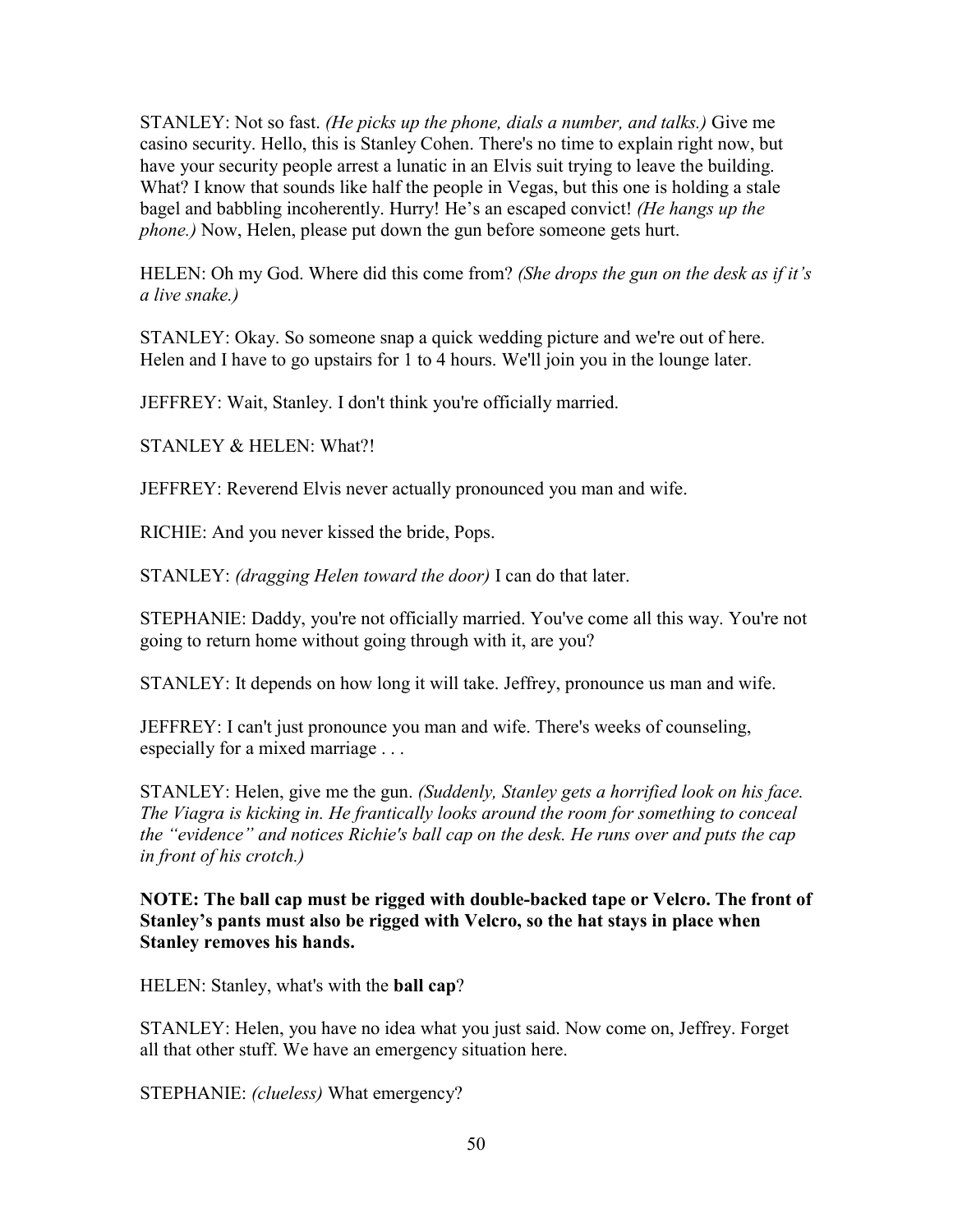STANLEY: Don't question it. Jeffrey, pronounce us man and wife, NOW!

JEFFREY: *(stagewhispers to Stanley)* Does this have anything to do with the plan you told me about earlier?

STANLEY: Yes! I took my pill and it's working!

JEFFREY: Right! May I have the rings, please?

HELEN: Richie, you're the ring bearer. Give the rings to Jeffrey.

RICHIE: *(sheepish)* I don't have them anymore.

STEPHANIE: Where are they?

RICHIE: This suit don't come cheap. I stopped by the Pawn Stars and hocked the rings to buy the suit!

STANLEY: I've had it with you. It's time someone taught you a lesson! *(Stanley goes to grab Richie, removing his hands from the baseball cap. The cap stays put. Realizing what happened, he quickly puts his hands back. He should do this again to make sure the audience realizes what's going on. Helen and Stephanie still don't notice.)* Never mind. I'll teach you a lesson later. Rabbi, let's get on with it.

JEFFREY: Oy Vey. Helen, do you take Stanley?

HELEN: Yes.

JEFFREY: Stanley, do you take Helen?

STANLEY: Yes.

JEFFREY: I now pronounce you man and wife.

RICHIE: Go ahead and smooch her, Pops!

*Stanley kisses Helen. The hat stays there. Helen finally realizes what's going on and looks stunned. So does Stephanie.* 

JEFFREY: (*Jeffrey tries to hurry everyone out of the chapel.)* I think the happy couple would like to be alone now. How about we all visit the Siegfried and Roy Petting Zoo and give these two lovebirds a little privacy?

STEPHANIE: Can we change first?

JEFFREY: Oy, I forgot what I looked like!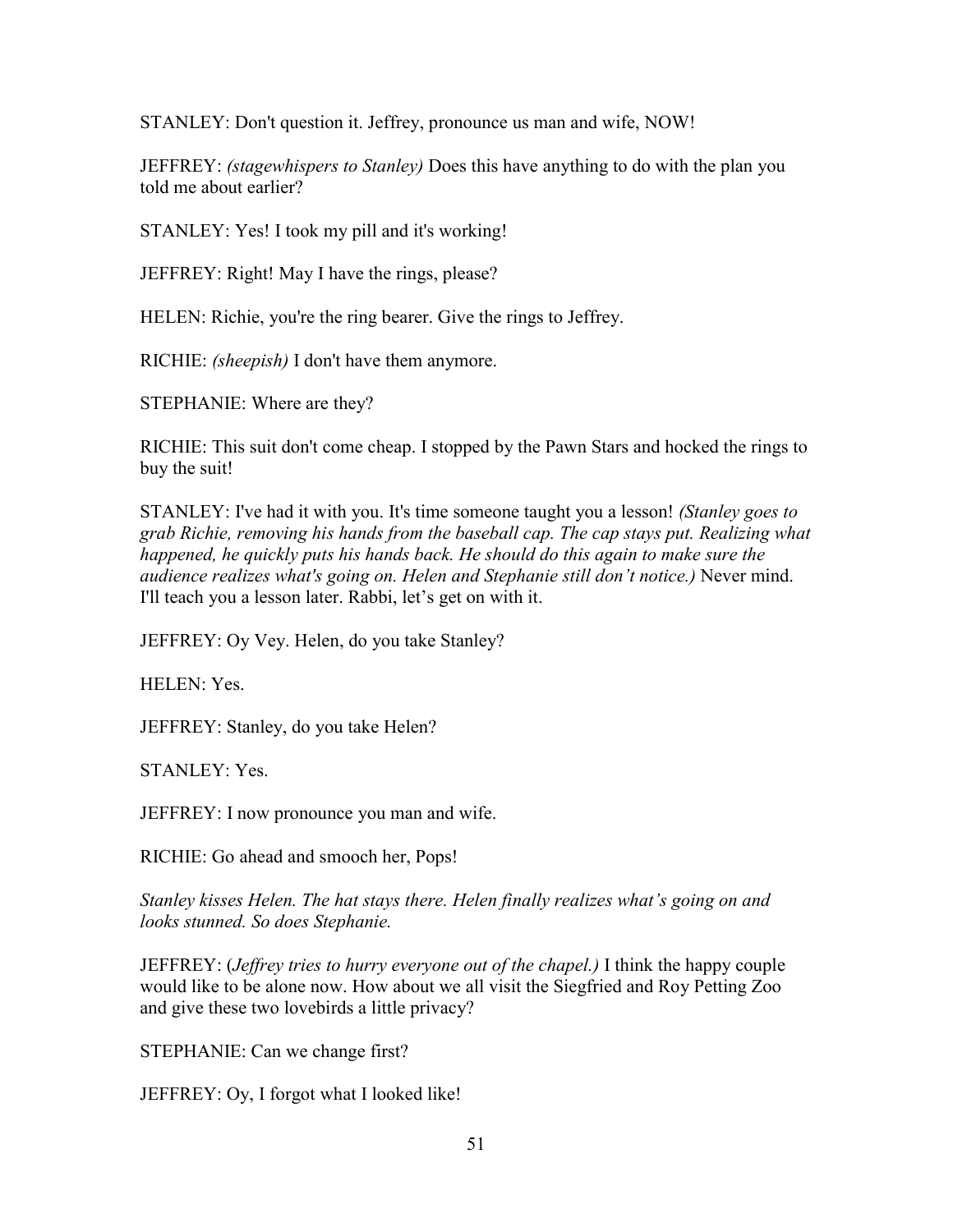RICHIE: I'll never forget it. I'm probably scarred for life.

HELEN: Wait! We need at least one wedding photo.

STEPHANIE: Dressed like this?

HELEN: Who cares. But who's going to take it?

RICHIE: My cell phone can take a remote picture, Grams. I just need to set it on the table.

*Richie sets up the phone, then runs back to the group and they all pose.* 

HELEN: Smile! This should be some picture.

STANLEY: Yes, you can put it on the front of your Christmas card, Helen.

RICHIE: *(runs back and starts thumbing his phone)* You won't have to wait for Christmas, Grams. I just put it on Facebook. All 500 of my friends will see it!

JEFFREY: *(looking at Stanley's hat problem)* Now I *really* think we should go.

STEPHANIE; Right. We'll see you in the lounge for dinner in, say . . . about four hours?

STANLEY: Make it three now.

STEPHANIE: Fine. We'll see you then.

*Stephanie and Jeffrey exit. Richie is on his way out, too, but he stops to whisper to Stanley.* 

RICHIE: You know, Pops, for an old guy, you're really pretty cool. Grams could have done worse. I'll leave you two alone now. (*Walks to the door. Just before he leaves, he turns and says)* And remember, what happens in Vegas, stays in Vegas! *(He exits)*

HELEN: So Stanley, do you really think I haven't noticed the hat?

STANLEY: What hat?

HELEN: You already took your Viagra, didn't you?

STANLEY: Over an hour ago. I didn't want you to be disappointed on our wedding night.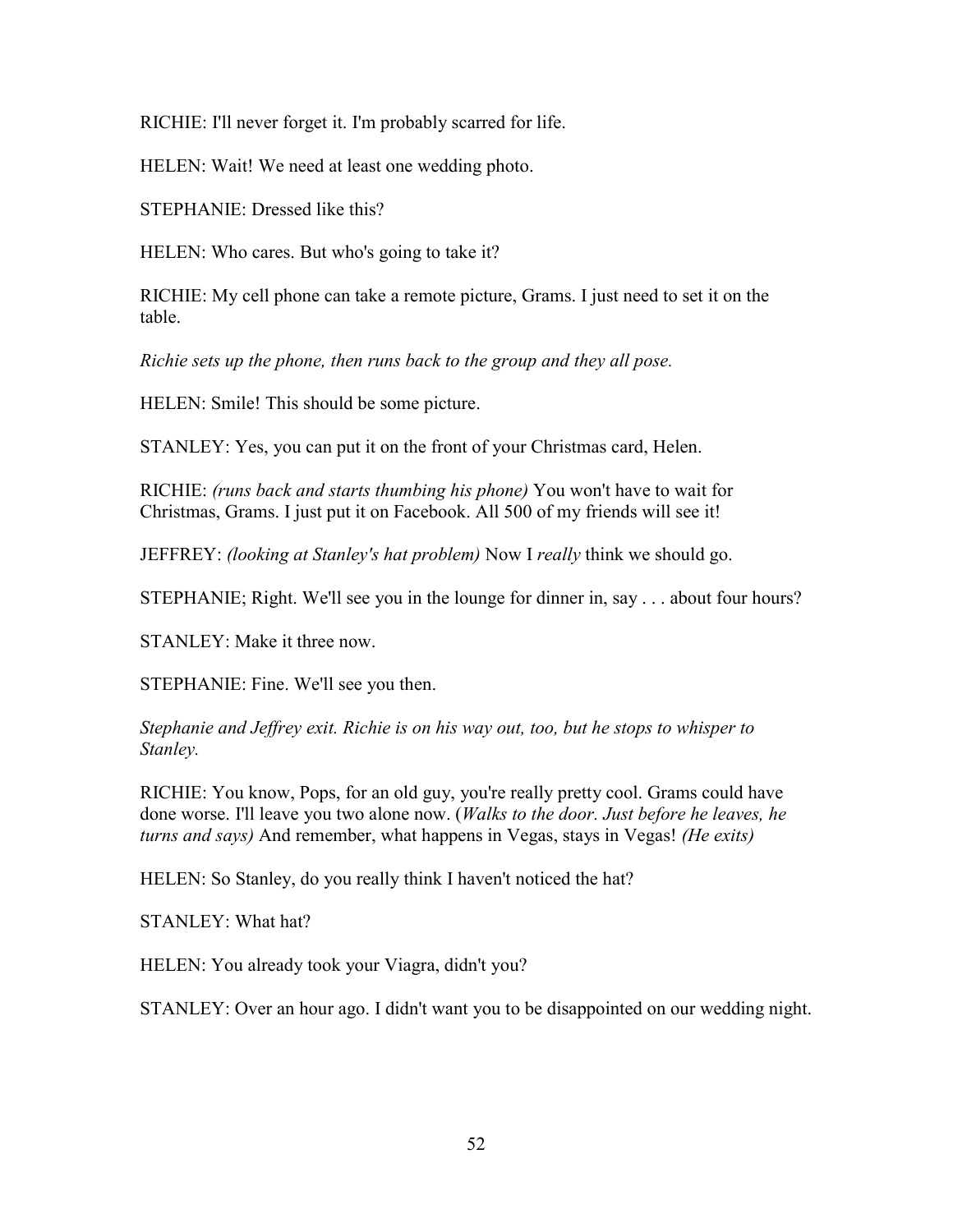HELEN: Stanley, you could never disappoint me – and you *never* stop surprising me!

STANLEY: Oh Helen . . .

HELEN: Oh Stanley . . .

*They kiss romantically in front of the arbor, with the hat still between them.* 

## **Lights Out -- The End**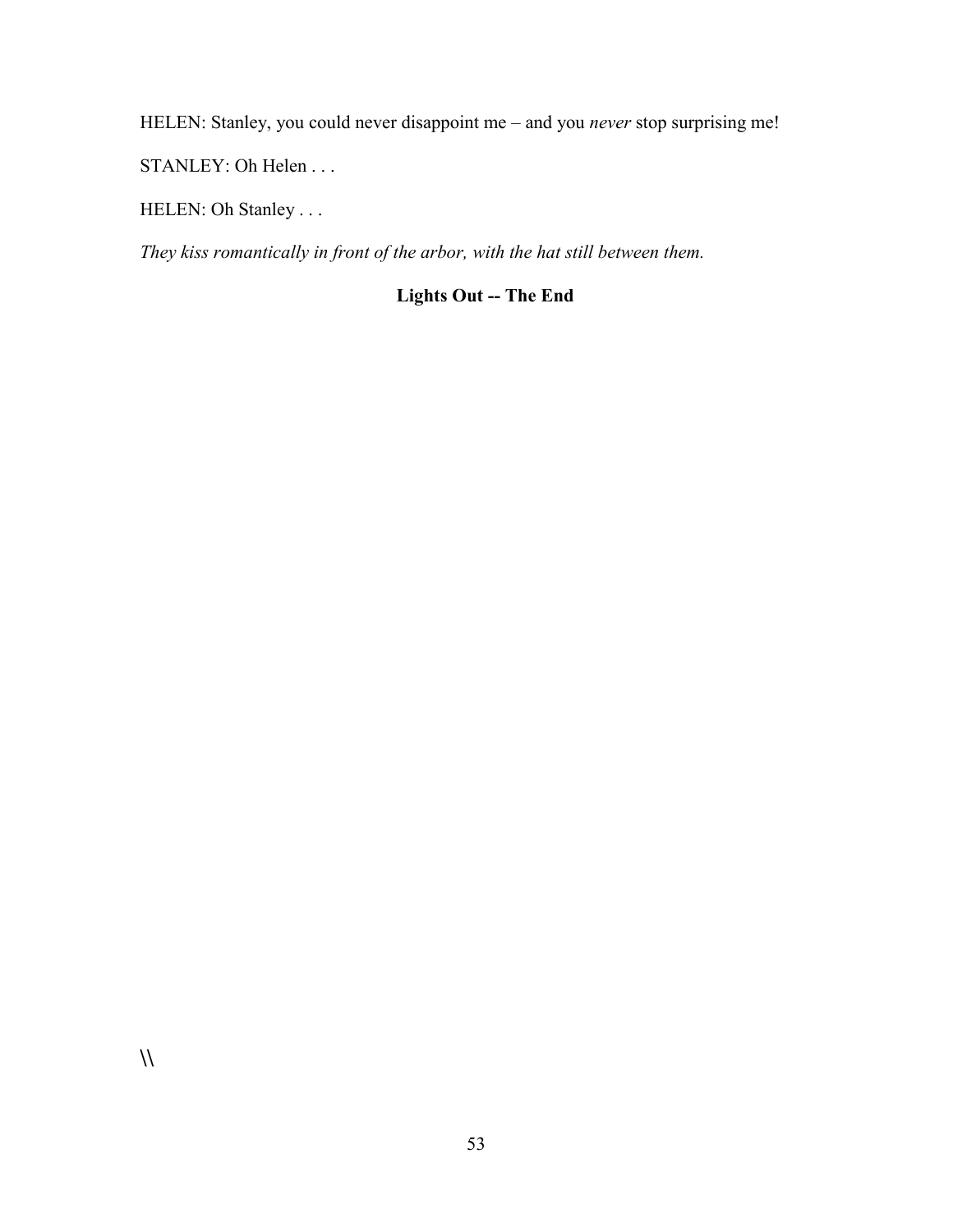## **Property List**

Phone Fake bible hollowed out inside to contain gun Paper, brochures Pen and pencils in cup Wedding book or large folder Candelabra Glass or plastic cube containing half a bagel Baseball cap

#### **SOUND EFFECTS**

Loud crunching sound (of bagel being bitten into) Casino noises (music, ding-ding of slot machines) every time outside door opens.

#### **COSTUMES**

#### **Stanley:**

Act 1: Casual pants and shirt Act 2, Scene 1: Same as above Act 2, Scene 2:Tux

#### **Helen:**

Act 1: Casual vacation outfit & purse Act 2, Scene 1: Same as above Act 2, Scene 2: Cocktail dress; small wedding veil & small bouquet

#### **Stephanie:**

Act 1: Casual vacation outfit & purse Act 2, Scene 1: Same as above Act 2. Scene 2: Spa robe & slippers, towel on head, mudpack on face

#### **Rev. Elvis:**

Entire play: White Elvis jumpsuit